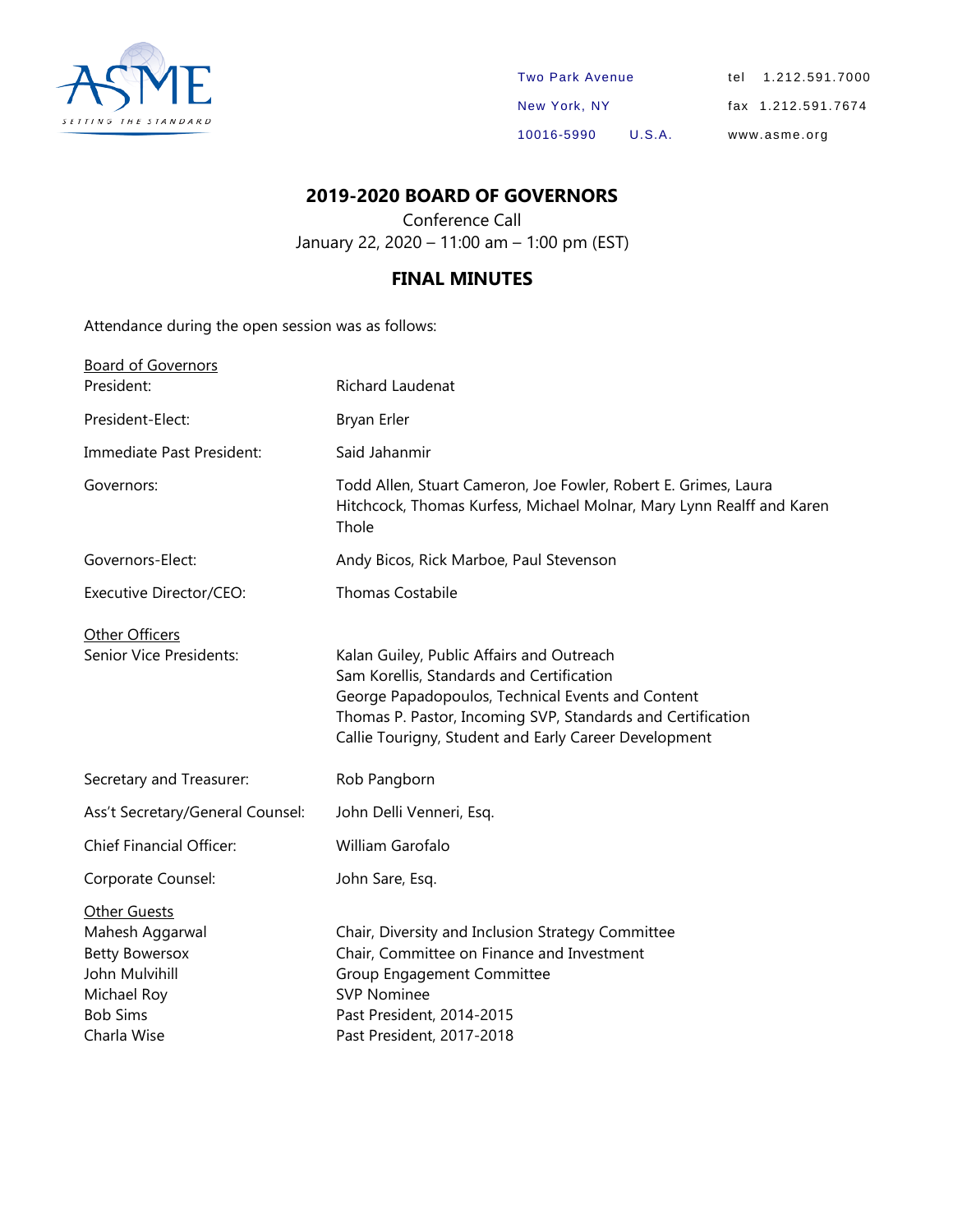2019-2020 Board of Governors Meeting Minutes January 22, 2020 Page 2 of 4

#### Staff

Susie Cabanas Manager, Global Alliances and Board Operations Michael Johnson Chief Strategy Officer Jeff Patterson Chief Operating Officer Allian Pratt Managing Director, Global Alliances & Board Operations Laurel Raso Associate Executive Director, Human and Capital Resources Karen Russo **Director, Global Outreach and Board Operations** David Soukup Managing Director, Governance

#### **1. Opening of Meeting**

- 1.1 Call to Order: On January 22, 2020, a telephonic meeting of the 2019-2020 Board of Governors of the American Society of Mechanical Engineers was held at the offices of ASME in New York City. Attendance was taken, a quorum was present, and the meeting was called to order by President Laudenat at 11:00 AM Eastern Standard Time.
- 1.2 Adoption of the Agenda: The Board voted to adopt the agenda as circulated on January 8, 2020.
- 1.3 President's Remarks: President Laudenat welcomed all to the meeting. Mr. Laudenat mentioned his recent trip to Lisbon and his meeting with the gas turbine segment leadership where there was a conversation on forward looking issues and some strategic items. President Laudenat provided opinions on how to help that segment grow during Item 2.1.
- 1.4 Executive Director/CEO's Remarks: Mr. Costabile thanked everyone for attending. He continues to be pleased with the collaborative work by the volunteers and staff in setting a new direction for the Sectors, Divisions and Sections. His priorities remain the global strategy, membership and the organizational structure.

Mr. Costabile mentioned that Michael Johnson is continuing with interviews of division leadership and key members of staff. A draft of the findings will be issued with a recommendation to the Board for consideration by late March 2020, prior to the April 2020 Board meeting.

A new membership pilot model should launch in February based on the recommendations of the Membership Development team which consists of membership development, technology services, Project Management Office (PMO), digital operations, marketing and other business units.

Mr. Costabile stated that the MD's and EMT will continue to review all expenses, including volunteer reimbursement and the need and/or priority of events. During the third quarter of 2020, he will request the Board's approval of revised revenue and expense targets.

Mr. Costabile addressed the Fiscal Year '21 business plan which will be developed using the foundation built for the original IOP. There will be a transition to a bottom up approach focused on generating a surplus, leveling of expenses and improved forecasting. The plan will include investments in increasing ASME's global footprint and a supporting organizational structure.

Finally, Mr. Costabile acknowledged Tech Services' work during the holiday break; the ASME website; the new telephone system with the implementation of Zoom in replacement of Skype; the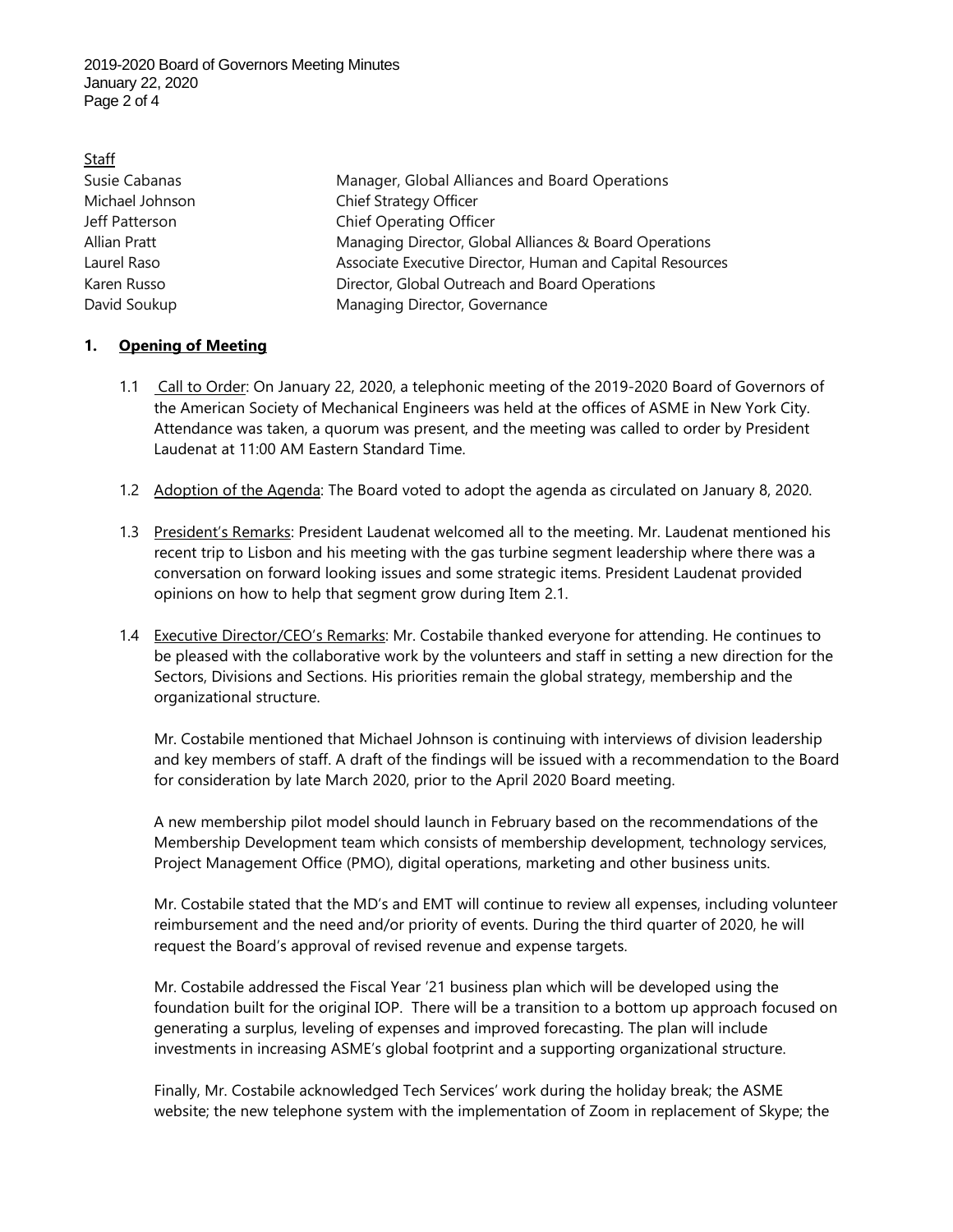outsourcing of desktop support and the help desk; and the continuing improvement of the culture at ASME. Statistics were provided on the usage of asme.org.

1.5 Consent Items for Action: President Laudenat requested that item 1.5.6, Energy Policy Guiding Principles, be removed from the Consent Items for Action. Mr. Laudenat submitted that because of the importance of the document, it needs additional discussion among the SVP's and the Board members. Mr. Laudenat said that he would reach out to Kalan Guiley later in the week for further discussion.

President Laudenat mentioned that SMC discussions regarding the role of the SMC will begin at the SVP meeting to occur during the week of January  $27<sup>th</sup>$ .

President Laudenat asked for the Board to approve the following items.

The Board voted to approve the items on the consent agenda with the exception of 1.5.6 which was withdrawn:

- 1.5.1 Approval of Minutes from November 10, 2019 Meeting
- 1.5.2 New Society Award Establishment Lakshmi Singh Early Career Leadership Award (Minutes Appendix 1.5.2)
- 1.5.3 By-Law Amendments B4.3.8, B5.2.1, B5.2.10.2 and B5.6 Member Development and Engagement, Second Reading (Minutes Appendix 1.5.3)
- 1.5.4 By-Law Amendment B5.2.8.2 Committee on Past Presidents, Second Reading (Minutes Appendix 1.5.4)
- 1.5.5 By-Law Amendments B5.2 and B5.3 Diversity & Inclusion Strategy Committee, Volunteer Leadership Training, and the Industry Advisory Board, Second Reading and Society Policy P-4.4 (Minutes Appendix 1.5.5)
- 1.5.6 Energy Policy Guiding Principles ASME General Position Statement
- 1.5.7 ASME Pension Plan Funding (Minutes Appendix 1.5.6)
- 1.5.8 Proposed Appointments (Minutes Appendix 1.5.7)

#### **2. Open Session Agenda Items**

- 2.1 2019 Technical Community Engagement Progress Report: Michael Johnson presented an update and noted that progress is continuing with discussions on what the technical units do and the constituents that they serve. Mr. Johnson has met with leadership of 21 of the 34 active divisions, with the remaining 13 scheduled for completion by the end of January. His intention is to have a final recommendation regarding an organizational structure for the technical divisions by February 15<sup>th</sup>, 2020, to be reviewed and discussed at GLDC and presented to the Board in the March/April timeframe. Mr. Johnson explained that the divisions want to be able to collaborate horizontally and vertically and to have an organizational structure that will allow that collaboration to take place. (Minutes Appendix 2.1)
- 2.2 2020 Nominating Committee and Governance Changes: President Laudenat made the presentation attached hereto in Appendix 2.2. (Minutes Appendix 2.2)

In conjunction with Item 2.2, there was a discussion on lowering the number of members of the Nominating Committee to ten (10). The Board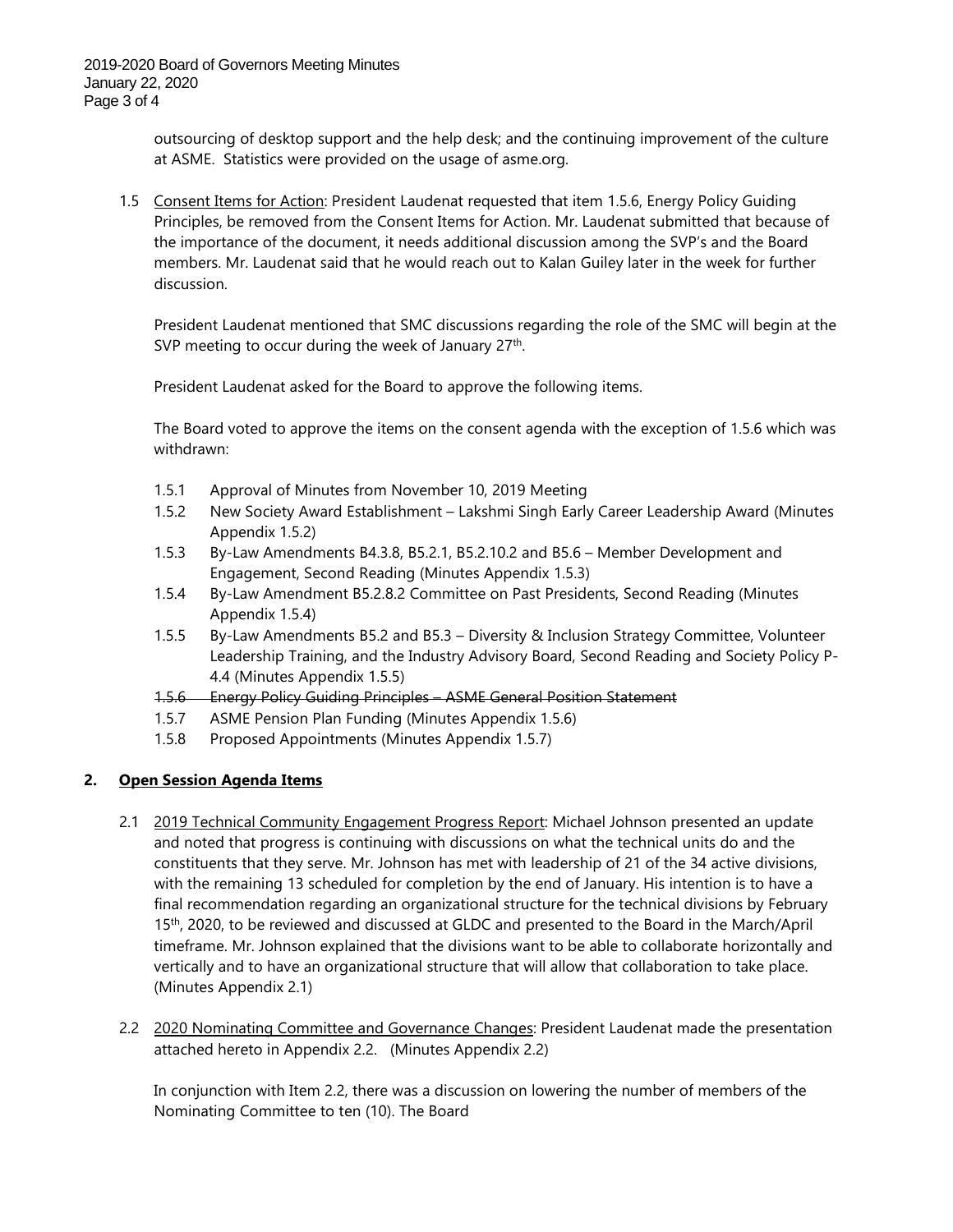VOTED: to reduce the members of the Nominating Committee to ten (10).

By-Law changes will be developed to reflect this reduction.

#### **3. New Business:** No new business was discussed.

#### **4. Open Session Information Items**

4.1 Dates of Future Meetings

| <b>DATE</b>    | <b>DAY</b> | <b>TIME</b>            | <b>LOCATION</b>       |
|----------------|------------|------------------------|-----------------------|
| April 9, 2020  | Thursdav   | 10:00 AM - 12:00 PM    | Conference Call       |
| June 14, 2020  | Sundav     | $9:00$ AM $-$ 4:30 PM  | Boston, Massachusetts |
| June 17, 2020* | Wednesdav  | $10:00$ AM $-$ 3:00 PM | Boston, Massachusetts |

\*2020-2021 Board of Governors

**5. Adjournment**: The meeting adjourned on Wednesday, January 22, 2020 at 12:53 PM Eastern Standard Time.

Robert N. Tangborn

Robert N. Pangborn Secretary

List of Appendices

- 1.5.2 New Society Award Establishment Lakshmi Singh Early Career Leadership Award
- 1.5.3 By-Law Amendments B4.3.8, B5.2.1, B5.2.10.2 and B5.6 Member Development and Engagement, Second Reading
- 1.5.4 By-Law Amendment B5.2.8.2 Committee on Past Presidents, Second Reading
- 1.5.5 By-Law Amendments B5.2 and B5.3 Diversity & Inclusion Strategy Committee, Volunteer Leadership Training, and the Industry Advisory Board, Second Reading and Society Policy P-4.4
- 1.5.7 ASME Pension Plan Funding
- 1.5.8 Proposed Appointments
- 2.1 2019 Technical Community Engagement Progress Report
- 2.2 2020 Nominating Committee and Governance Changes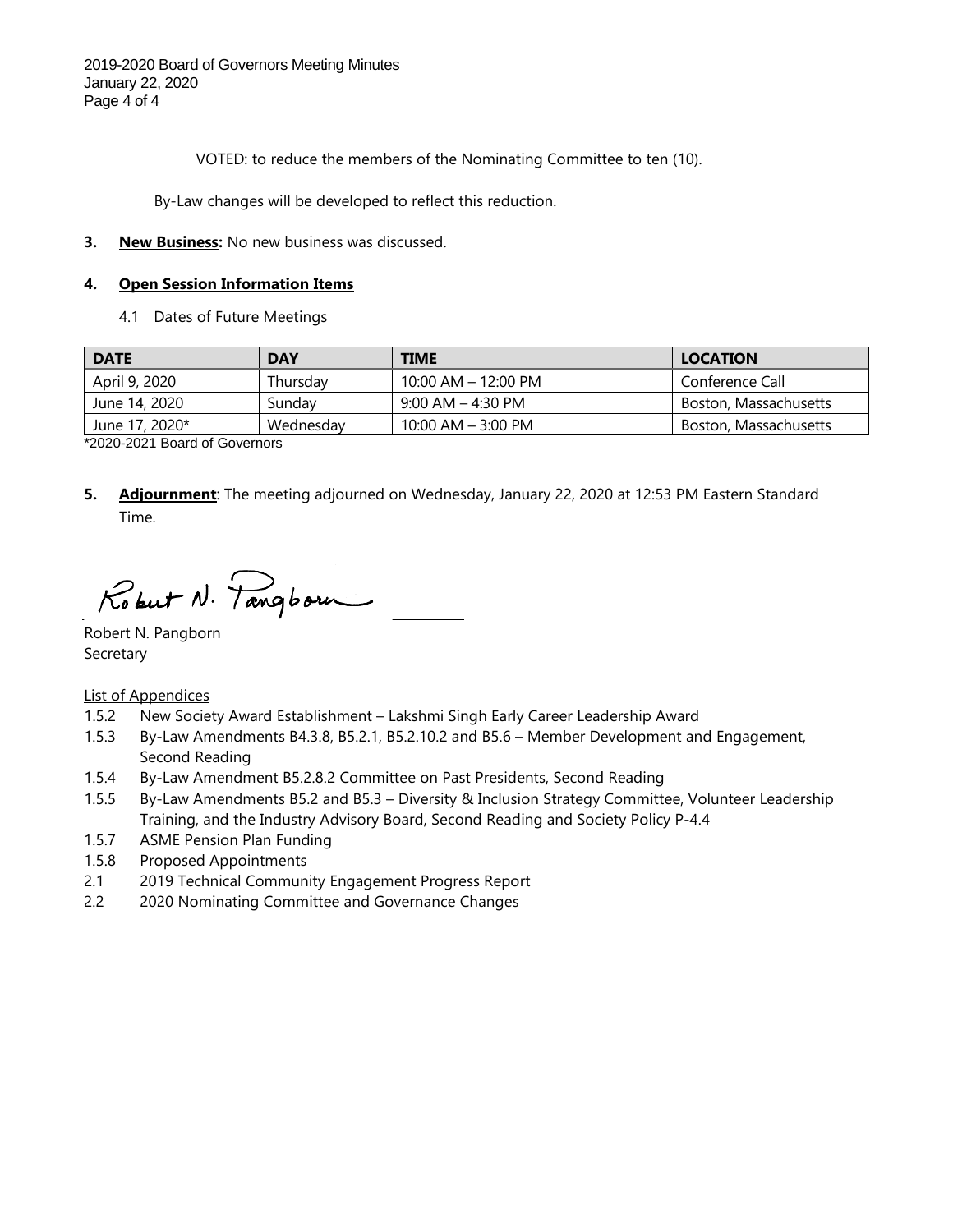### **ASME Board of Governors Agenda Item Cover Memo**

**Date Submitted:** November 27, 2019 **BOG Meeting Date:** January 2020 **To:** Board of Governors **From:** Committee on Honors **Presented by:** Yildiz Bayazitoglu **Agenda Title:** New Society Award Establishment

#### **Agenda Item Executive Summary:** *(Do not exceed the space provided)*

The Committee on Honors approved the establishment of the Lakshmi Singh Early Career Leadership Award.

#### **Proposed motion for BOG Action:**

To accept the Committee on Honors recommendation to establish the Lakshmi Singh Early Career Leadership Award.

**Attachment:** Yes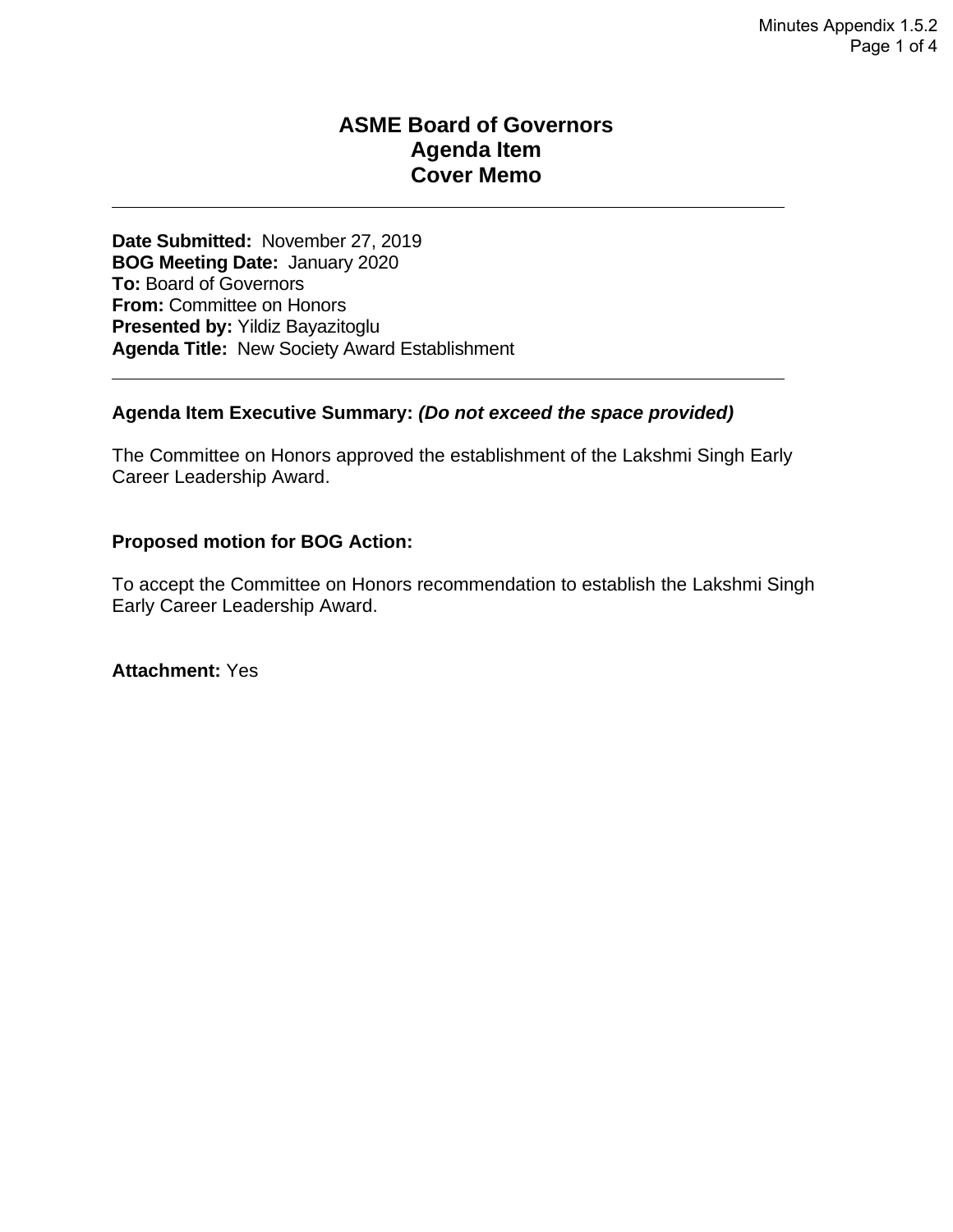Date: November 21, 2019

To: ASME Committee on Honors

From: Petroleum Division

Subject: Proposal to Establish the ASME Lakshmi Singh Early Career Leadership Award

The purpose of this memorandum is to seek approval from the ASME Committee on Honors for the establishment of the Lakshmi Singh Early Leadership Career Award, to be sponsored by the Petroleum Division Awards Committee.

#### **Background**

Lakshmi Singh was a young and talented leader in ASME, serving in various roles including as an ECLIPSE Intern, a member in the Engineers Without Borders Group, a participant in the VOLT Cross-Sector Leadership Development Workshop, and leader of the Petroleum Division Membership Drive. She passed away tragically in September 2015 at the age of 31, leaving behind a husband and young daughter. The proposed award would preserve her memory, honor her contributions to the society, and encourage early- to mid-career female engineers, particularly international engineers and racial or ethnic minorities, to become more involved in ASME leadership.

#### Name of Award

We propose that the name of this award be the ASME Lakshmi Singh Early Career Leadership Award.

#### Need for such an Award

Currently, ASME has no early career award specific to women or minority engineers. The most similar awards are the

Pi Tau Sigma Award, for individuals who have received a baccalaureate degree in Mechanical Engineering or related field within the previous ten years; the

Old Guard Early Career Award, for early career engineers who have advanced quickly in their professional careers, have shown ASME leadership, and have volunteered in their communities; and the

Gustus Larson Award, for individuals who have received a baccalaureate degree in Mechanical Engineering or related field within the previous ten to twenty years.

ASME's only female-only honor is the Kate Gleason Award, for highly successful female entrepreneurs and women with significant lifetime achievements in engineering.

With ASME prioritizing the accomplishments of early career engineers and the inclusion of individuals from who are underrepresented within engineering, this Award is timely and aligned to Society goals.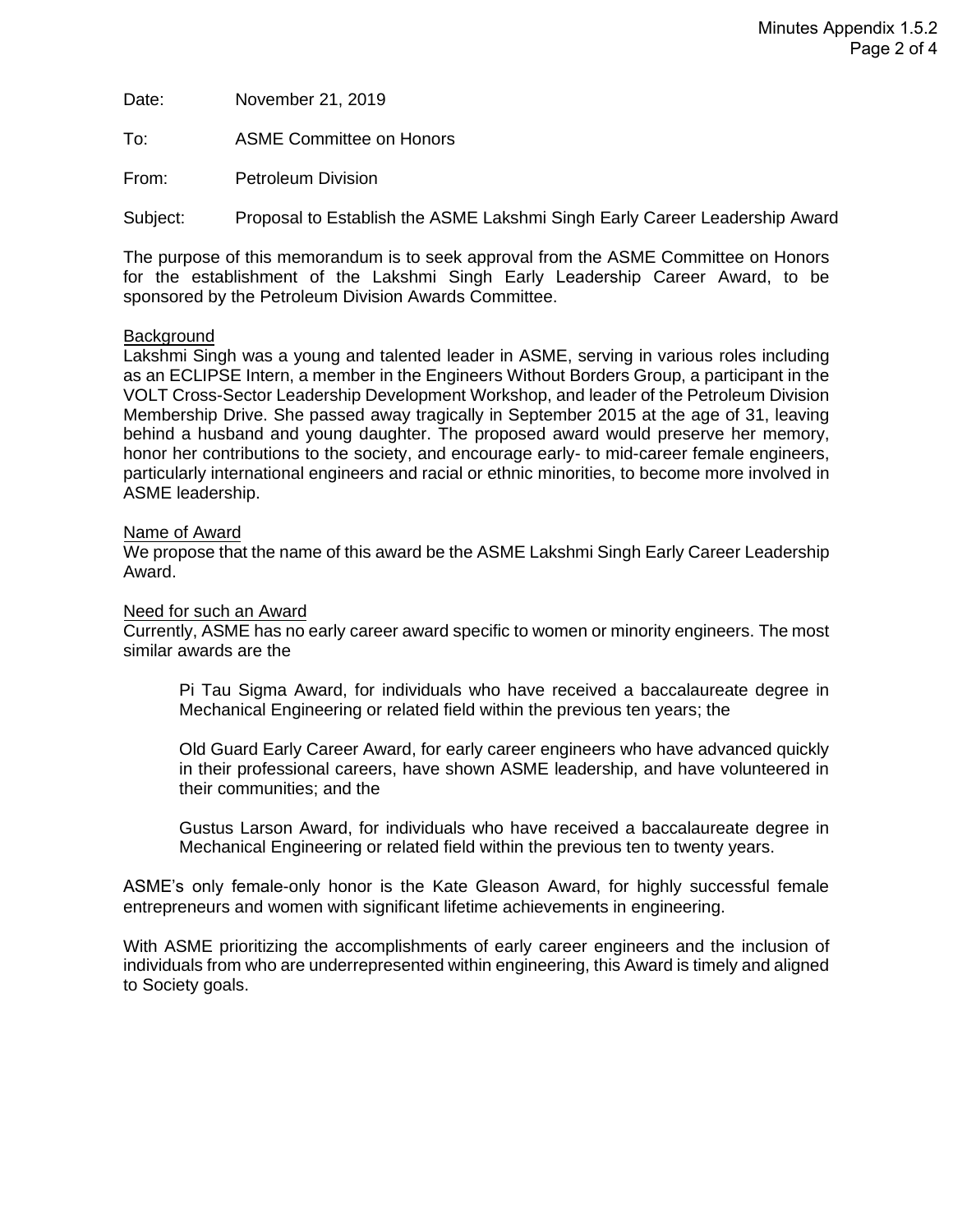Page 2

#### Description of the Award

We intend this Society-Level Award to recognize outstanding women engineers who have demonstrated achievement as an early- to-mid level career professional, while also having shown leadership, commitment and continued service to ASME. Candidates must have completed a baccalaureate degree in Mechanical Engineering or related field within the previous 15 years, and priority will be given to minority candidates. The Award will take the form of a \$3,000 honorarium, a plaque, a lifetime membership to ASME, and a \$750 travel supplement and certificate. If the Committee deems it warranted, the Award will be presented to at most one individual annually.

#### Financial Provisions

The Petroleum Division is prepared to provide \$120,000 to the ASME Foundation to manage and bestow the award in collaboration with the Committee on Honors. The administrative fee will be periodically reviewed and determined by the Board of Directors of the ASME Foundation, not to exceed 5% of net asset value.

#### Nominating Committee

Five members, including one from Diversity and Inclusion, one from VOLT, one past ECLIPSE Intern, and two from the Petroleum Division Awards Committee, one of whom would serve as chair.

The proposed Rules of Award for the Lakshmi Singh Early Career Leadership Award are attached. The Petroleum Division respectfully submits this proposal for your approval so that this Award may be established to honor Lakshmi Singh's legacy. The Award will recognize outstanding contributions to ASME and to the field of engineering by early-to mid-career females engineers, primarily of minority descent.

Yours truly

Vicki Blocker Risinger Chair, Petroleum Division Executive Committee [vsblocker@yahoo.com](mailto:vsblocker@yahoo.com) [blockerv2@asme.org](mailto:blockerv2@asme.org) 281 731 6185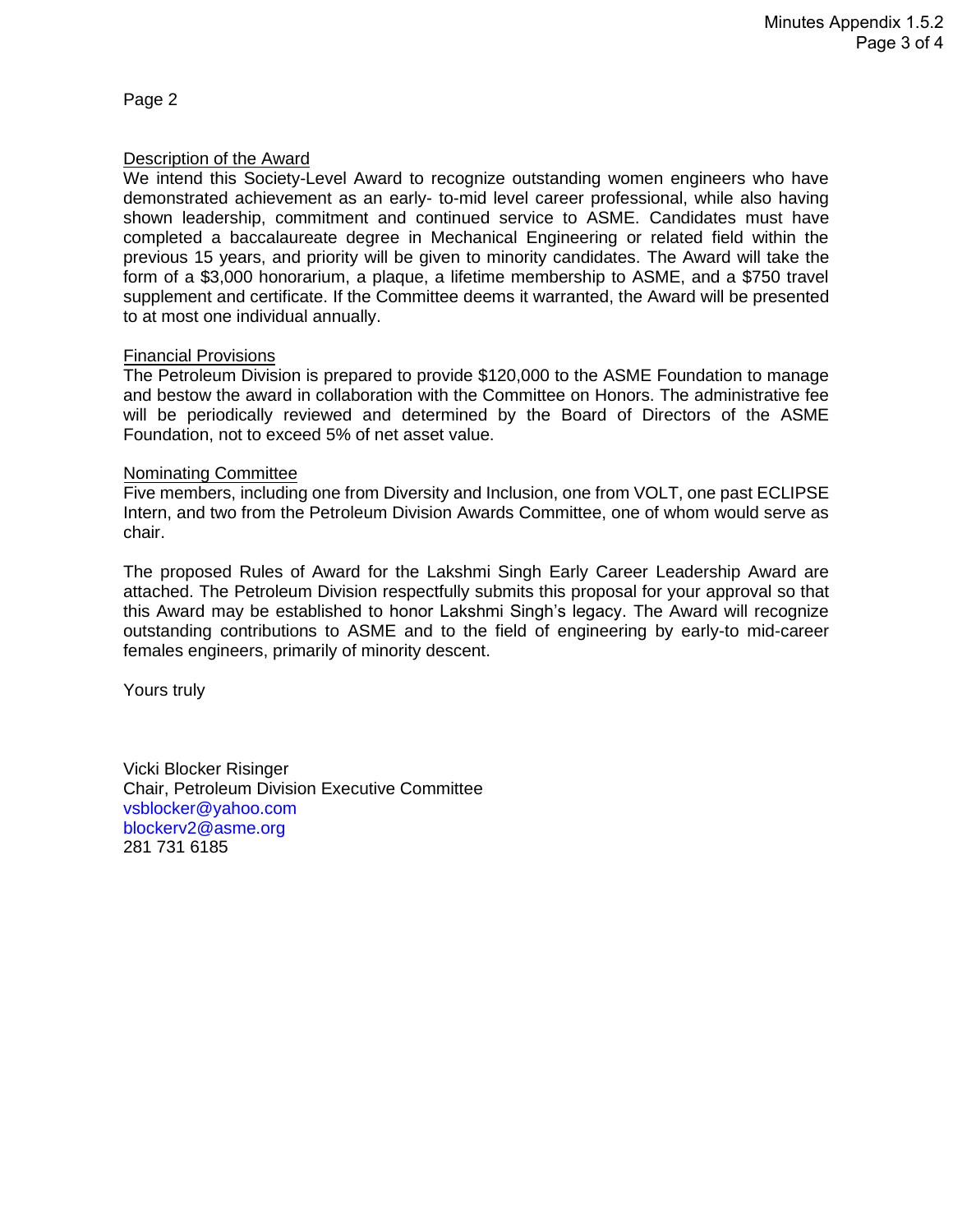#### **ASME LAKSHMI SINGH EARLY CAREER LEADERSHIP AWARD PROPOSED RULES OF AWARD**

#### Form of award

\$3,000 honorarium, plaque, certificate, ASME lifetime membership, and a travel supplement to attend the award ceremony in accordance with Committee on Honors policy.

#### Achievement recognized

For early-career women engineers who have demonstrated considerable leadership in, commitment to, and continued service with ASME.

Established in 2019, this award is created to honor the life, spirit, and service of Lakshmi Singh, a talented young ASME leader who served in the Petroleum Division, on the Engineers Without Borders Committee, on the Nominating Committee, and as an ECLIPSE Intern. Lakshmi passed away in September 2015 at the age of 31.

#### **Limitations**

Applicant must be a woman and current ASME Member who received their baccalaureate degree in mechanical engineering no more than fifteen (15) years prior to the application deadline, February 1 annually. Preference is given to international applicants and applicants of racial or ethnic minority descent.

#### Nominating committee

The Lakshmi Singh Early Career Leadership Award Special Awards Committee (SAC) shall consist of five members selected by the Petroleum Division Awards Committee for approval by the Committee on Honors. The SAC shall include at least one representative from Diversity and Inclusion Strategy Committee, one representative from VOLT, and one former ECLIPSE Intern. The Petroleum Division Awards Committee shall appoint one member of the committee to serve as chair.

Each member will serve a term of three years, commencing July 1 and concluding June 30. Terms shall be staggered for continuity. Members may not serve more than two consecutive terms.

#### Review process

The Lakshmi Singh Early Career Leadership Award Special Awards Committee (SAC) shall review and consider all nominations submitted by February 1 annually. If the SAC finds that the award is warranted, the SAC may recommend up to one nominee annually to the Committee on Honors by March 1 for consideration of an award.

#### Nomination deadlines

February 1 to the Lakshmi Singh Early Career Leadership Award Special Awards Committee March 1 to the Committee on Honors

#### Funding

Fund established in 2019 with a \$120,000 donation from the Petroleum Division. Current assets:

| Temporarily restricted net assets: | \$40,000  |
|------------------------------------|-----------|
| Permanently restricted net assets: | \$80,000  |
| Total net assets as of 11/21/2019: | \$120,000 |

COH: 11/25/2019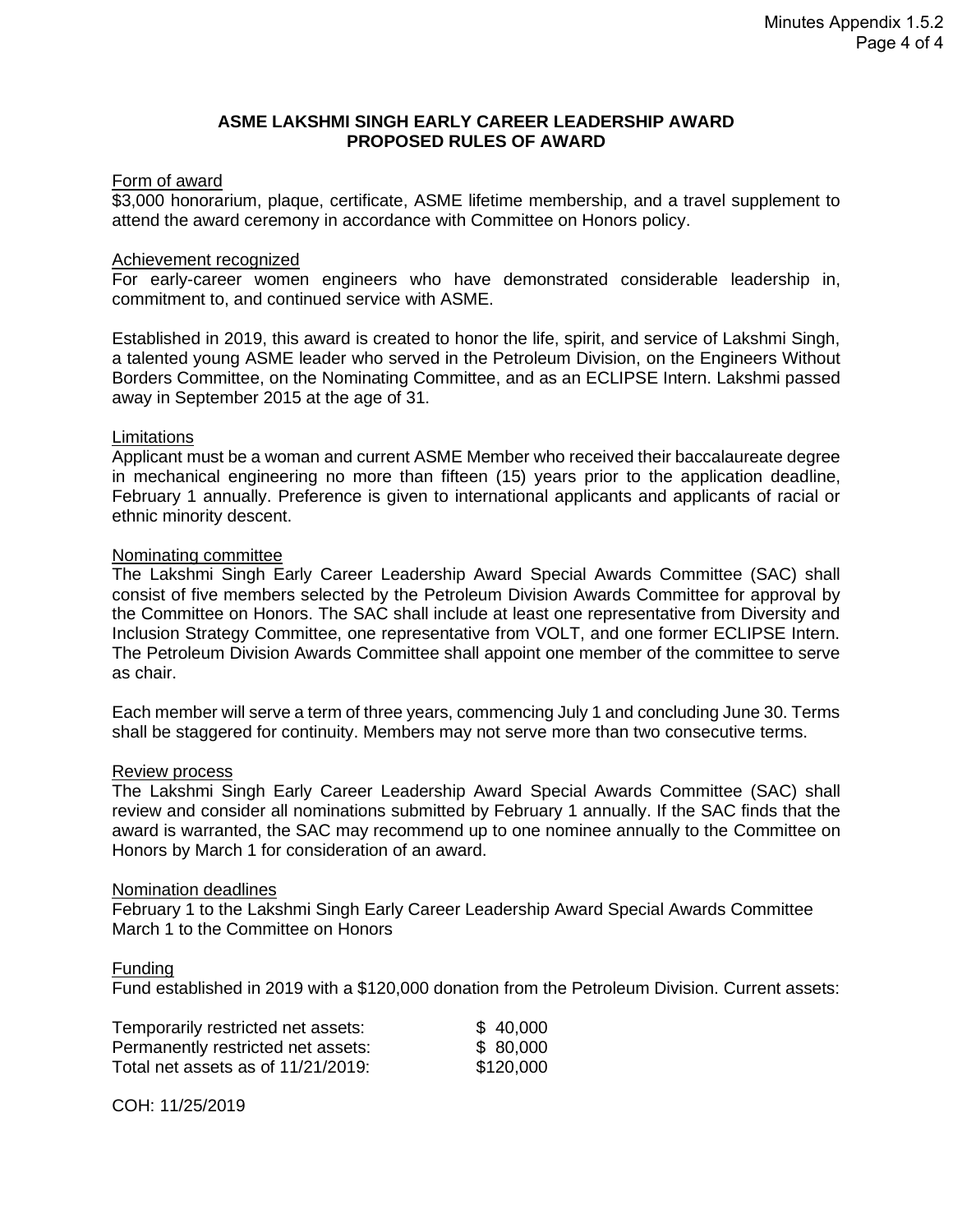

### **Board of Governors Meeting Agenda Item Cover Memo**

|               | Date Submitted:                                                                                                              |                   | January 2, 2020 |  |  |
|---------------|------------------------------------------------------------------------------------------------------------------------------|-------------------|-----------------|--|--|
|               | January 22, 2020<br><b>BOG Meeting Date:</b>                                                                                 |                   |                 |  |  |
| To:           | <b>Board of Governors</b>                                                                                                    |                   |                 |  |  |
| From:         | Committee on Organization and Rules                                                                                          |                   |                 |  |  |
| Presented by: |                                                                                                                              | <b>Fred Stong</b> |                 |  |  |
|               | By-Law Amendments B4.3.8, B5.2.1, B5.2.10.2 and B5.6 - Member<br>Agenda Title:<br>Development and Engagement, Second Reading |                   |                 |  |  |

Agenda Item Executive Summary:

A new Member Development and Engagement (MDE) Sector is being formed to provide governance for sections, student sections and membership development.

The Group Engagement Committee, formed by the Board of Governors in June 2017, is being sunset.

Proposed motion for BOG Action: To adopt new By-Law B5.6 and changes to By-Laws B4.3.8, B5.2.1 and B5.2.10.2.

Attachment(s): New By-Laws.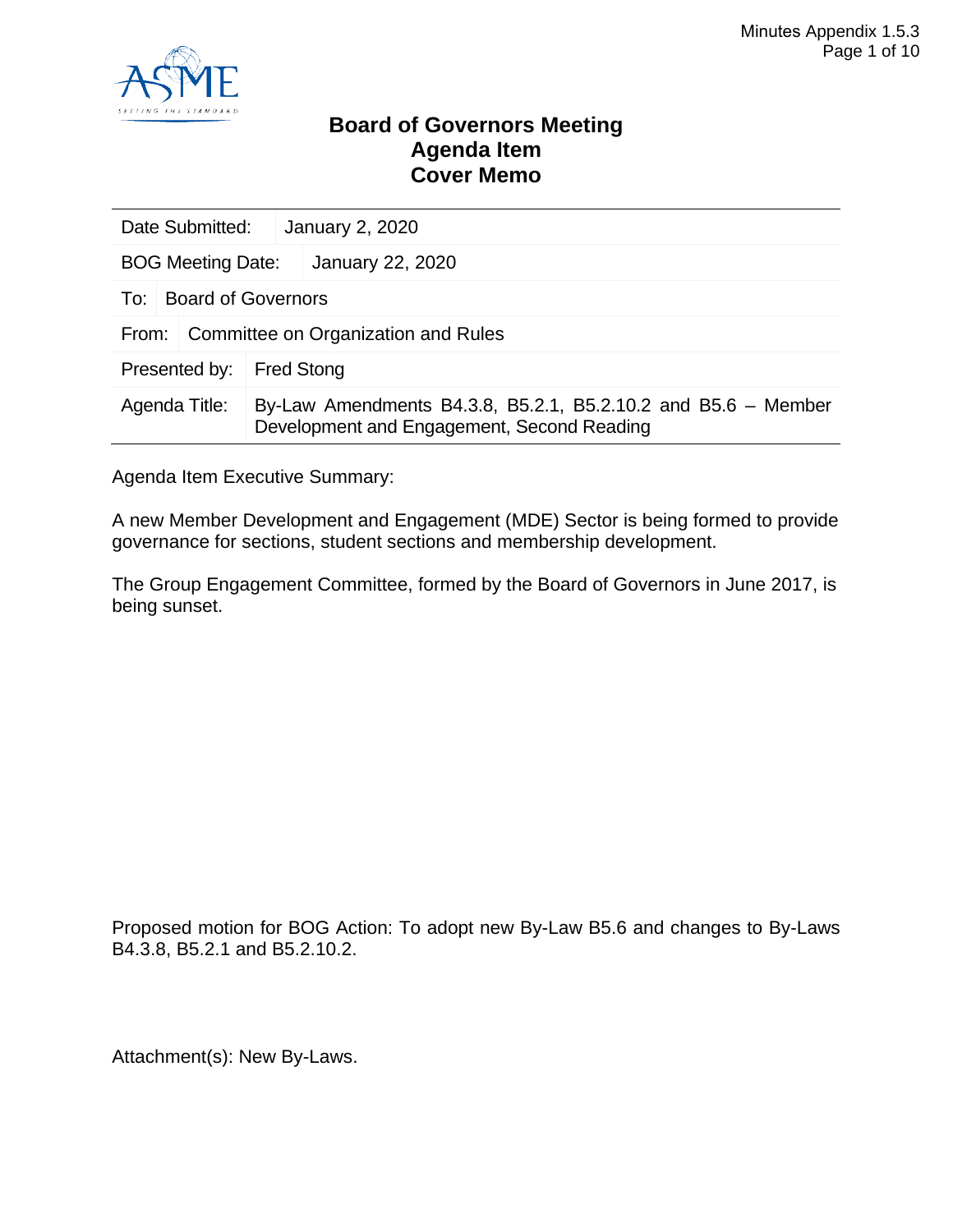#### **B5.6 MEMBER DEVELOPMENT AND ENGAGEMENT SECTOR**

- B5.6.1.1 The Member Development and Engagement Sector, under the direction of the Board of Governors, is responsible for providing governance for professional sections, student sections, membership development, and the Old Guard Committee. The Member Development and Engagement Sector will maintain a current Sector Operation Guide that will contain operational details of the Member Development and Engagement Sector that are not in these By-Laws.
- B5.6.1.2 The Member Development and Engagement Sector shall be led by a Council that consists of the following voting membership: a Senior Vice President as Chair; Chair, North American Regions; Chair, International Regions; Chair, Student Sections; Chair, Old Guard Committee; Communications and Tools Coordinator; Membership Development Coordinator; Finance Coordinator; and up to two members-at-large The Director, Section Support is a voting member of the Sector Management Committee but is a non-voting member of the Council.
- B5.6.1.3 The incoming Senior Vice President, Member Development and Engagement shall be nominated by the Member Development and Engagement Council from among its past or present volunteer members for appointment by the Board of Governors for a term of three years. In the event that a past or present volunteer member is not available from the Member Development and Engagement Council, then the Council shall defer to the Board of Governors for the selection.
- B5.6.2.1 The following Committees will report directly to the Member Development and Engagement Council: the North America Regions Committee, the International Regions Committee, and the Student Sections/Early Career Engagement Committee.
- B5.6.2.2 The North American Regions Committee, under the direction of the Member Development and Engagement Council, is responsible for the activities of the North American Sections. The Committee shall consist of the Chair, North American Regions, appointed by the Senior Vice President to a term of three years and the Northeast, Southeast, Midwest, Northwest, and Southwest Region Leaders.
- B5.6.2.3 The International Regions Committee, under the direction of the Member Development and Engagement Council, is responsible for the activities of the Sections outside North America. The Committee shall consist of the Chair, International Regions, appointed by the Senior Vice President to a term of three years and the Asia-Pacific; Europe; Latin America and Caribbean; and Middle East and Africa Region Leaders.
- B5.6.2.4 The Student Sections/Early Career Committee, under the direction of the Member Development and Engagement Council, is responsible for coordinating the Sector's activity with the Student and Early Career Development Sector. The Committee shall consist of the Chair, Student Sections, appointed by the Senior Vice President to a term of three years, and the Student Section Advisory Committee Chair, the Student Leader Training Chair, and the Early Career Programs Chair.
- B5.6.2.5 The members-at-large shall be appointed by the Board of Governors as recommended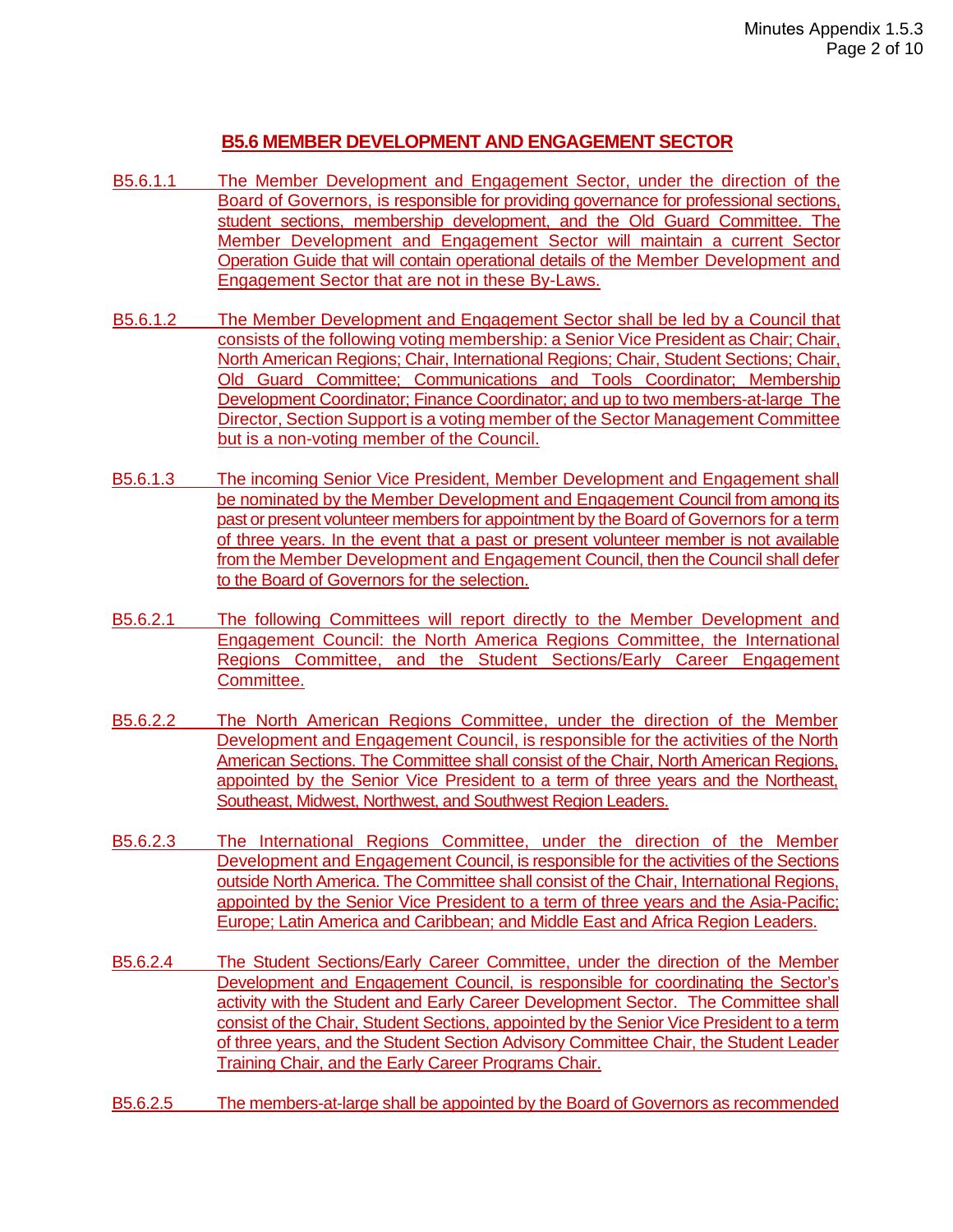by the Member Development and Engagement Sector Council. The term of the members-at-large shall be up to three years.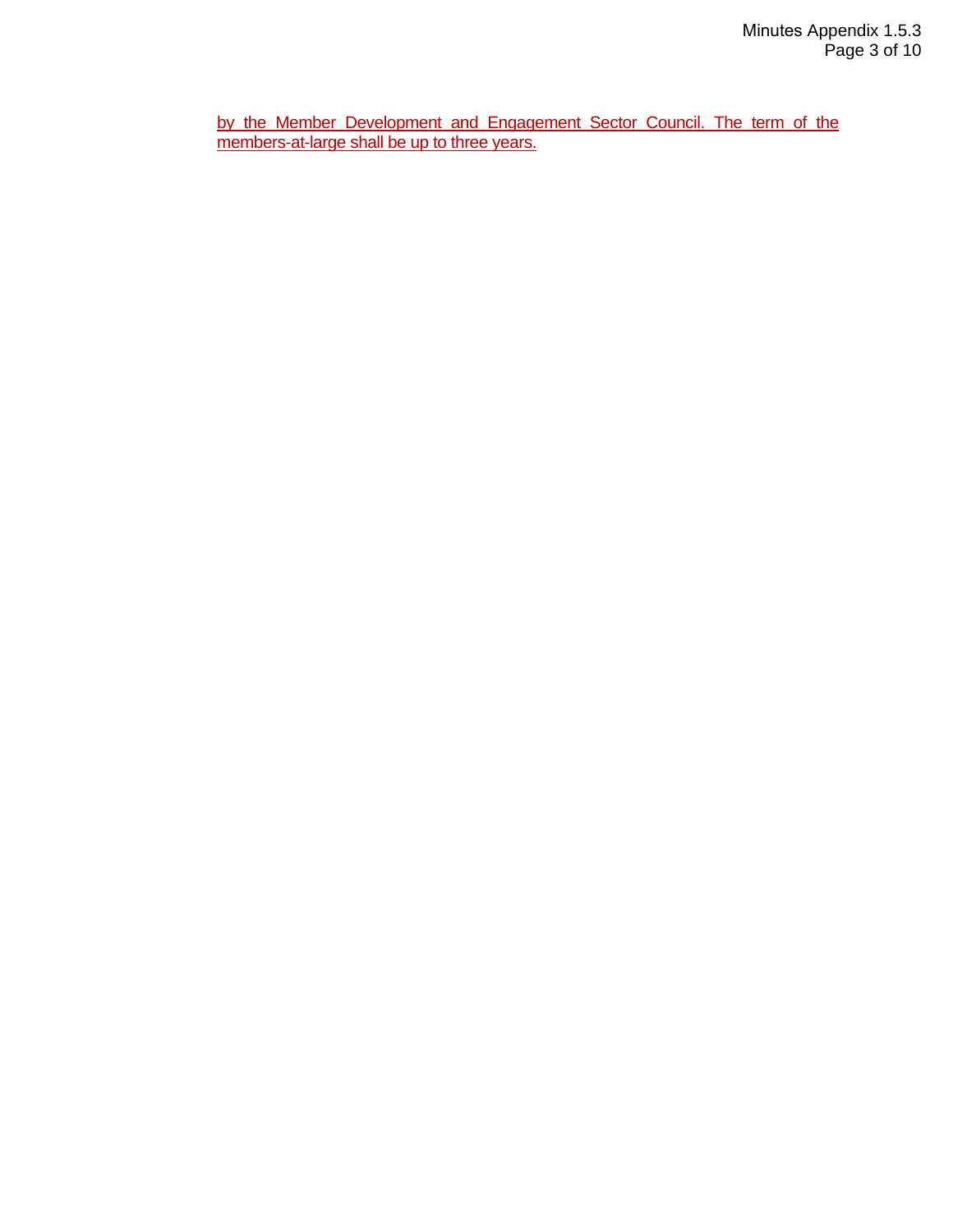#### **B4.3 OFFICERS**

- B4.3.1 The officers shall perform the duties regularly or customarily attached to their offices under the laws of the State of New York, and such other duties as may be required of them by the Board of Governors or the Constitution and By-Laws.
- B4.3.2 The President shall be the chief elected officer of the Society. They shall preside at all Business meetings of the Society and of the Board of Governors, and shall have such other powers and perform such other duties as the Board may from time to time prescribe. The President may not be an employee of the Society.

If the President is unable to preside at any meeting of the Board, the immediate past President shall preside. If that is not possible, the Board shall elect one of its voting members to be Chair of the meeting.

If the President is unable to preside at any Business Meeting of the Society, the immediate past President shall preside. If that is not possible, then the next most-recent available past President shall preside.

The term of the President shall begin at the close of the second Business Meeting of the fiscal year at a time designated by the Board.

- B4.3.3 Each senior vice president shall be appointed by, and report to, the Board of Governors. Each senior vice president shall have such powers and perform such duties as the Board of Governors may from time to time prescribe.
- B4.3.4.1 The Treasurer shall have such powers and perform such duties as the Board of Governors may from time to time prescribe. The Treasurer shall supervise, review and audit the activities of the Chief Financial Officer in carrying out the assigned duties as generally are incident to the position of Chief Financial Officer or as may be otherwise assigned to him or her by the Board of Governors. The Treasurer shall be a volunteer member of the Society.
- B4.3.4.2 The Chief Financial Officer shall have charge of all funds and securities of the Society, shall endorse the same for deposit or collection when necessary and deposit the same to the credit of the Society in such banks or depositories as the Board of Governors may authorize. The Chief Financial Officer may endorse all commercial documents requiring endorsements for or on behalf of the Society and may sign all receipts and vouchers for payments made to the Society. They shall have all such further powers and duties as generally are incident to the position of Chief Financial Officer or as may be assigned to them by the Treasurer or the Board of Governors. In the absence or inability to act of the Treasurer, the Chief Financial Officer may perform all the duties and exercise all the powers of the Treasurer. The performance of any such duty shall, in respect of any other person dealing with the Society, be conclusive evidence of their power to act. The Chief Financial Officer shall be an employee of the Society. The Chief Financial Officer shall be an employee of the Society whose compensation is set by the Executive Director/CEO.
- B4.3.4.3 The Assistant Treasurer shall have all such powers and duties as generally are incident to the position of Assistant Treasurer or as may be assigned to them by the Secretary or by the Board of Governors. In the absence or inability to act of the Secretary and the Chief Financial Officer, the Assistant Secretary may perform all the duties and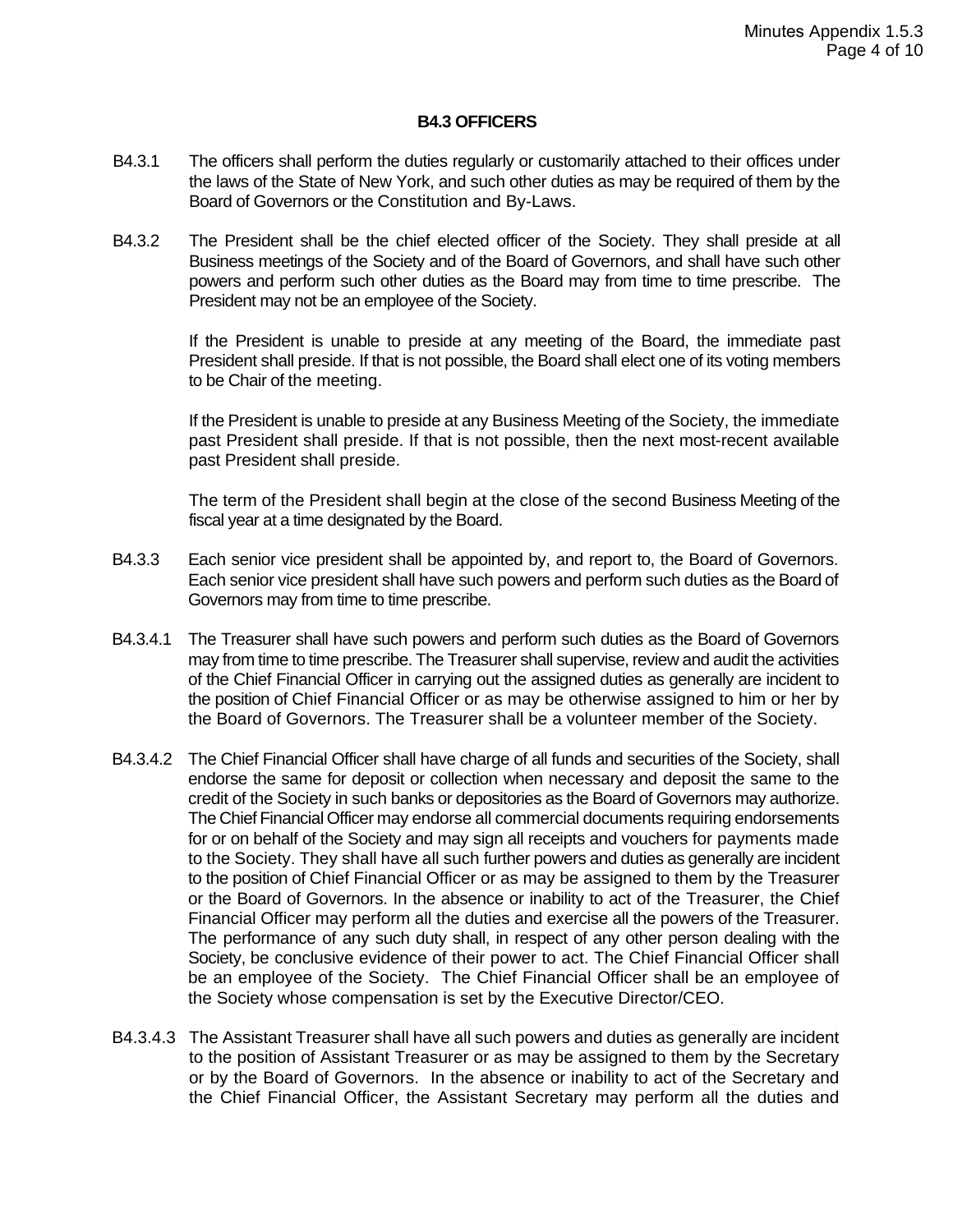exercise all the powers of the Secretary and the Chief Financial Officer. The performance of any such duties shall, in respect of any other person dealing with the Society, be conclusive evidence of their power to act. The Assistant Treasurer shall be an employee of the Society.

- B4.3.5 The Executive Director shall be an employee reporting directly to the Board, an ex officio member of the Board of Governors without vote and the chief executive officer of the Society. The Executive Director shall have supervision, direction and management of the business and affairs of the Corporation, including, but not limited to strategy, operations, finance, marketing, human resources and philanthropic efforts. The Executive Director shall have such powers and perform such duties as the Board of Governors may from time to time prescribe.
- B4.3.6.1 The Secretary shall have the responsibility for the records of the Society, and shall have such powers and perform such duties as the Board of Governors may from time to time prescribe. The Secretary shall supervise, review and audit the activities of the Assistant Secretary in carrying out the assigned duties as generally are incident to the position of Assistant Secretary or as may be otherwise assigned to him or her by the Secretary or the Board of Governors. The Secretary shall be a volunteer member of the Society.
- B4.3.6.2 The Assistant Secretary shall have all such powers and duties as generally are incident to the position of Assistant Secretary or as may be assigned to him or her by the Secretary or by the Board of Governors. In the absence or inability to act of the Secretary, the Assistant Secretary may perform all the duties and exercise all the powers of the Secretary. The performance of any such duties shall, in respect of any other person dealing with the Society, be conclusive evidence of his or her power to act. The Assistant Secretary shall be an employee of the Society.
- B4.3.7 The Executive Director shall receive a salary that shall be fixed by the Board of Governors.
- B4.3.8 Among the officers of the Society, there shall be the following senior vice presidents:

Senior Vice President for Public Affairs and Outreach

Senior Vice President for Standards and Certification

Senior Vice President for Student and Early Career Development

Senior Vice President for Membership Development and Engagement

Senior Vice President for Technical Events and Content

The term of each senior vice president shall be three years, beginning and ending at the second Business Meeting of the fiscal year. The terms of approximately one-third of the senior vice presidents shall end each year, according to a schedule approved by the Board of Governors.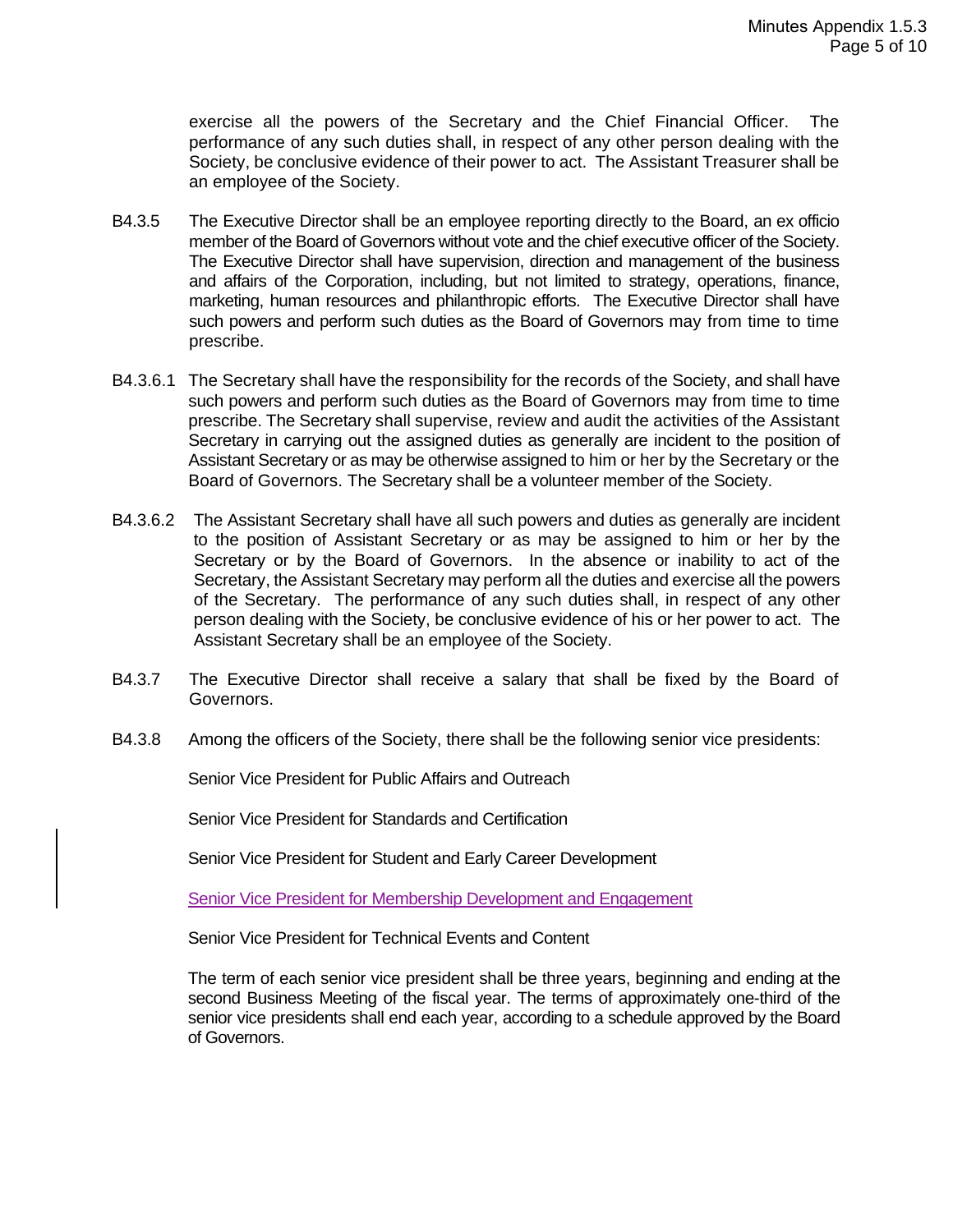#### **B5.2 SECTORS AND COMMITTEES REPORTING TO THE BOARD OF GOVERNORS**

B5.2.1 The sectors reporting to the Board of Governors shall be the Standards and Certification Sector, Technical Events and Content Sector, the Public Affairs and Outreach Sector, the Membership Development and Engagement Sector, and the Student and Early Career Development Sector.

> Each sector shall be led by a council. The council of each sector shall consist of such voting members as specified in the sector By-Laws. Individuals, as may be required or designated pursuant to any statute, regulation, or court order or consent decree may also be voting or non-voting members of a sector council. A member of the senior staff of the sector, if any, may be a voting member of the sector council. The sector council may designate both volunteer and staff non-voting members.

> The duties and responsibilities of the sectors shall be as designated from time to time by the Board of Governors. Each sector shall maintain its own operation guide as prescribed by Society Policy. Each sector shall be chaired by a senior vice president who shall serve a term of three years. Additional service as the same senior vice president may occur after an interruption of one or more years or following a partial term. Senior vice presidents shall attend meetings of the Board of Governors without vote.

- B5.2.2 The following Standing Committees shall report to the Board of Governors and shall be appointed by the Board as determined in the By-Laws: Committee on Organization and Rules, Committee on Finance and Investment, Audit Committee, Committee on Executive Director Evaluation and Staff Compensation, Strategy Advisory Committee, Committee on Honors, Committee of Past Presidents, the Sector Management Committee and the Philanthropy Committee. Each Standing Committee shall maintain its own operation guide as prescribed by Society Policy. If a Standing Committee includes individuals who are not Governors, it is not a committee of the Board and may not bind the Board; provided, however, that the Committee on Finance and Investment may bind the Board with respect to investment matters without regard to whether it includes individuals who are not Governors.
- B5.2.3.1 The Committee on Organization and Rules, under the direction of the Board of Governors, shall have responsibility for ensuring that the Society is organized and supplied with qualified leadership to serve the current and anticipated future needs of the membership, and shall reexamine regularly the Constitution, By-Laws and Policies of the Society.
- B5.2.3.2 The Committee on Organization and Rules shall select its own Chair and Vice Chair. Its membership shall be determined by the Board of Governors. The President-Elect may select a Governor to serve as Liaison to the Committee during their Presidential term.
- B5.2.4.1 The Committee on Finance and Investment, under the direction of the Board of Governors, shall have responsibility for supervising the financial and investment affairs of the Society, and supporting the Board and its committees by conducting an annual review of the Society's budgets.
- B5.2.4.2 The Committee on Finance and Investment shall select its own Chair.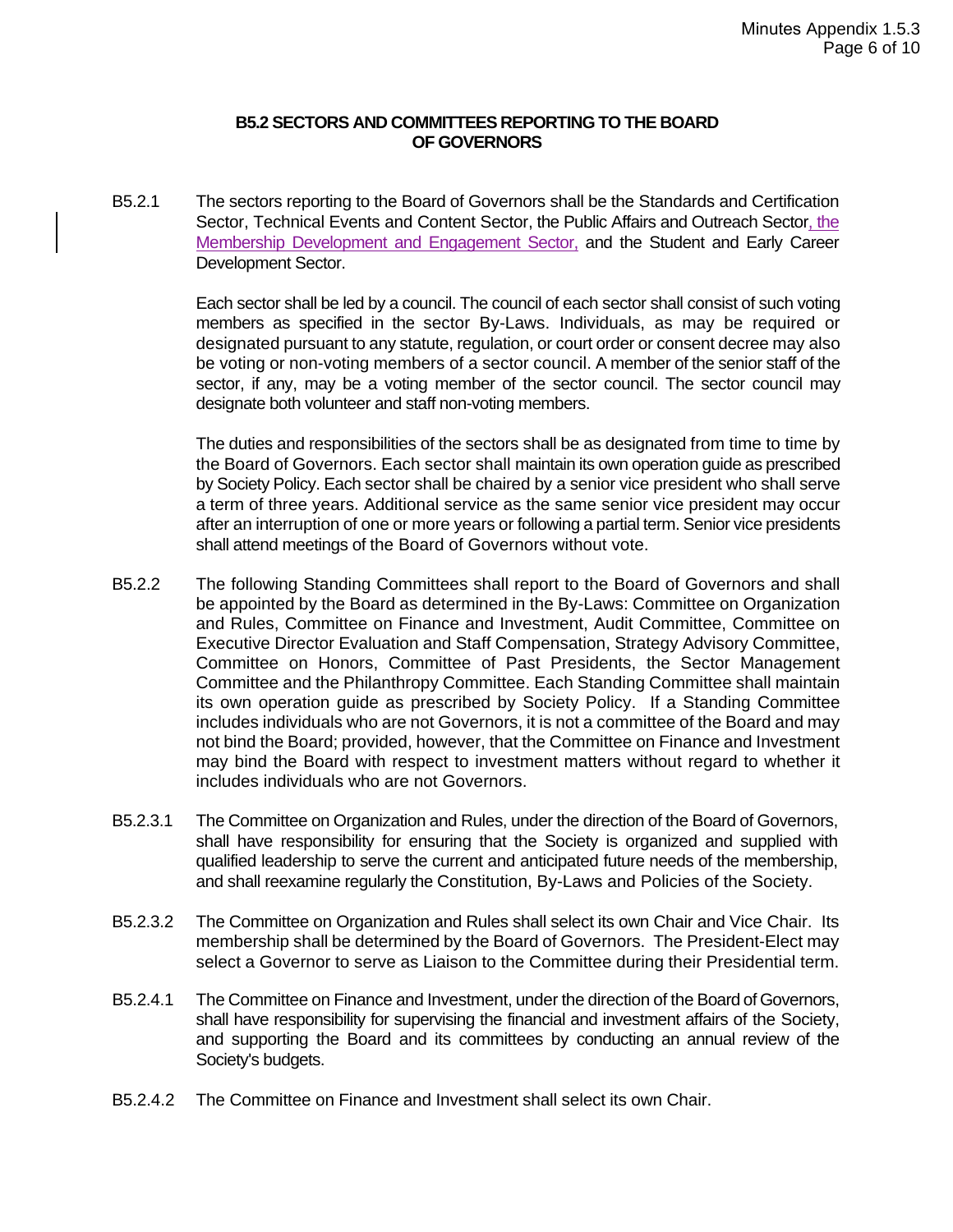The Treasurer shall be an ex officio member of the Committee with vote and shall serve as Vice Chair. The Chief Financial Officer and the Assistant Treasurer shall be ex officio members of the Committee without vote. Other members shall be determined by the Board of Governors. The President-Elect may select a Governor to serve as Liaison to the Committee during their Presidential term.

B5.2.5.1 The Committee on Executive Director Evaluation and Staff Compensation, under the direction of the Board of Governors, shall have responsibility for making recommendations to the Board regarding the Executive Director's performance planning and evaluation and for making recommendations to the Board regarding the Executive Director's compensation, including salary and bonus recommendations.

> The Committee shall also have the responsibility to advise the Board of Governors on activities of the Society's staff regarding: staff compensation, including bonus programs; volunteer/staff collaboration survey; staff planning and organization; staff training and development; staff and retiree benefit programs, including pension plans. The committee will also be responsible for staff related Society Policies P-7.1, (Recognition of Staff Members - 5 Years or More of Service) and P-7.2, (Staff Employment Guidelines).

> In addition, the Committee has oversight responsibilities for the Pension Plan Trustees and the Retirement Plan Committee.

B5.2.5.2 The Committee on Executive Director Evaluation and Staff Compensation shall consist of the President, the President-Nominee/Elect, the Immediate Past President and three current Board members at-large (serving staggered terms on the Board). The President and Immediate Past President are ex officio members of the committee with vote. The President-Nominee/Elect is an ex officio member of the Committee without vote. The Immediate Past President shall be the Chair. The incoming first-year Governor shall be selected by the President-Elect and approved by the Board of Governors.

> The term of each of the current Board members at-large expires when their Board term expires.

B5.2.5.3 The Pension Plan Trustees, under the direction of the Committee on Executive Director Evaluation and Staff Compensation, shall have responsibility, as specified in the American Society of Mechanical Engineers Pension Plan, for the investment and ultimate distribution of the funds and may also act as Plan agent for the service of legal process.

> The Pension Plan Trustees shall consist of up to seven members: the Treasurer of ASME; the Chief Financial Officer, and three to five at-large members recommended by the Committee on Executive Director Evaluation and Staff Compensation for appointment by the Board of Governors.

> The terms of the at-large members shall be three years ending at the close of the second Society-Wide Meeting on a schedule established by the Committee on Executive Director Evaluation and Staff Compensation. Except as provided in this section, a Pension Plan Trustee who is a member-at-large may serve no more than two consecutive full terms. To be eligible for additional full terms, a member-at-large must be nominated by the Committee on Executive Director Evaluation and Staff Compensation upon a finding by the Committee that specifies exceptional circumstances warranting the additional terms, and a written statement of such findings must accompany the nomination when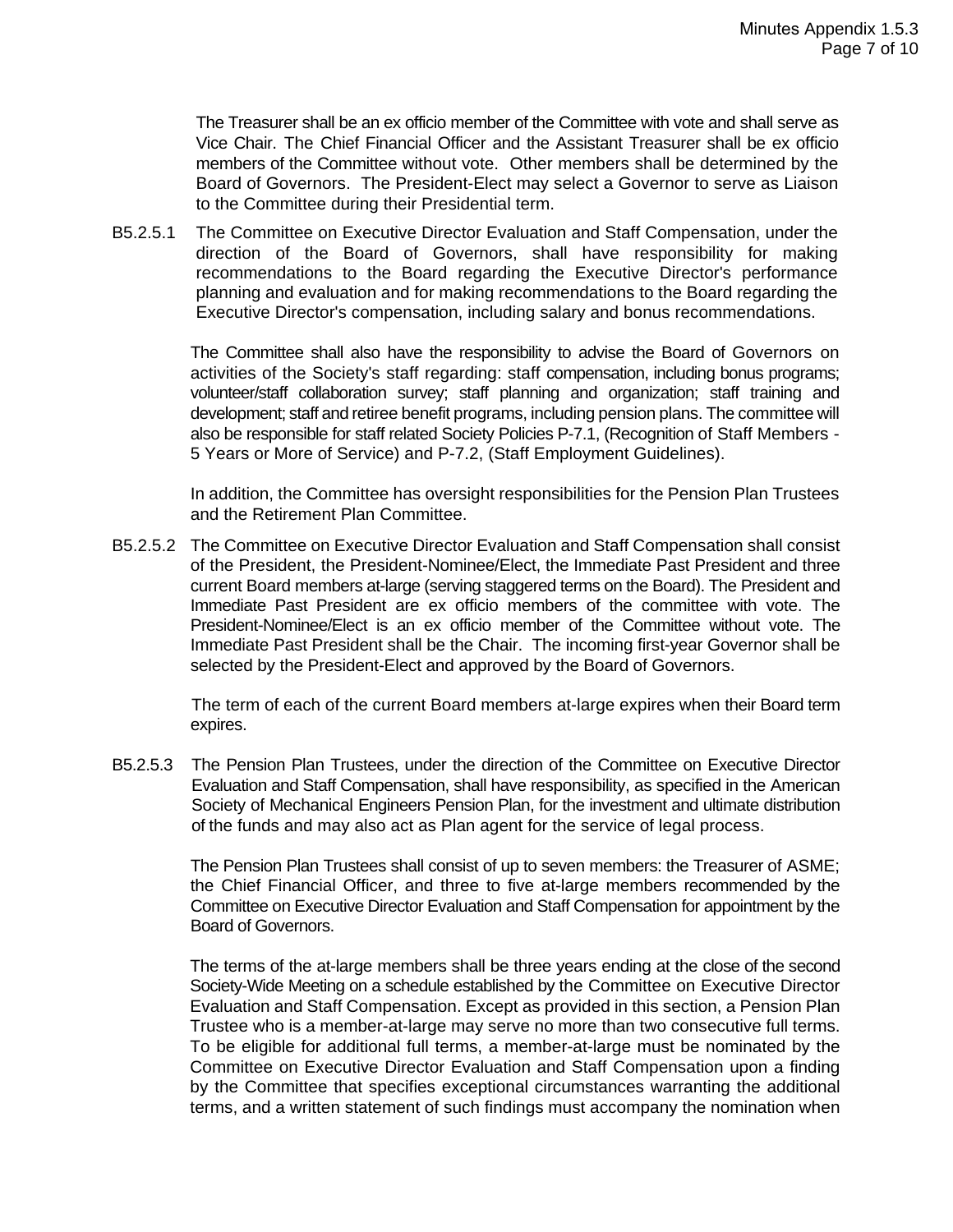it is communicated to the Board of Governors by the Chair of the Committee. The nominee may then be appointed only upon the affirmative vote of two-thirds of the entire Board of Governors.

B5.2.5.4 The Retirement Plan Committee, under the direction of the Committee on Executive Director Evaluation and Staff Compensation, shall have responsibility, as specified in the ASME Thrift Plan, the ASME Defined Contribution (DC) Plan, the ASME 457(b) Plan, and the ASME 401(k) Plan documents, including to act as Plan Administrator and Named Fiduciary for such plans and assume such responsibilities as developing investment policy statements, selecting and monitoring investment choices, benchmarking Plan administration expenses and investment plan administrators performance and selecting, appointing and retaining plan investment, governance and plan administration compliance advisors, as well as having the power to make ministerial and technically required plan amendments.

The Retirement Plan Committee shall consist of four members: two members of the Executive Management Team, one member of the Human Resources Department and one Volunteer member of the Pension Plan Trustees. The three staff members will be nominated by the Executive Director and appointed at the discretion of the EDESC. The pension plan trustee shall be recommended by the Pension Plan Trustees and may be appointed at the discretion of the EDESC.

The ASME Staff members of the Committee may be members with vote for as long as they hold the positions described in this By-Law B5.2.5.4. The Pension Plan Trustee member's term will be for as long as they are a member of the Pension Plan Trustees.

- B5.2.6.1 The Strategy Advisory Committee, under the direction of the Board of Governors, shall have responsibility for providing recommendations and guidance on tasks related to ASME's strategy and planning.
- B5.2.6.2 The Strategy Advisory Committee shall consist of the President, two current Board members-at-large (serving staggered terms, one second year and one third year), one representative from the Industry Advisory Board, and the senior staff member responsible for Strategy. The incoming second-year Governor shall be selected by the President-Elect and approved by the Board of Governors. The term of the Board members-at-large expires when their Board term expires. The representative from the Industry Advisory Board will be recommended annually by the Chair of the Industry Advisory Board and approved by the Board of Governors.
- B5.2.7.1 The Committee on Honors, under the direction of the Board of Governors, shall have responsibility for recommending properly selected candidates for honors, medals, Honorary Members, and awards, and as required shall recommend recipients of joint awards, all subject to approval by the Board of Governors. However, the Board may delegate to the Committee on Honors the power to approve candidates for any honor, medal or award other than Honorary Member or ASME Medalist.
- B5.2.7.2 The Committee on Honors shall select its own Chair and Vice Chair. Its membership shall be determined by the Board of Governors. The Chair of the General Awards Committee shall be an ex officio member with vote. The President-Elect may select a Governor to serve as Liaison to the Committee during their Presidential term.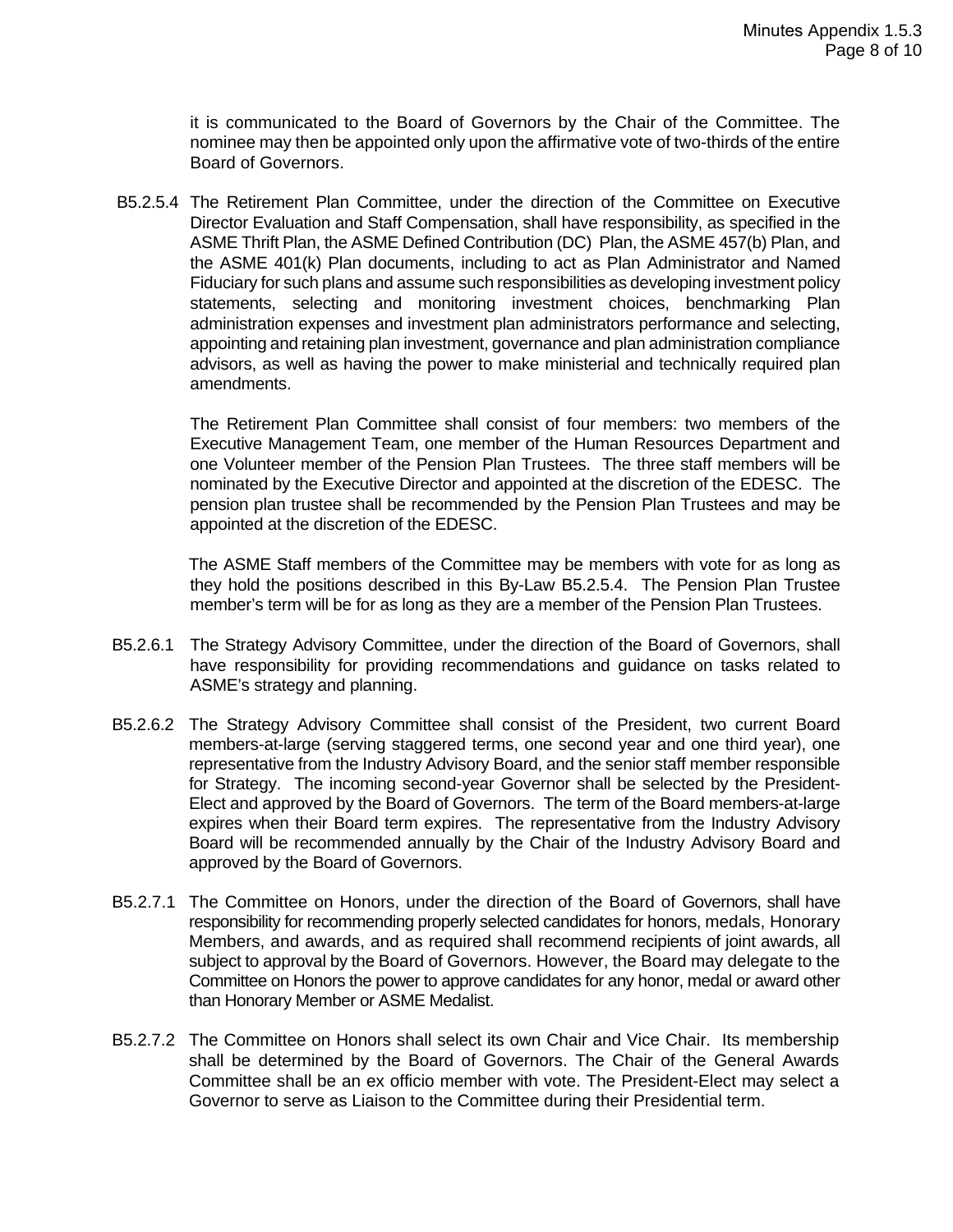B5.2.7.3 The General Awards Committee, under the direction of the Committee on Honors, shall seek candidates for all honors and awards except Honorary Members, the ASME Medal, and group-level awards, and shall screen nominations and make recommendations to the Committee on Honors.

> The General Awards Committee shall consist of a Chair, a Vice Chair and a membership as determined by the Committee on Honors.

- B5.2.7.4 Other Society award committees, including special award committees, shall in accordance with the policies and procedures administered by the Committee on Honors, seek nominees for honors in their several areas of interest, shall screen nominations, and make recommendations to the Committee on Honors.
- B5.2.8.1 The Committee of Past Presidents, under the direction of the Board of Governors, shall have responsibility for electing Fellows, overseeing the ethical practice of engineering, and providing guidance on matters where its experience may be useful, upon request by the President, Board of Governors, and other units of the Society.
- B5.2.8.2 The Committee of Past Presidents shall select its own Chair and Vice Chair. Its membership shall consist of all living Past Presidents.
- B5.2.9.1 The Audit Committee, under the direction of the Board of Governors, shall have responsibility for overseeing the accounting and financial reporting process of the Society and the audit of its financial statements and report its activities to the Board. The Committee will be responsible for overseeing the adoption and implementation of, and compliance with, the Society Policies on whistleblowers and conflicts of interest. The Committee will annually consider the performance and independence of the independent auditor and recommend retaining or renewing the retention of the independent auditor to the Board. The Committee will liaise with the independent auditor prior to the commencement of the audit and upon completion of the audit, review and discuss the audit results and any related management letter with the auditor, including:

(a) any material risks and weaknesses in internal controls identified by the auditor;

(b) any restrictions on the scope of the auditor's activities or access to requested information;

(c) any significant disagreements between the auditor and management; and

- (d) the adequacy of the Corporation's accounting and financial reporting processes.
- B5.2.9.2 The Audit Committee shall consist of three current Board members-at-large (serving staggered terms on the Board) who serve as voting members. The Committee membership is determined by the Board of Governors and consists solely of "independent" members of the Board as defined under Section 102(a) (21) of the New York Not-for-Profit Corporation Law. The Chair shall be the senior Governor and the Vice Chair shall be the second-most senior Governor.

The Treasurer shall be an ex officio member of the Committee without vote. The Chief Financial Officer and the Assistant Treasurer shall be ex officio members of the Committee without vote. The President-Elect makes the recommendation on the incoming first-year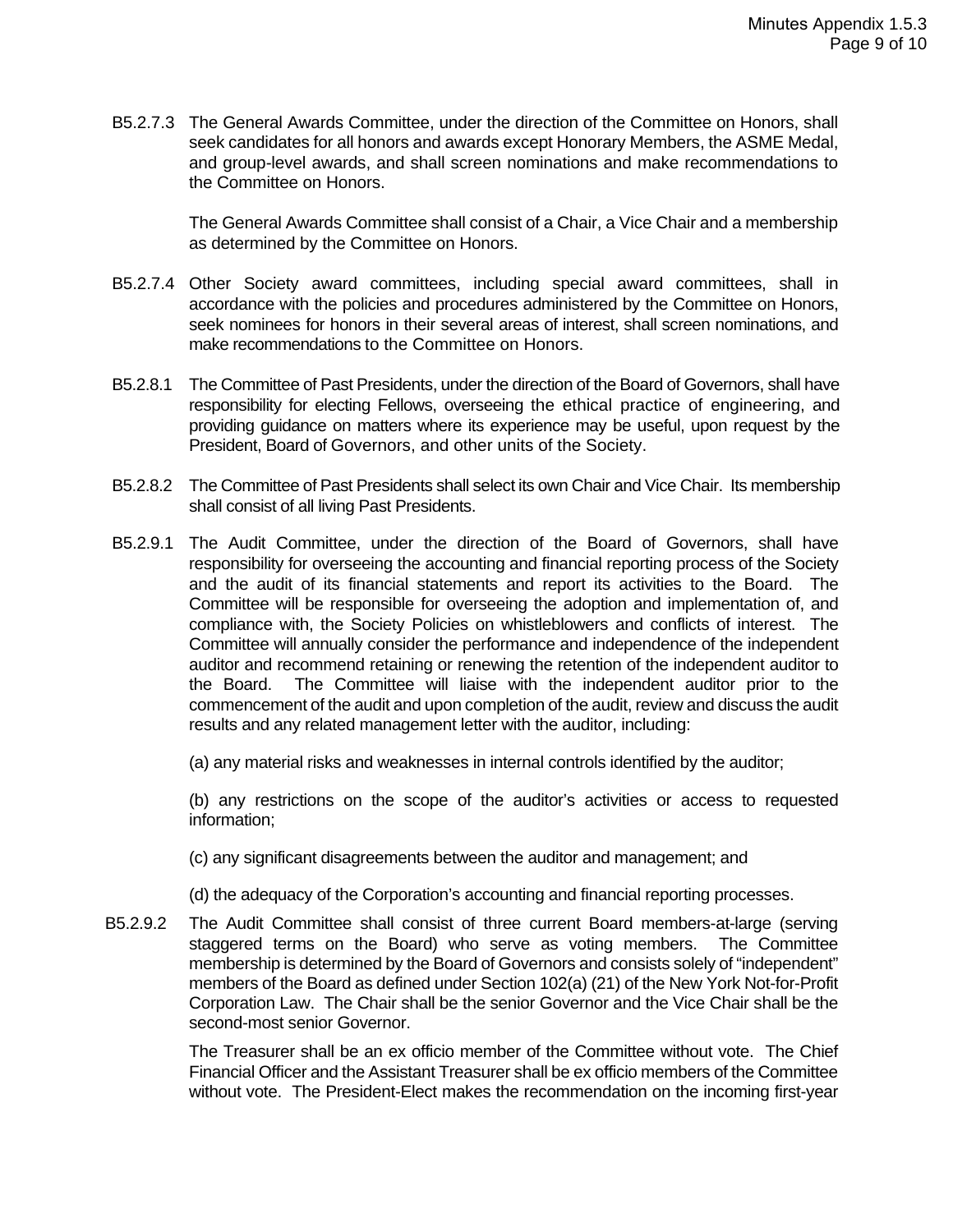Board member-at-large. The term of the Board members-at-large expires when their Board term expires.

- B5.2.10.1 The Sector Management Committee, under the direction of the Board of Governors, shall have responsibility for facilitating communication and collaboration among the Sectors. This includes coordination, integration, and facilitation for implementation of the enterprise strategy with the development, maintenance and execution of the Integrated Operating Plan,
- B5.2.10.2 The Sector Management Committee shall consist of the Senior Vice Presidents and the Chair of the Group Engagement Committee, their respective staff counterparts, and the staff member with overall responsibility for operations. The Co-Chairs of the Committee shall be the Senior Vice President in their third year and the staff member with overall responsibility for operations. The President-Nominee/elect will serve as an advisor to the Committee.
- B5.2.11.1 The Philanthropy Committee, under the direction of the Board of Governors, shall have responsibility for advising the Board of Governors and assisting the Society in connection with fundraising activities and philanthropic programs carried out using the Society's name or other resources.
- B5.2.11.2 The Philanthropy Committee shall select its own chair and vice chair. The ASME Executive Director, the ASME Managing Director of Philanthropy and the ASME Managing Director of Programs shall be ex officio members of the Committee without vote. Other members shall be determined by the Board of Governors. The President-Elect may select a Governor to serve as Liaison to the Committee during their Presidential term.

.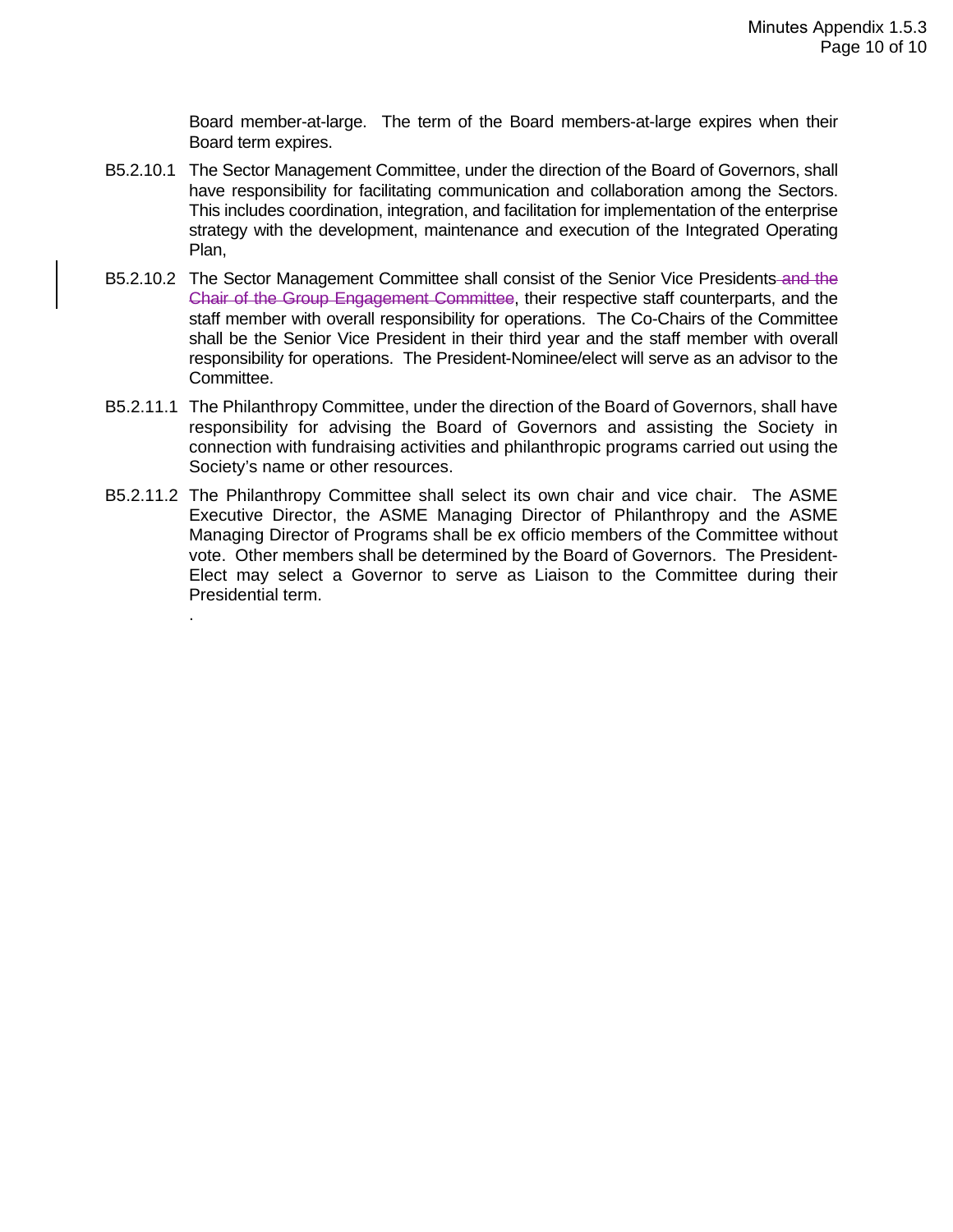

### **Board of Governors Meeting Agenda Item Cover Memo**

| Date Submitted:                              |                                                                             | January 2, 2020   |  |  |
|----------------------------------------------|-----------------------------------------------------------------------------|-------------------|--|--|
| January 22, 2020<br><b>BOG Meeting Date:</b> |                                                                             |                   |  |  |
| To:                                          | <b>Board of Governors</b>                                                   |                   |  |  |
| Committee on Organization and Rules<br>From: |                                                                             |                   |  |  |
| Presented by:                                |                                                                             | <b>Fred Stong</b> |  |  |
| Agenda Title:                                | By-Law Amendment B5.2.8.2 – Committee of Past Presidents, Second<br>Reading |                   |  |  |

Agenda Item Executive Summary:

Provisions for an individual to become and to remain a member of the Committee of Past Presidents are being added to B5.2.8.2.

Proposed motion for BOG Action: To adopt changes to By-Law B-5.2.8.2.

Attachment(s): By-Law changes.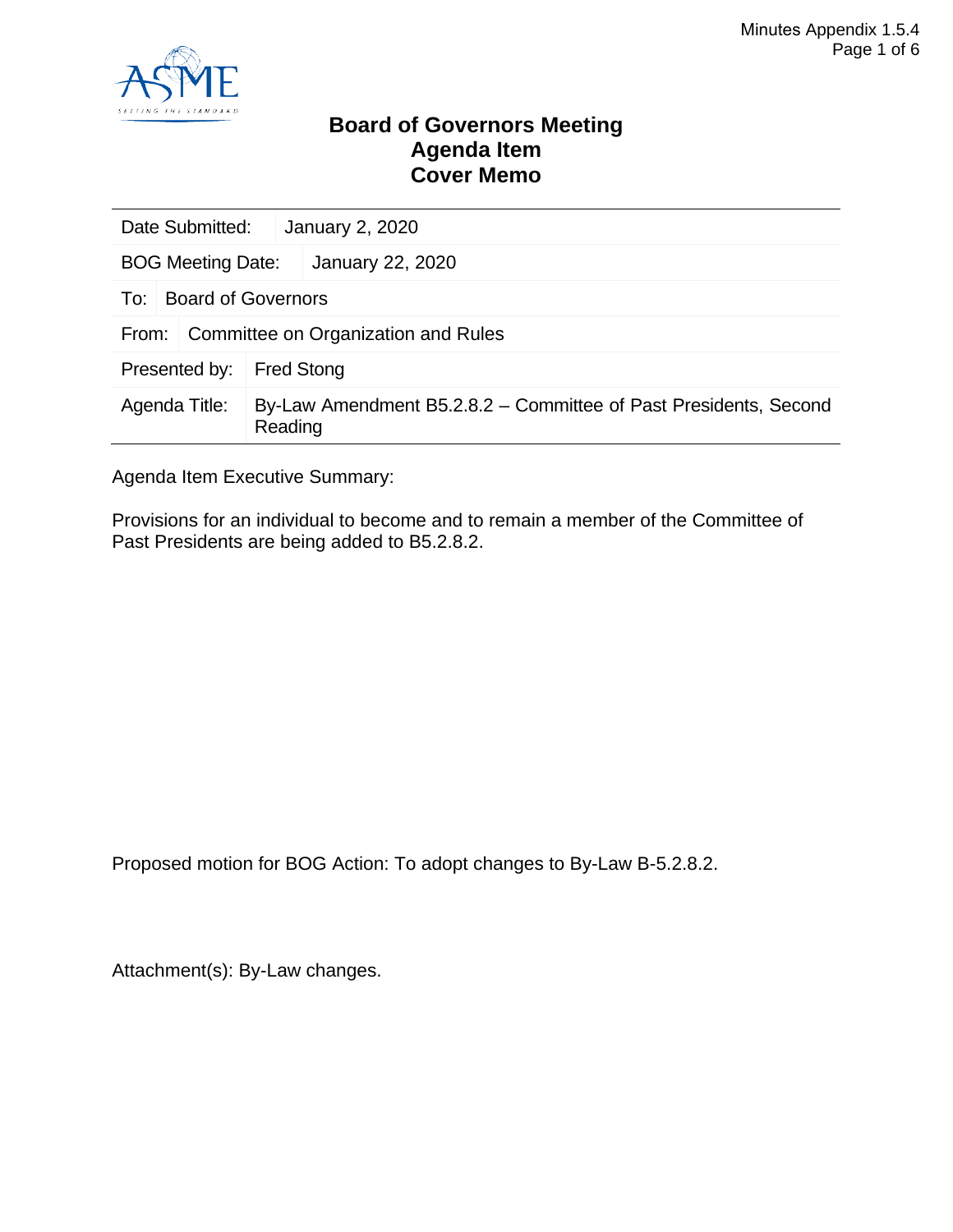#### **B5.2 SECTORS AND COMMITTEES REPORTING TO THE BOARD OF GOVERNORS**

B5.2.1 The sectors reporting to the Board of Governors shall be the Standards and Certification Sector, Technical Events and Content Sector, the Public Affairs and Outreach Sector and the Student and Early Career Development Sector.

> Each sector shall be led by a council. The council of each sector shall consist of such voting members as specified in the sector By-Laws. Individuals, as may be required or designated pursuant to any statute, regulation, or court order or consent decree may also be voting or non-voting members of a sector council. A member of the senior staff of the sector, if any, may be a voting member of the sector council. The sector council may designate both volunteer and staff non-voting members.

> The duties and responsibilities of the sectors shall be as designated from time to time by the Board of Governors. Each sector shall maintain its own operation guide as prescribed by Society Policy. Each sector shall be chaired by a senior vice president who shall serve a term of three years. Additional service as the same senior vice president may occur after an interruption of one or more years or following a partial term. Senior vice presidents shall attend meetings of the Board of Governors without vote.

- B5.2.2 The following Standing Committees shall report to the Board of Governors and shall be appointed by the Board as determined in the By-Laws: Committee on Organization and Rules, Committee on Finance and Investment, Audit Committee, Committee on Executive Director Evaluation and Staff Compensation, Strategy Advisory Committee, Committee on Honors, Committee of Past Presidents, the Sector Management Committee and the Philanthropy Committee. Each Standing Committee shall maintain its own operation guide as prescribed by Society Policy. If a Standing Committee includes individuals who are not Governors, it is not a committee of the Board and may not bind the Board; provided, however, that the Committee on Finance and Investment may bind the Board with respect to investment matters without regard to whether it includes individuals who are not Governors.
- B5.2.3.1 The Committee on Organization and Rules, under the direction of the Board of Governors, shall have responsibility for ensuring that the Society is organized and supplied with qualified leadership to serve the current and anticipated future needs of the membership, and shall reexamine regularly the Constitution, By-Laws and Policies of the Society.
- B5.2.3.2 The Committee on Organization and Rules shall select its own Chair and Vice Chair. Its membership shall be determined by the Board of Governors. The President-Elect may select a Governor to serve as Liaison to the Committee during their Presidential term.
- B5.2.4.1 The Committee on Finance and Investment, under the direction of the Board of Governors, shall have responsibility for supervising the financial and investment affairs of the Society, and supporting the Board and its committees by conducting an annual review of the Society's budgets.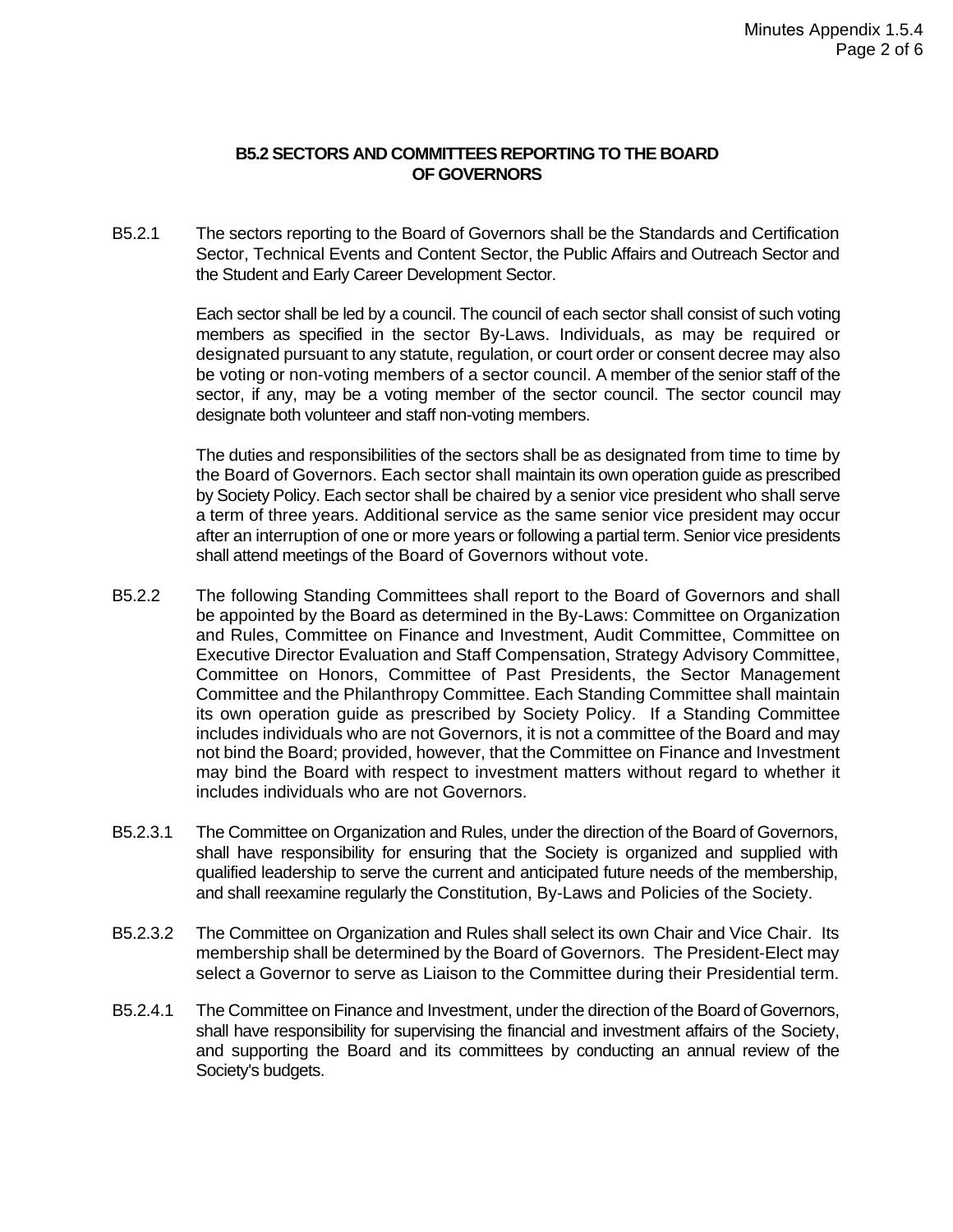B5.2.4.2 The Committee on Finance and Investment shall select its own Chair.

The Treasurer shall be an ex officio member of the Committee with vote and shall serve as Vice Chair. The Chief Financial Officer and the Assistant Treasurer shall be ex officio members of the Committee without vote. Other members shall be determined by the Board of Governors. The President-Elect may select a Governor to serve as Liaison to the Committee during their Presidential term.

B5.2.5.1 The Committee on Executive Director Evaluation and Staff Compensation, under the direction of the Board of Governors, shall have responsibility for making recommendations to the Board regarding the Executive Director's performance planning and evaluation and for making recommendations to the Board regarding the Executive Director's compensation, including salary and bonus recommendations.

> The Committee shall also have the responsibility to advise the Board of Governors on activities of the Society's staff regarding: staff compensation, including bonus programs; volunteer/staff collaboration survey; staff planning and organization; staff training and development; staff and retiree benefit programs, including pension plans. The committee will also be responsible for staff related Society Policies P-7.1, (Recognition of Staff Members - 5 Years or More of Service) and P-7.2, (Staff Employment Guidelines).

> In addition, the Committee has oversight responsibilities for the Pension Plan Trustees and the Retirement Plan Committee.

B5.2.5.2 The Committee on Executive Director Evaluation and Staff Compensation shall consist of the President, the President-Nominee/Elect, the Immediate Past President and three current Board members at-large (serving staggered terms on the Board). The President and Immediate Past President are ex officio members of the committee with vote. The President-Nominee/Elect is an ex officio member of the Committee without vote. The Immediate Past President shall be the Chair. The incoming first-year Governor shall be selected by the President-Elect and approved by the Board of Governors.

> The term of each of the current Board members at-large expires when their Board term expires.

B5.2.5.3 The Pension Plan Trustees, under the direction of the Committee on Executive Director Evaluation and Staff Compensation, shall have responsibility, as specified in the American Society of Mechanical Engineers Pension Plan, for the investment and ultimate distribution of the funds and may also act as Plan agent for the service of legal process.

> The Pension Plan Trustees shall consist of up to seven members: the Treasurer of ASME; the Chief Financial Officer, and three to five at-large members recommended by the Committee on Executive Director Evaluation and Staff Compensation for appointment by the Board of Governors.

> The terms of the at-large members shall be three years ending at the close of the second Society-Wide Meeting on a schedule established by the Committee on Executive Director Evaluation and Staff Compensation. Except as provided in this section, a Pension Plan Trustee who is a member-at-large may serve no more than two consecutive full terms. To be eligible for additional full terms, a member-at-large must be nominated by the Committee on Executive Director Evaluation and Staff Compensation upon a finding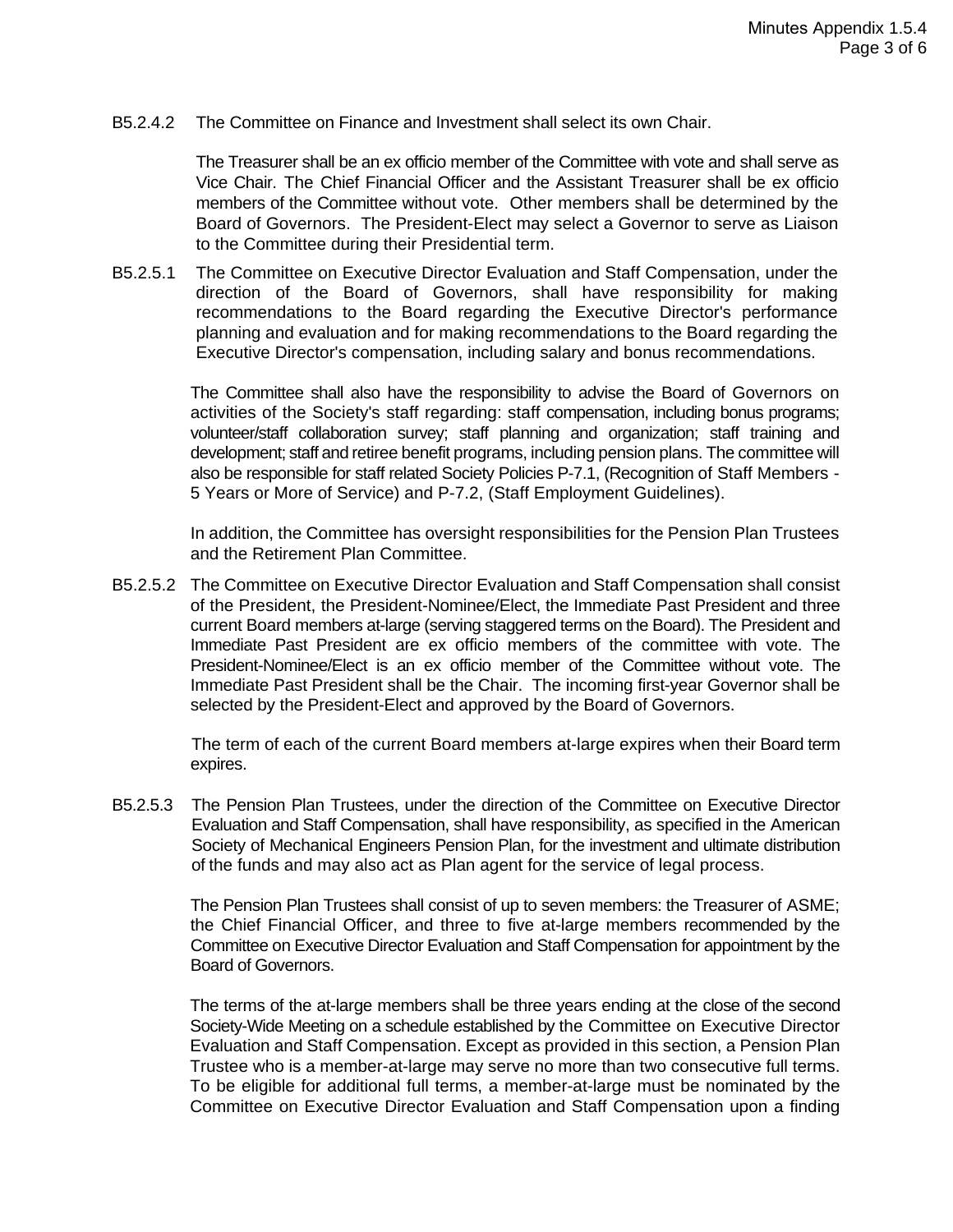by the Committee that specifies exceptional circumstances warranting the additional terms, and a written statement of such findings must accompany the nomination when it is communicated to the Board of Governors by the Chair of the Committee. The nominee may then be appointed only upon the affirmative vote of two-thirds of the entire Board of Governors.

B5.2.5.4 The Retirement Plan Committee, under the direction of the Committee on Executive Director Evaluation and Staff Compensation, shall have responsibility, as specified in the ASME Thrift Plan, the ASME Defined Contribution (DC) Plan, the ASME 457(b) Plan, and the ASME 401(k) Plan documents, including to act as Plan Administrator and Named Fiduciary for such plans and assume such responsibilities as developing investment policy statements, selecting and monitoring investment choices, benchmarking Plan administration expenses and investment plan administrators performance and selecting, appointing and retaining plan investment, governance and plan administration compliance advisors, as well as having the power to make ministerial and technically required plan amendments.

The Retirement Plan Committee shall consist of four members: two members of the Executive Management Team, one member of the Human Resources Department and one Volunteer member of the Pension Plan Trustees. The three staff members will be nominated by the Executive Director and appointed at the discretion of the EDESC. The pension plan trustee shall be recommended by the Pension Plan Trustees and may be appointed at the discretion of the EDESC.

The ASME Staff members of the Committee may be members with vote for as long as they hold the positions described in this By-Law B5.2.5.4. The Pension Plan Trustee member's term will be for as long as they are a member of the Pension Plan Trustees.

- B5.2.6.1 The Strategy Advisory Committee, under the direction of the Board of Governors, shall have responsibility for providing recommendations and guidance on tasks related to ASME's strategy and planning.
- B5.2.6.2 The Strategy Advisory Committee shall consist of the President, two current Board members-at-large (serving staggered terms, one second year and one third year), one representative from the Industry Advisory Board, and the senior staff member responsible for Strategy. The incoming second-year Governor shall be selected by the President-Elect and approved by the Board of Governors. The term of the Board members-at-large expires when their Board term expires. The representative from the Industry Advisory Board will be recommended annually by the Chair of the Industry Advisory Board and approved by the Board of Governors.
- B5.2.7.1 The Committee on Honors, under the direction of the Board of Governors, shall have responsibility for recommending properly selected candidates for honors, medals, Honorary Members, and awards, and as required shall recommend recipients of joint awards, all subject to approval by the Board of Governors. However, the Board may delegate to the Committee on Honors the power to approve candidates for any honor, medal or award other than Honorary Member or ASME Medalist.
- B5.2.7.2 The Committee on Honors shall select its own Chair and Vice Chair. Its membership shall be determined by the Board of Governors. The Chair of the General Awards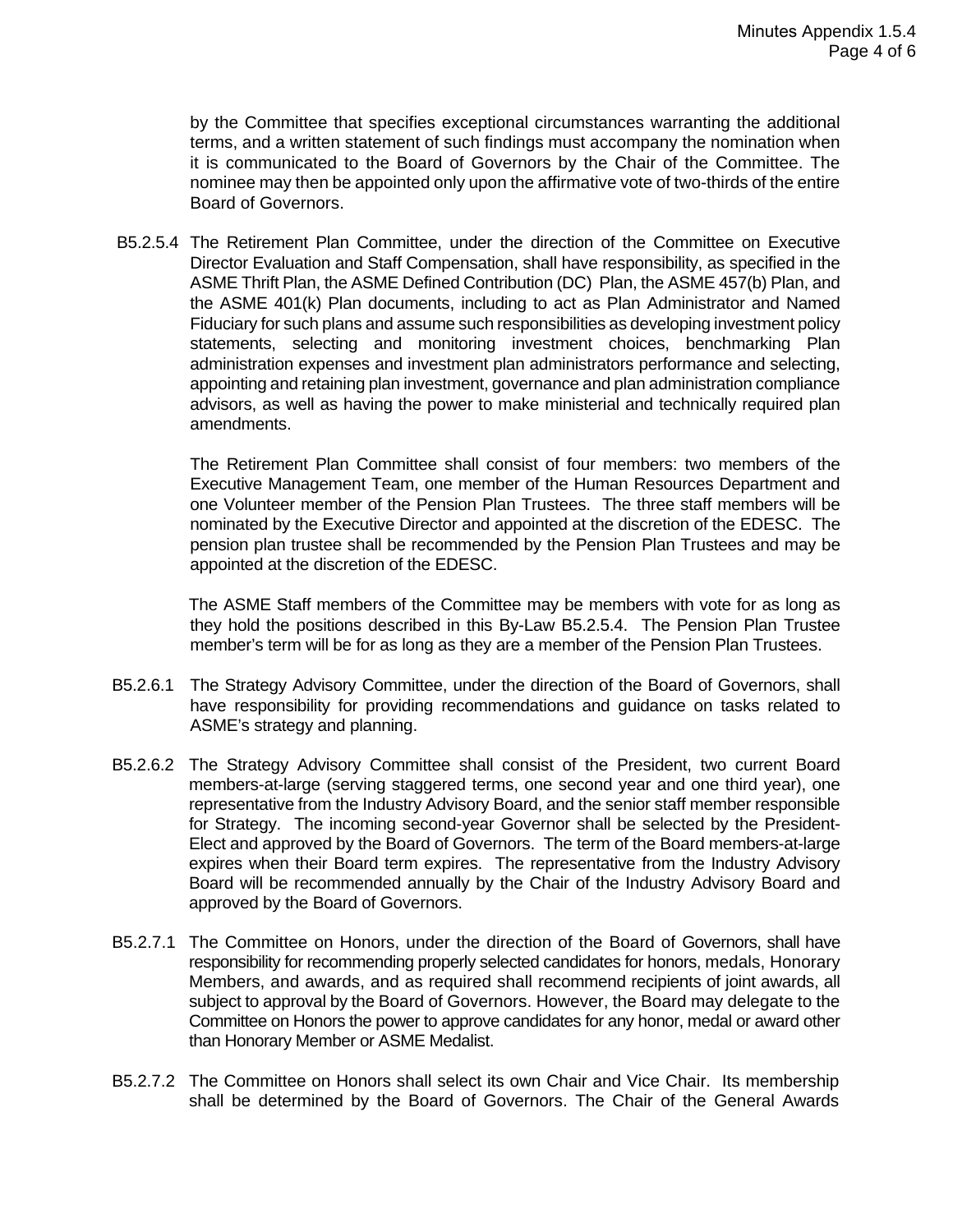Committee shall be an ex officio member with vote. The President-Elect may select a Governor to serve as Liaison to the Committee during their Presidential term.

B5.2.7.3 The General Awards Committee, under the direction of the Committee on Honors, shall seek candidates for all honors and awards except Honorary Members, the ASME Medal, and group-level awards, and shall screen nominations and make recommendations to the Committee on Honors.

> The General Awards Committee shall consist of a Chair, a Vice Chair and a membership as determined by the Committee on Honors.

- B5.2.7.4 Other Society award committees, including special award committees, shall in accordance with the policies and procedures administered by the Committee on Honors, seek nominees for honors in their several areas of interest, shall screen nominations, and make recommendations to the Committee on Honors.
- B5.2.8.1 The Committee of Past Presidents, under the direction of the Board of Governors, shall have responsibility for electing Fellows, overseeing the ethical practice of engineering, and providing guidance on matters where its experience may be useful, upon request by the President, Board of Governors, and other units of the Society.
- B5.2.8.2 The Committee of Past Presidents shall select its own Chair and Vice Chair. Its membership shall consist of all living Past Presidents unless the Board of Governors or the Ethics Committee makes a finding that results in censure, expulsion, suspension or other disciplinary action of a Past President involving the following conduct:
	- (a) violation or attempted violation of the ASME Ethics or Conflicts of Interest Policy, knowingly assisting or inducing another to violate or attempt to violate the ASME Ethics or Conflicts of Interest Policy, or doing so through the acts of another;
	- (b) illegal conduct that adversely reflects on the Past President's honesty, trustworthiness or fitness to serve ASME in a position of trust;
	- (c) conduct involving breach of fiduciary duty, dishonesty, fraud, deceit or misrepresentation; or
	- (d) other conduct that is or reasonably could be harmful to the reputation and administration of the Society.

Disciplinary action for conduct described in B5.2.8.2 (a) through (d) shall render a Past President ineligible for membership on the Committee of Past Presidents and shall result in the expulsion from the committee of any current member of the Committee of Past Presidents.

B5.2.9.1 The Audit Committee, under the direction of the Board of Governors, shall have responsibility for overseeing the accounting and financial reporting process of the Society and the audit of its financial statements and report its activities to the Board. The Committee will be responsible for overseeing the adoption and implementation of, and compliance with, the Society Policies on whistleblowers and conflicts of interest. The Committee will annually consider the performance and independence of the independent auditor and recommend retaining or renewing the retention of the independent auditor to the Board. The Committee will liaise with the independent auditor prior to the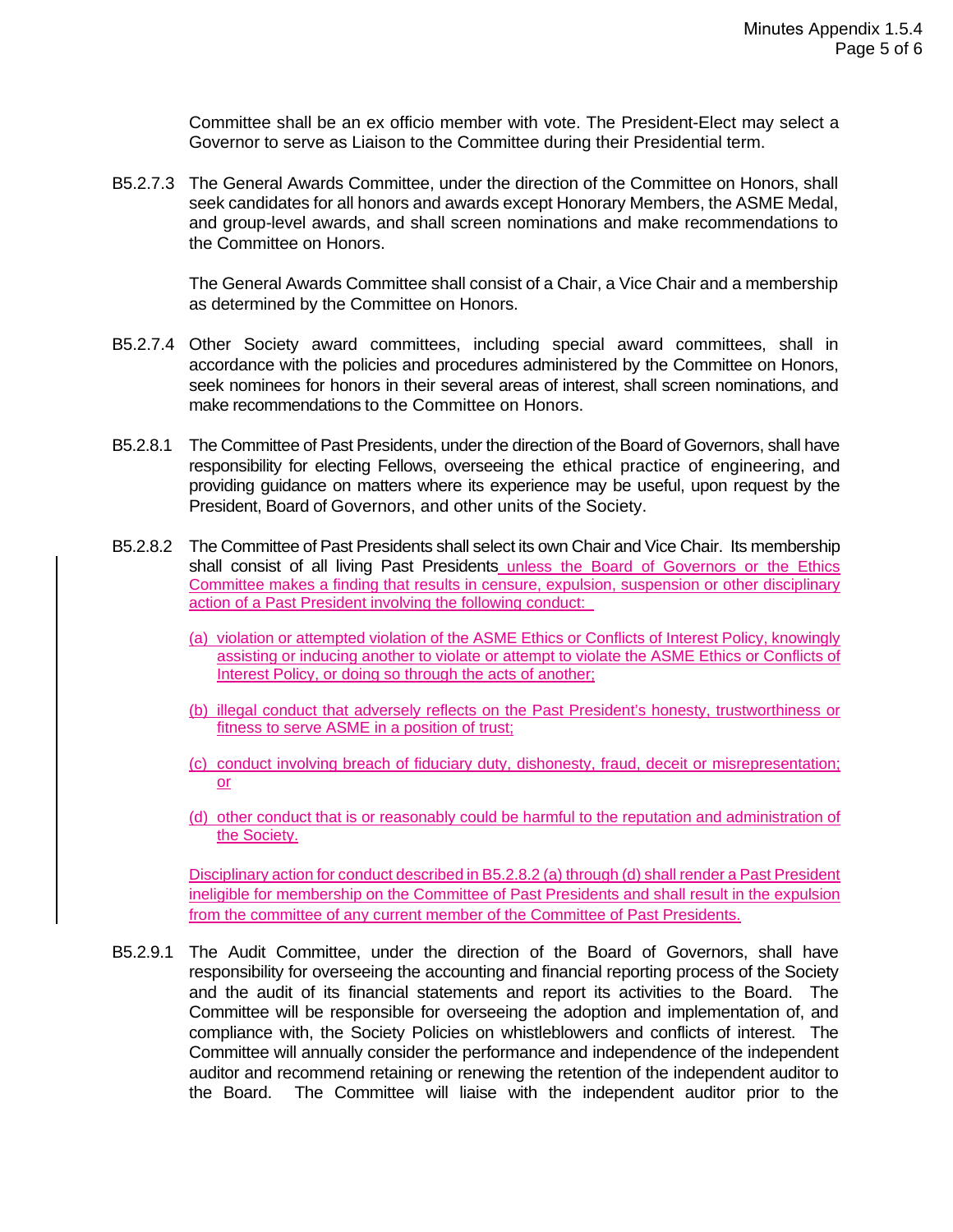commencement of the audit and upon completion of the audit, review and discuss the audit results and any related management letter with the auditor, including:

(a) any material risks and weaknesses in internal controls identified by the auditor;

(b) any restrictions on the scope of the auditor's activities or access to requested information;

(c) any significant disagreements between the auditor and management; and

(d) the adequacy of the Corporation's accounting and financial reporting processes.

B5.2.9.2 The Audit Committee shall consist of three current Board members-at-large (serving staggered terms on the Board) who serve as voting members. The Committee membership is determined by the Board of Governors and consists solely of "independent" members of the Board as defined under Section 102(a) (21) of the New York Not-for-Profit Corporation Law. The Chair shall be the senior Governor and the Vice Chair shall be the second-most senior Governor.

> The Treasurer shall be an ex officio member of the Committee without vote. The Chief Financial Officer and the Assistant Treasurer shall be ex officio members of the Committee without vote. The President-Elect makes the recommendation on the incoming first-year Board member-at-large. The term of the Board members-at-large expires when their Board term expires.

- B5.2.10.1 The Sector Management Committee, under the direction of the Board of Governors, shall have responsibility for facilitating communication and collaboration among the Sectors. This includes coordination, integration, and facilitation for implementation of the enterprise strategy with the development, maintenance and execution of the Integrated Operating Plan,
- B5.2.10.2 The Sector Management Committee shall consist of the Senior Vice Presidents and the Chair of the Group Engagement Committee, their respective staff counterparts, and the staff member with overall responsibility for operations. The Co-Chairs of the Committee shall be the Senior Vice President in their third year and the staff member with overall responsibility for operations. The President-Nominee/elect will serve as an advisor to the Committee.
- B5.2.11.1 The Philanthropy Committee, under the direction of the Board of Governors, shall have responsibility for advising the Board of Governors and assisting the Society in connection with fundraising activities and philanthropic programs carried out using the Society's name or other resources.
- B5.2.11.2 The Philanthropy Committee shall select its own chair and vice chair. The ASME Executive Director, the ASME Managing Director of Philanthropy and the ASME Managing Director of Programs shall be ex officio members of the Committee without vote. Other members shall be determined by the Board of Governors. The President-Elect may select a Governor to serve as Liaison to the Committee during their Presidential term.

.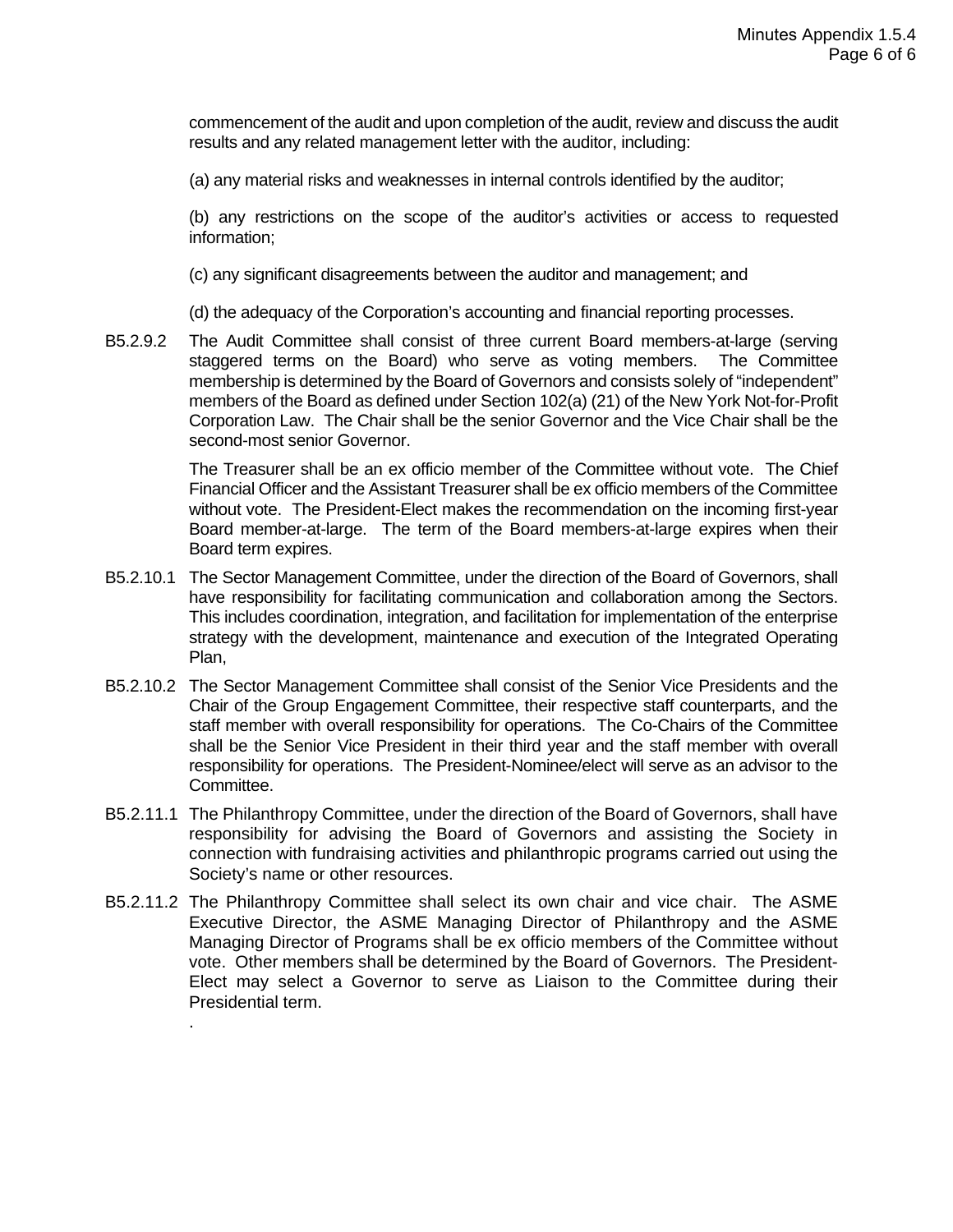

### **Board of Governors Meeting Agenda Item Cover Memo**

| Date Submitted:                              | <b>January 2, 2020</b>    |                                                                                                                                                                                                             |  |  |
|----------------------------------------------|---------------------------|-------------------------------------------------------------------------------------------------------------------------------------------------------------------------------------------------------------|--|--|
| <b>BOG Meeting Date:</b>                     |                           | <b>January 22, 2020</b>                                                                                                                                                                                     |  |  |
| To:                                          | <b>Board of Governors</b> |                                                                                                                                                                                                             |  |  |
| Committee on Organization and Rules<br>From: |                           |                                                                                                                                                                                                             |  |  |
| Presented by:                                | <b>Fred Stong</b>         |                                                                                                                                                                                                             |  |  |
| Agenda Title:<br>$P - 4.4$                   |                           | By-Law Amendments B5.2 and B5.3 – Diversity & Inclusion Strategy<br>Committee, Volunteer Orientation and Leadership Training Academy,<br>and the Industry Advisory Board, Second Reading and Society Policy |  |  |

Agenda Item Executive Summary:

It is proposed that the Diversity & Inclusion Strategy Committee, the Volunteer Orientation and Leadership Training Academy, and the Industry Advisory Board become Committees that Report to the Board of Governors.

These changes affect Society Policy P-4.4 and By-Laws B5.2 and B-5.3. The action to be taken is to adopt the changes to By-Laws B-5.2 and B-5.3 and to adopt the change to Society Policy P-4.4.

Proposed motion for BOG Action: To adopt the additions of By-Laws B5.2.12, B5.2.13, and B5.2.14 and changes to By-Laws B-5.2.2 and B-5.3 and to adopt changes to Society Policy P-4.4.

Attachment(s): Revised Society Policy and By-Laws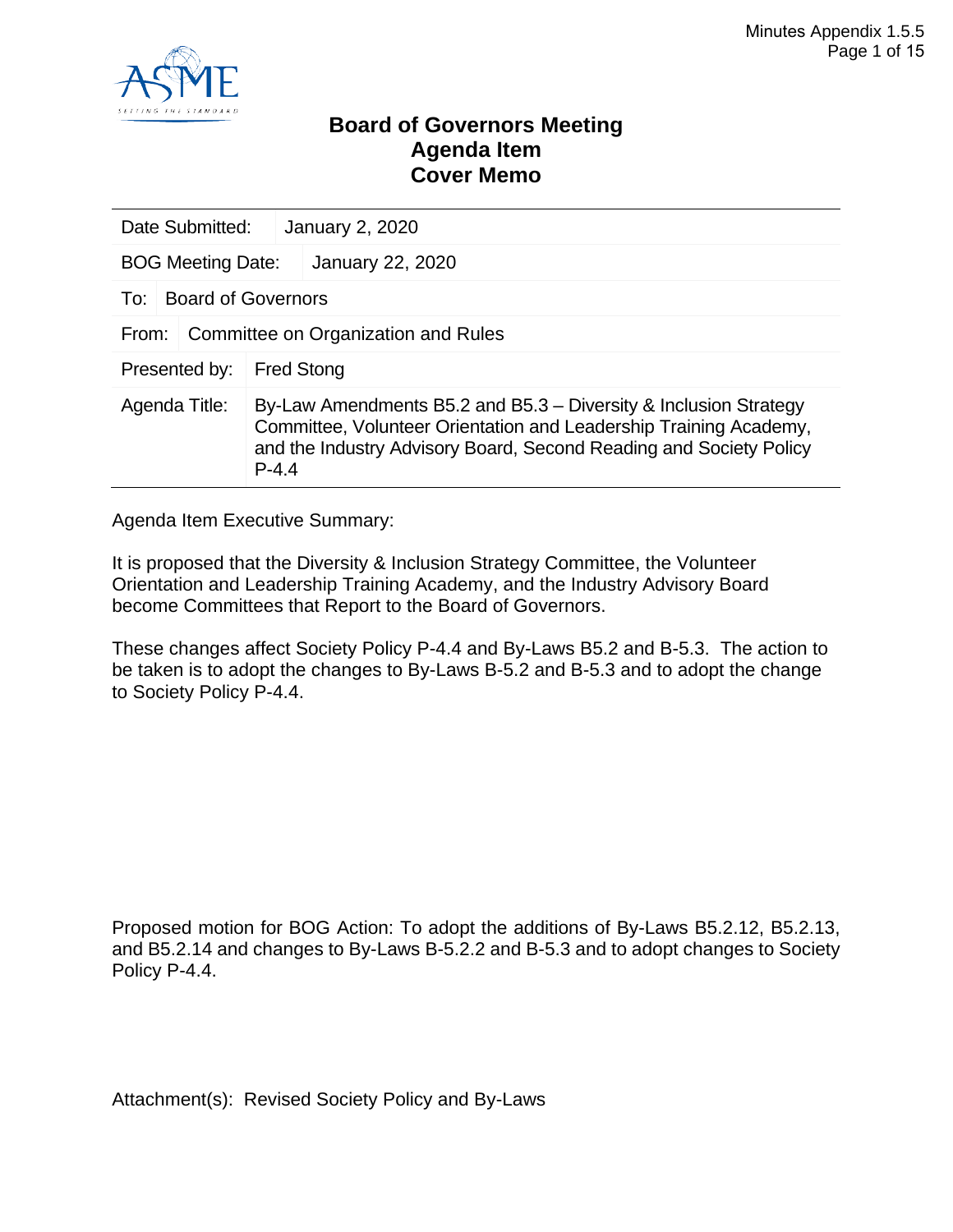

P-4.4 6/19 Minutes Appendix 1.5.5 Page 2 of 15

#### **SOCIETY POLICY**

#### **APPOINTMENT OF ASME VOLUNTEER PERSONNEL TO NON-ELECTED POSITIONS**

#### **I. PREFACE**

- A. Successful accomplishment of ASME objectives, and hence its standing in the eyes of the profession and the public, depends in large measure on the quality of the work of the Society's units and its volunteers.
- B. It is the responsibility of those charged with nominating personnel to units of the Society to seek out members of ASME who both are motivated to serve and are able to accept the responsibilities involved.
- C. This Policy relates to the nomination and appointment of non-elected volunteer positions.
- D. Society Policy P-4.3, Qualifications of ASME Elected Officers, covers the positions of elected officers.
- E. Society Policy P-15.11, Diversity and Inclusion, states in part, "ASME shall dedicate time and resources to ensure the active participation as well as leadership opportunities of talented individuals from all segments of society."
- F. By-Law B5.2.3.1 states in part, "The Committee on Organization and Rules, under the direction of the Board of Governors, shall have responsibility for ensuring that the Society is organized and supplied with qualified leadership to serve the current and anticipated future needs of the membership …"

#### **II. PURPOSE**

- A. To provide guides for selection and nomination of appointed volunteers relative to requirements of the position and term of service.
- B. To provide the procedure leading to appointment.

#### **III. POLICY**

- A. Sector Council, Board, or Committee Members.
	- 1. Qualifications
		- a. A full understanding of the purposes and objectives of the unit.
		- b. Experience, judgment, and motivation closely related to the work of the specific unit on which he or she is serving.
	- 2. Members-at-large of the Board of Governors should not serve as a member of any other unit except as specified in the By-Laws.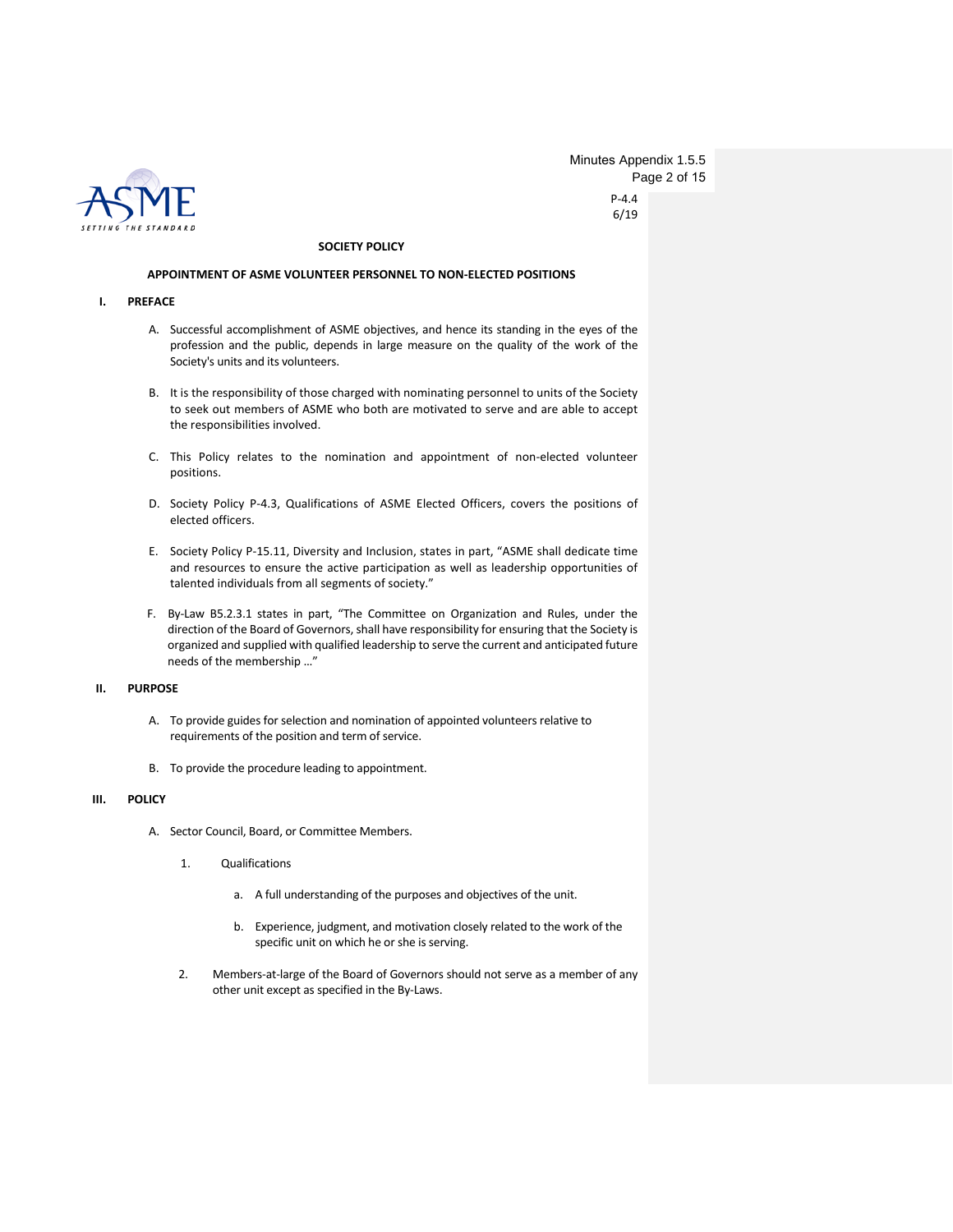Minutes Appendix 1.5.5 Page 3 of 15

> P-4.4 6/19

#### B. Standing Committees Reporting to the Board of Governors

- 1. Committee on Organization and Rules, Committee on Finance and Investment, and Committee on Honors, Diversity and Inclusion Strategy Committee, and Volunteer Orientation and Leadership Training Academy.
	- a. A full term on these committees is defined as three years; partial year terms are permitted. The combination of partial and full terms cannot exceed six years.
	- b. Additional service beyond six consecutive years will be permitted only after the passage of at least two years or in the event of ex-officio service.
	- c. In the event of a nomination for more than one Past President to serve on the committee, a statement must accompany the nomination setting forth specific reasons why this appointment is in the best interest of the Society. The term of the appointment is one year and must be approved by the Board of Governors, taking into consideration the feedback from the Committee on Organization and Rules.
	- d. An individual shall not serve on more than one Standing Committee Reporting to the Board at the same time unless service on one or both of them is in an ex-officio capacity.
- 2. Audit Committee and Committee on Executive Director Evaluation and Staff Compensation
	- a. The President-Elect nominates Governors-elect for service on the Audit Committee and Committee on Executive Director Evaluation and Staff Compensation.
	- b. The President and Immediate Past President are ex officio members of the Committee on Executive Director Evaluation and Staff Compensation with vote. The President-Nominee/Elect is an ex officio member without vote.
- 3. Committee of Past Presidents
	- a. Membership is for lifetime
- 4. Philanthropy Committee

a. The Philanthropy Committee members are permitted to serve on one additional Standing Committee Reporting to the Board. In the event of a nomination for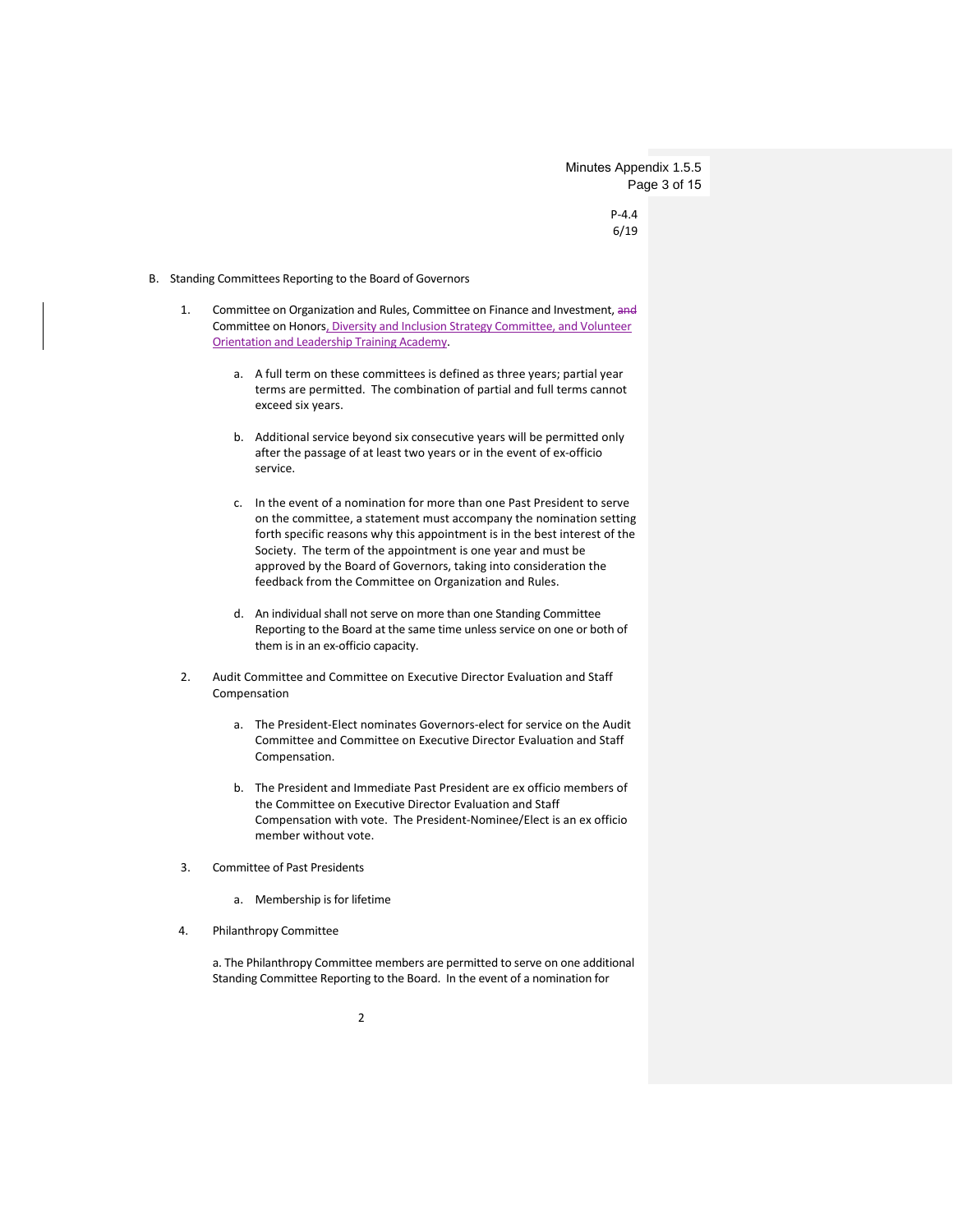|                    | Minutes Appendix 1.5.5                                                                                                                                                                                                                                                                                                                                                                 | Page 4 of 15                                           |
|--------------------|----------------------------------------------------------------------------------------------------------------------------------------------------------------------------------------------------------------------------------------------------------------------------------------------------------------------------------------------------------------------------------------|--------------------------------------------------------|
|                    | $P - 4.4$<br>6/19                                                                                                                                                                                                                                                                                                                                                                      |                                                        |
|                    | more than one Past President to serve on the committee, a statement must<br>accompany the nomination setting forth specific reasons why this appointment is<br>in the best interest of the Society. The term of the appointment is one year and<br>must be approved by the Board of Governors, taking into consideration the<br>feedback from the Committee on Organization and Rules. |                                                        |
| 5.                 | <b>Industry Advisory Board</b>                                                                                                                                                                                                                                                                                                                                                         |                                                        |
|                    | The Industry Advisory Board membership shall be determined annually by the<br>Board of Governors. Industry Advisory Board members are permitted to serve on<br>one additional Standing Committee Reporting to the Board.                                                                                                                                                               | Formatted: Indent: First line: 0"                      |
|                    | 6. The Operation Guides of all Standing Committees Reporting to the<br>5.<br>Board shall contain a specific leadership succession plan.                                                                                                                                                                                                                                                | Formatted: Indent: Left: 1.5", No bullets or numbering |
| Guidelines<br>C.   |                                                                                                                                                                                                                                                                                                                                                                                        |                                                        |
| 1.                 | Units of the Society are encouraged to seek out volunteers to serve that are not<br>already serving in other capacities, unless serving as a representative of a parent<br>unit or as a liaison.                                                                                                                                                                                       |                                                        |
| 2.                 | Units are encouraged to strive for diversity and inclusion in volunteer leadership<br>by making a conscious effort to take diversity and inclusion into account when<br>filling vacancies as provided in Society Policy P-15.11.                                                                                                                                                       |                                                        |
| 3.                 | Units are encouraged to continually solicit and train younger members in unit<br>work.                                                                                                                                                                                                                                                                                                 |                                                        |
| D. Terms of Office |                                                                                                                                                                                                                                                                                                                                                                                        |                                                        |
| 1.                 | Unless otherwise specified in this policy, the term of office of a member of a sector,<br>board, council or committee is specified in the respective Operation Guide.                                                                                                                                                                                                                  |                                                        |
| 2.                 | Unless otherwise specified in this policy, individuals who have completed one or<br>more terms of service to a unit may be reappointed for an additional term.                                                                                                                                                                                                                         |                                                        |
|                    | a. If the total continuous service in that position does not exceed two full<br>terms, then the justification for reappointment shall be similar to the<br>justification for the original appointment.                                                                                                                                                                                 |                                                        |
|                    | b. In the event of a reappointment for which total service would exceed two<br>full terms, a statement must accompany the nomination setting forth<br>specific reasons why this appointment is critical to the well-being of the<br>unit, and the exceptional circumstances involved.                                                                                                  |                                                        |
| E. Membership      |                                                                                                                                                                                                                                                                                                                                                                                        |                                                        |
|                    |                                                                                                                                                                                                                                                                                                                                                                                        |                                                        |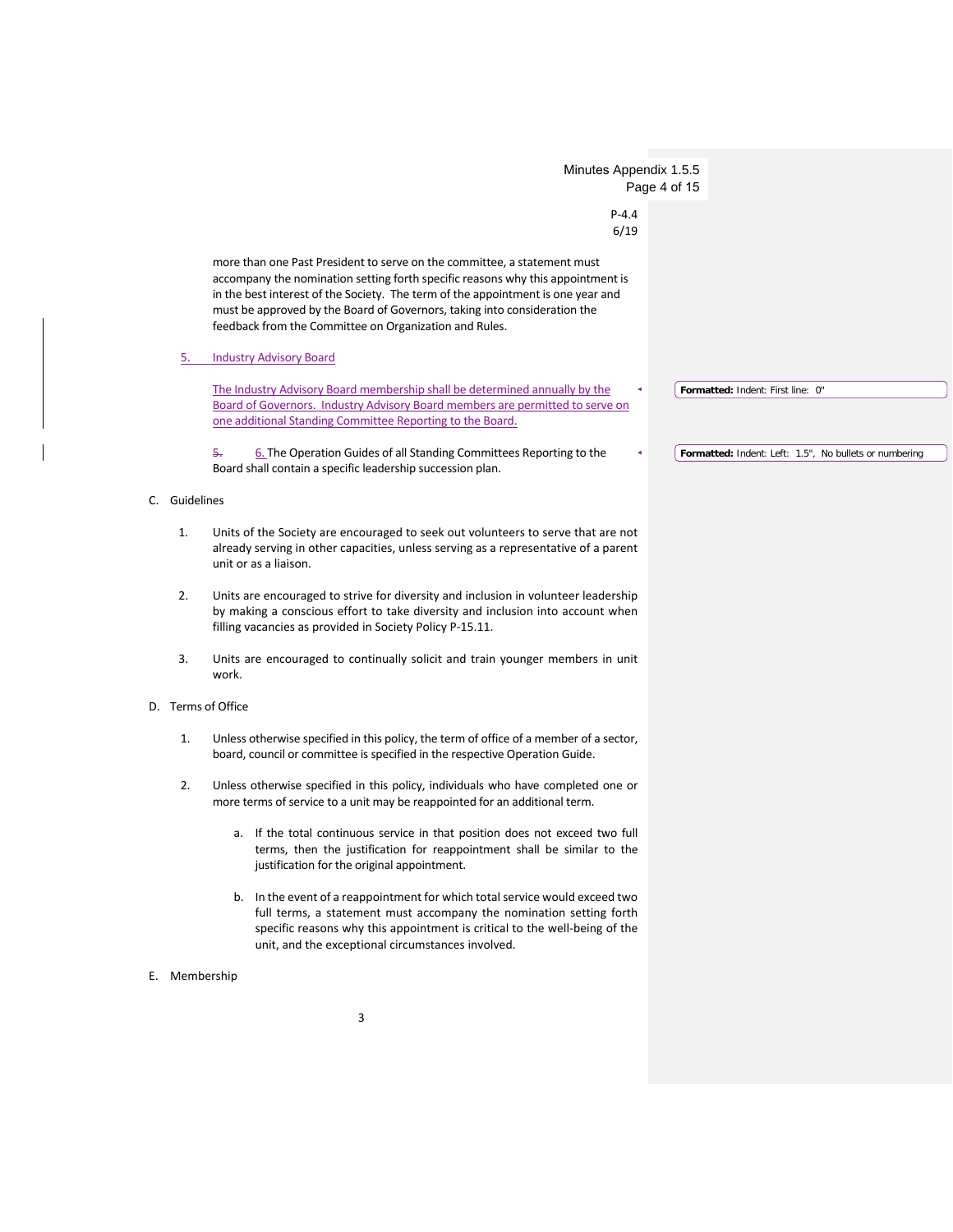Minutes Appendix 1.5.5 Page 5 of 15

> P-4.4 6/19

#### 1. All members of

- a. standing committees reporting to the Board of Governors,
- b. sector councils,
- c. boards,
- d. standing and special committees under committees, sector councils and boards,
- e. technical division and sub-division executive committees
- f. and all Society representatives to joint activities

shall be members of ASME.

- 2. Exceptions are permissible in those cases where non-members may be needed to serve on various technical committees and sub-committees or working groups to bring special skills to the task or to represent related organizations. When such nonmembers of ASME are nominated, the reasons for so doing must be set forth in making the proposal.
- F. Inter-Sector Committees

The procedure for appointments to such committees is the same as to any regular board or committee.

- G. Appointment and Nominating Responsibilities
	- 1. The Operation Guide of each unit shall define members of the nominating committee for their unit. In addition, each guide will list positions, including the qualifications (e.g. knowledge and skills) necessary for such positions, and terms of office required. Each nominating committee will provide suitable candidates for consideration at least six months prior to commencement of the term.
	- 2. The nominating responsibility can be achieved through direct nominations by the unit or by unit confirmation of nominating subcommittee recommendations.
	- 3. In the case of the standing committees reporting to the Board of Governors, the members of each unit shall have nominating responsibility.

#### **IV. PROCEDURE**

- A. Appointments Requiring Approval by the Board of Governors
	- 1. The Committee on Organization and Rules shall be responsible for reviewing proposed nominations to the Board of Governors and providing a statement to the Board as to whether the nomination helps to ensure that the Society is supplied with: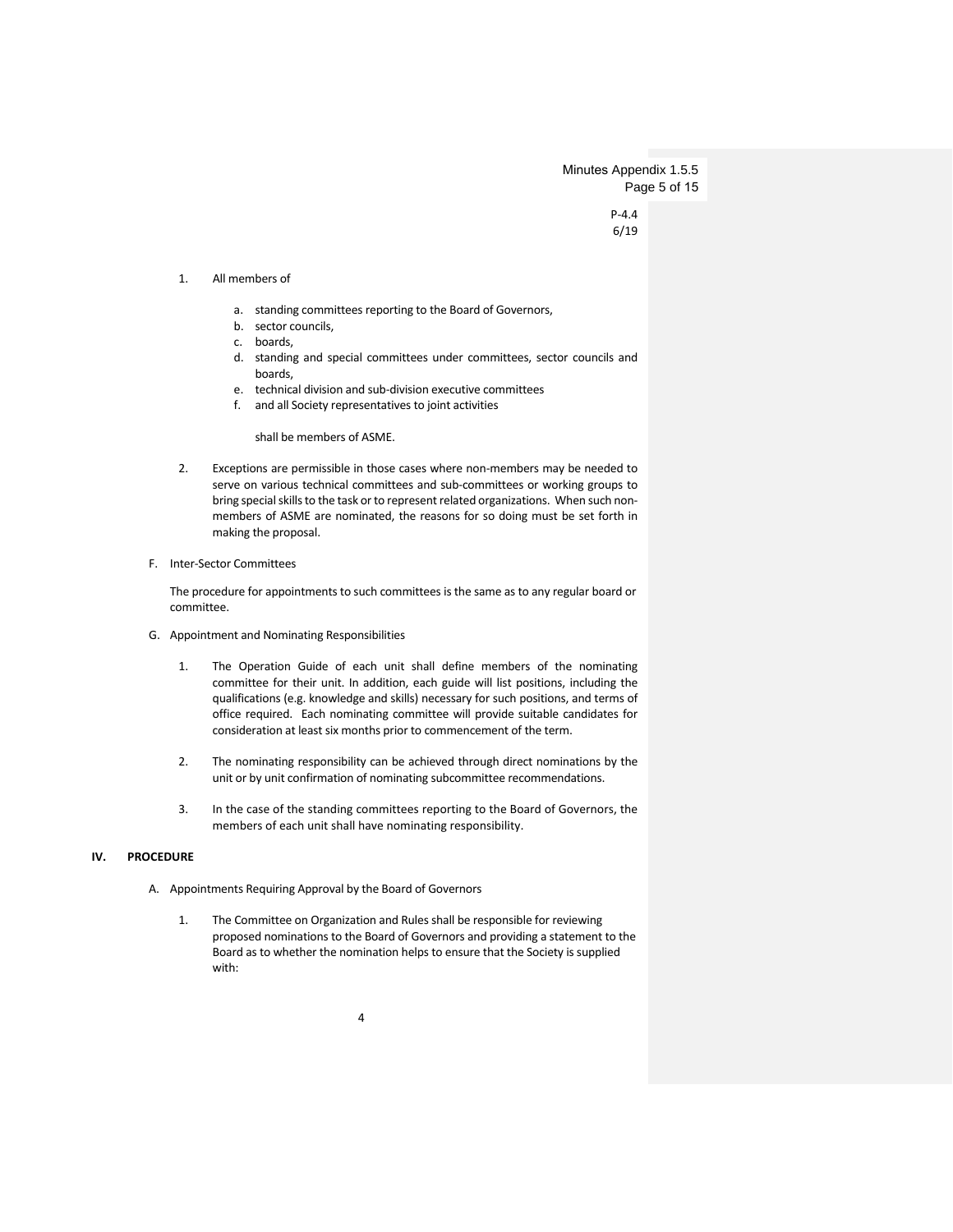Minutes Appendix 1.5.5 Page 6 of 15

> P-4.4 6/19

- a. qualified leadership to serve the current and future needs of the membership;
- b. the active participation, as well as leadership opportunities, of talented individuals from all segments of the Society
- 2. The statement from the Committee on Organization and Rules shall be provided prior to the appointments made by the Board of Governors, including all nonelected members of sector boards except for the position of senior vice president.
- 3. All nominations for appointments specified in IV.A.1 shall be submitted to the Committee on Organization and Rules on a special nomination form. Staff members may sign the form on instructions from the sector or committee and on its behalf.
- B. Appointments Delegated to the Sectors

Appointments to boards and committees under a sector are made by that sector's council.

- C. Nominations for Appointments Delegated to the Sectors
	- 1. Procedures for nominations will be included in each sector's operation guide.
	- 2. Units of the Society may find it beneficial to call on other units to provide recommendations for unit membership when needed expertise may be available from that area of the Society. Procedures for this option should be included in the operation guides of units.
- D. The nominee shall express his or her intent to serve for the entire appointment term involved.
- E. The nominee shall sign a statement of understanding of and compliance with Society Policies P-15.7 (Ethics), P-15.8 (Conflicts of Interest), and P-14.6 (Society Name, Logo, Seal ...).
- F. Appointed members who consistently do not attend meetings, reply to correspondence or carry out assigned tasks may be replaced at any time by the appointing unit using the above procedures.

#### Responsibility: Committee on Organization and Rules

| Adopted: | May 9, 1968                                                             |
|----------|-------------------------------------------------------------------------|
| Revised: | June 16-17, 1970<br>June 18, 1975<br>April 28, 1978<br>December 1, 1978 |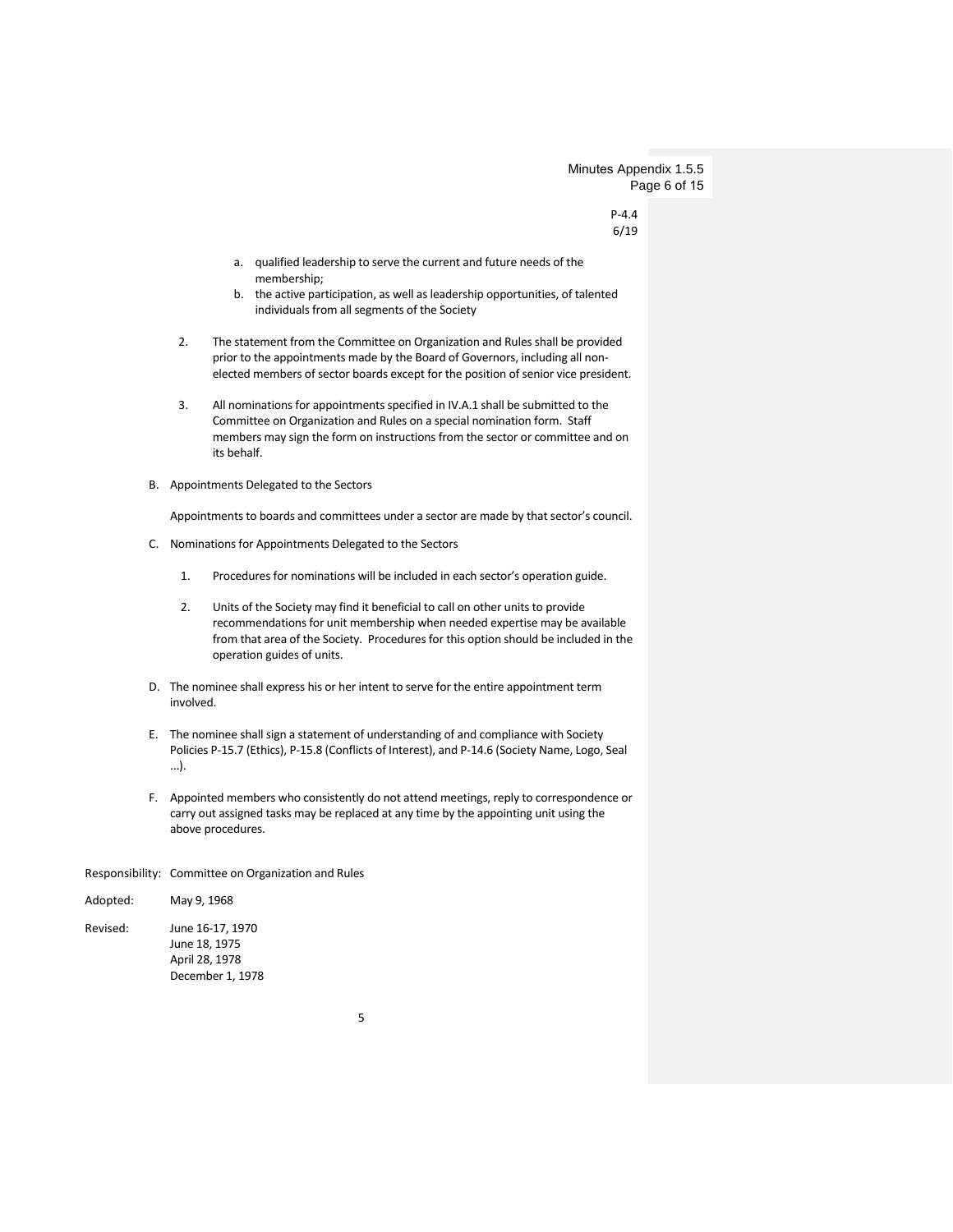P-4.4 6/19 Minutes Appendix 1.5.5 Page 7 of 15

June 25, 1980 March 21, 1984 (editorial changes 3/85) November 21, 1985 (editorial changes 6/87) September 8, 1988 (editorial changes 4/89) (editorial changes 9/89) June 14, 1995 (editorial changes 1/96) (editorial changes 9/98) (editorial changes 3/01) November 16, 2001 June 1, 2005 June 8, 2008 June 14, 2009 (editorial changes 7/12) (editorial changes 3/13) (editorial changes 8/13) (editorial changes 8/14) (editorial changes 6/17) June 3, 2018 June 5, 2019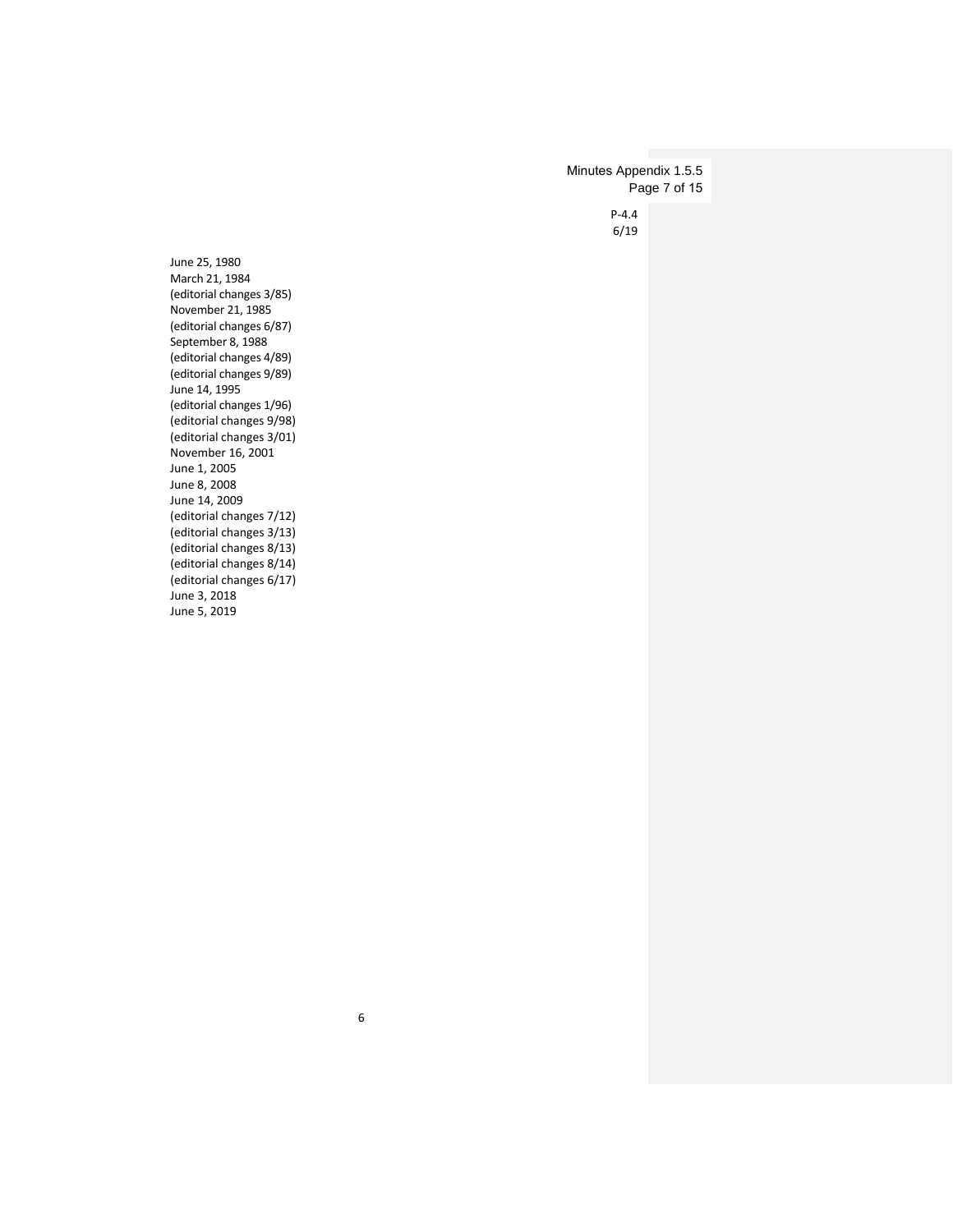#### **B5.2 SECTORS AND COMMITTEES REPORTING TO THE BOARD OF GOVERNORS**

B5.2.1 The sectors reporting to the Board of Governors shall be the Standards and Certification Sector, Technical Events and Content Sector, the Public Affairs and Outreach Sector and the Student and Early Career Development Sector.

> Each sector shall be led by a council. The council of each sector shall consist of such voting members as specified in the sector By-Laws. Individuals, as may be required or designated pursuant to any statute, regulation, or court order or consent decree may also be voting or non-voting members of a sector council. A member of the senior staff of the sector, if any, may be a voting member of the sector council. The sector council may designate both volunteer and staff non-voting members.

> The duties and responsibilities of the sectors shall be as designated from time to time by the Board of Governors. Each sector shall maintain its own operation guide as prescribed by Society Policy. Each sector shall be chaired by a senior vice president who shall serve a term of three years. Additional service as the same senior vice president may occur after an interruption of one or more years or following a partial term. Senior vice presidents shall attend meetings of the Board of Governors without vote.

- B5.2.2 The following Standing Committees shall report to the Board of Governors and shall be appointed by the Board as determined in the By-Laws: Committee on Organization and Rules, Committee on Finance and Investment, Audit Committee, Committee on Executive Director Evaluation and Staff Compensation, Strategy Advisory Committee, Committee on Honors, Committee of Past Presidents, the Sector Management Committee, and the Philanthropy Committee, Diversity and Inclusion Strategy Committee, Industry Advisory Board, and Volunteer Orientation and Leadership Training Academy. Each Standing Committee shall maintain its own operation guide as prescribed by Society Policy. If a Standing Committee includes individuals who are not Governors, it is not a committee of the Board and may not bind the Board; provided, however, that the Committee on Finance and Investment may bind the Board with respect to investment matters without regard to whether it includes individuals who are not Governors.
- B5.2.3.1 The Committee on Organization and Rules, under the direction of the Board of Governors, shall have responsibility for ensuring that the Society is organized and supplied with qualified leadership to serve the current and anticipated future needs of the membership, and shall reexamine regularly the Constitution, By-Laws and Policies of the Society.
- B5.2.3.2 The Committee on Organization and Rules shall select its own Chair and Vice Chair. Its membership shall be determined by the Board of Governors. The President-Elect may select a Governor to serve as Liaison to the Committee during their Presidential term.
- B5.2.4.1 The Committee on Finance and Investment, under the direction of the Board of Governors, shall have responsibility for supervising the financial and investment affairs of the Society, and supporting the Board and its committees by conducting an annual review of the Society's budgets.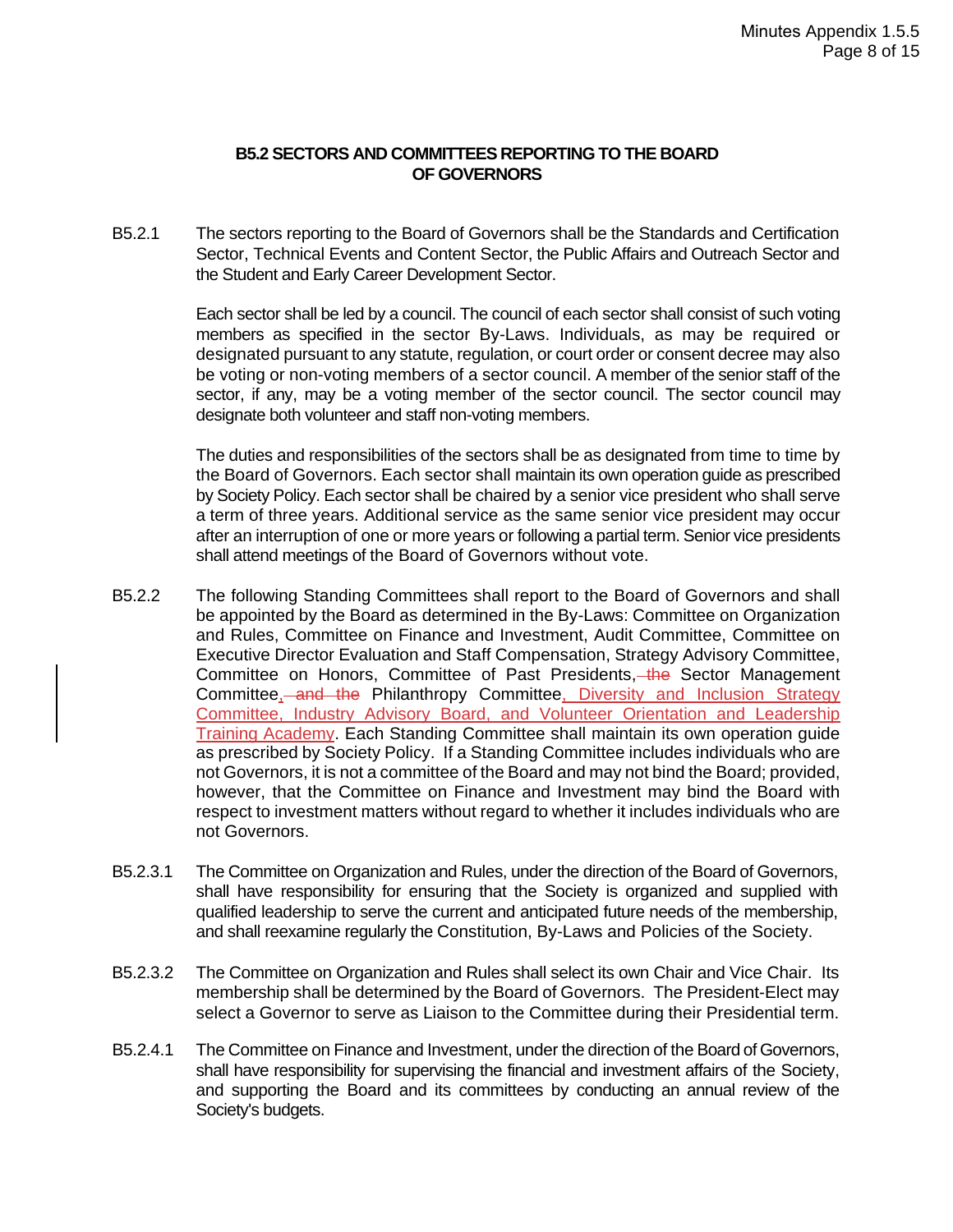B5.2.4.2 The Committee on Finance and Investment shall select its own Chair.

The Treasurer shall be an ex officio member of the Committee with vote and shall serve as Vice Chair. The Chief Financial Officer and the Assistant Treasurer shall be ex officio members of the Committee without vote. Other members shall be determined by the Board of Governors. The President-Elect may select a Governor to serve as Liaison to the Committee during their Presidential term.

B5.2.5.1 The Committee on Executive Director Evaluation and Staff Compensation, under the direction of the Board of Governors, shall have responsibility for making recommendations to the Board regarding the Executive Director's performance planning and evaluation and for making recommendations to the Board regarding the Executive Director's compensation, including salary and bonus recommendations.

> The Committee shall also have the responsibility to advise the Board of Governors on activities of the Society's staff regarding: staff compensation, including bonus programs; volunteer/staff collaboration survey; staff planning and organization; staff training and development; staff and retiree benefit programs, including pension plans. The committee will also be responsible for staff related Society Policies P-7.1, (Recognition of Staff Members - 5 Years or More of Service) and P-7.2, (Staff Employment Guidelines).

> In addition, the Committee has oversight responsibilities for the Pension Plan Trustees and the Retirement Plan Committee.

B5.2.5.2 The Committee on Executive Director Evaluation and Staff Compensation shall consist of the President, the President-Nominee/Elect, the Immediate Past President and three current Board members at-large (serving staggered terms on the Board). The President and Immediate Past President are ex officio members of the committee with vote. The President-Nominee/Elect is an ex officio member of the Committee without vote. The Immediate Past President shall be the Chair. The incoming first-year Governor shall be selected by the President-Elect and approved by the Board of Governors.

> The term of each of the current Board members at-large expires when their Board term expires.

B5.2.5.3 The Pension Plan Trustees, under the direction of the Committee on Executive Director Evaluation and Staff Compensation, shall have responsibility, as specified in the American Society of Mechanical Engineers Pension Plan, for the investment and ultimate distribution of the funds and may also act as Plan agent for the service of legal process.

> The Pension Plan Trustees shall consist of up to seven members: the Treasurer of ASME; the Chief Financial Officer, and three to five at-large members recommended by the Committee on Executive Director Evaluation and Staff Compensation for appointment by the Board of Governors.

> The terms of the at-large members shall be three years ending at the close of the second Society-Wide Meeting on a schedule established by the Committee on Executive Director Evaluation and Staff Compensation. Except as provided in this section, a Pension Plan Trustee who is a member-at-large may serve no more than two consecutive full terms. To be eligible for additional full terms, a member-at-large must be nominated by the Committee on Executive Director Evaluation and Staff Compensation upon a finding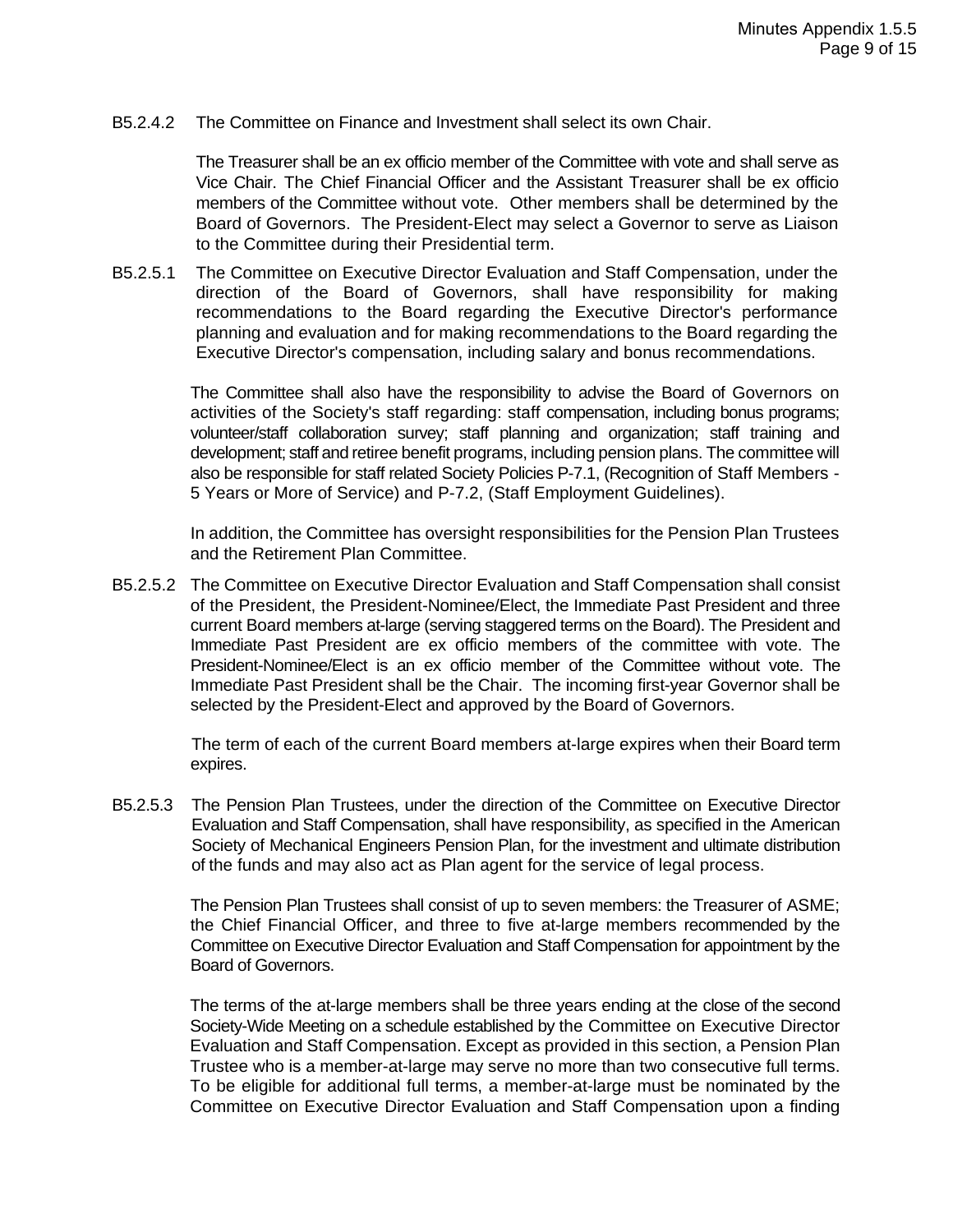by the Committee that specifies exceptional circumstances warranting the additional terms, and a written statement of such findings must accompany the nomination when it is communicated to the Board of Governors by the Chair of the Committee. The nominee may then be appointed only upon the affirmative vote of two-thirds of the entire Board of Governors.

B5.2.5.4 The Retirement Plan Committee, under the direction of the Committee on Executive Director Evaluation and Staff Compensation, shall have responsibility, as specified in the ASME Thrift Plan, the ASME Defined Contribution (DC) Plan, the ASME 457(b) Plan, and the ASME 401(k) Plan documents, including to act as Plan Administrator and Named Fiduciary for such plans and assume such responsibilities as developing investment policy statements, selecting and monitoring investment choices, benchmarking Plan administration expenses and investment plan administrators performance and selecting, appointing and retaining plan investment, governance and plan administration compliance advisors, as well as having the power to make ministerial and technically required plan amendments.

The Retirement Plan Committee shall consist of four members: two members of the Executive Management Team, one member of the Human Resources Department and one Volunteer member of the Pension Plan Trustees. The three staff members will be nominated by the Executive Director and appointed at the discretion of the EDESC. The pension plan trustee shall be recommended by the Pension Plan Trustees and may be appointed at the discretion of the EDESC.

The ASME Staff members of the Committee may be members with vote for as long as they hold the positions described in this By-Law B5.2.5.4. The Pension Plan Trustee member's term will be for as long as they are a member of the Pension Plan Trustees.

- B5.2.6.1 The Strategy Advisory Committee, under the direction of the Board of Governors, shall have responsibility for providing recommendations and guidance on tasks related to ASME's strategy and planning.
- B5.2.6.2 The Strategy Advisory Committee shall consist of the President, two current Board members-at-large (serving staggered terms, one second year and one third year), one representative from the Industry Advisory Board, and the senior staff member responsible for Strategy. The incoming second-year Governor shall be selected by the President-Elect and approved by the Board of Governors. The term of the Board members-at-large expires when their Board term expires. The representative from the Industry Advisory Board will be recommended annually by the Chair of the Industry Advisory Board and approved by the Board of Governors.
- B5.2.7.1 The Committee on Honors, under the direction of the Board of Governors, shall have responsibility for recommending properly selected candidates for honors, medals, Honorary Members, and awards, and as required shall recommend recipients of joint awards, all subject to approval by the Board of Governors. However, the Board may delegate to the Committee on Honors the power to approve candidates for any honor, medal or award other than Honorary Member or ASME Medalist.
- B5.2.7.2 The Committee on Honors shall select its own Chair and Vice Chair. Its membership shall be determined by the Board of Governors. The Chair of the General Awards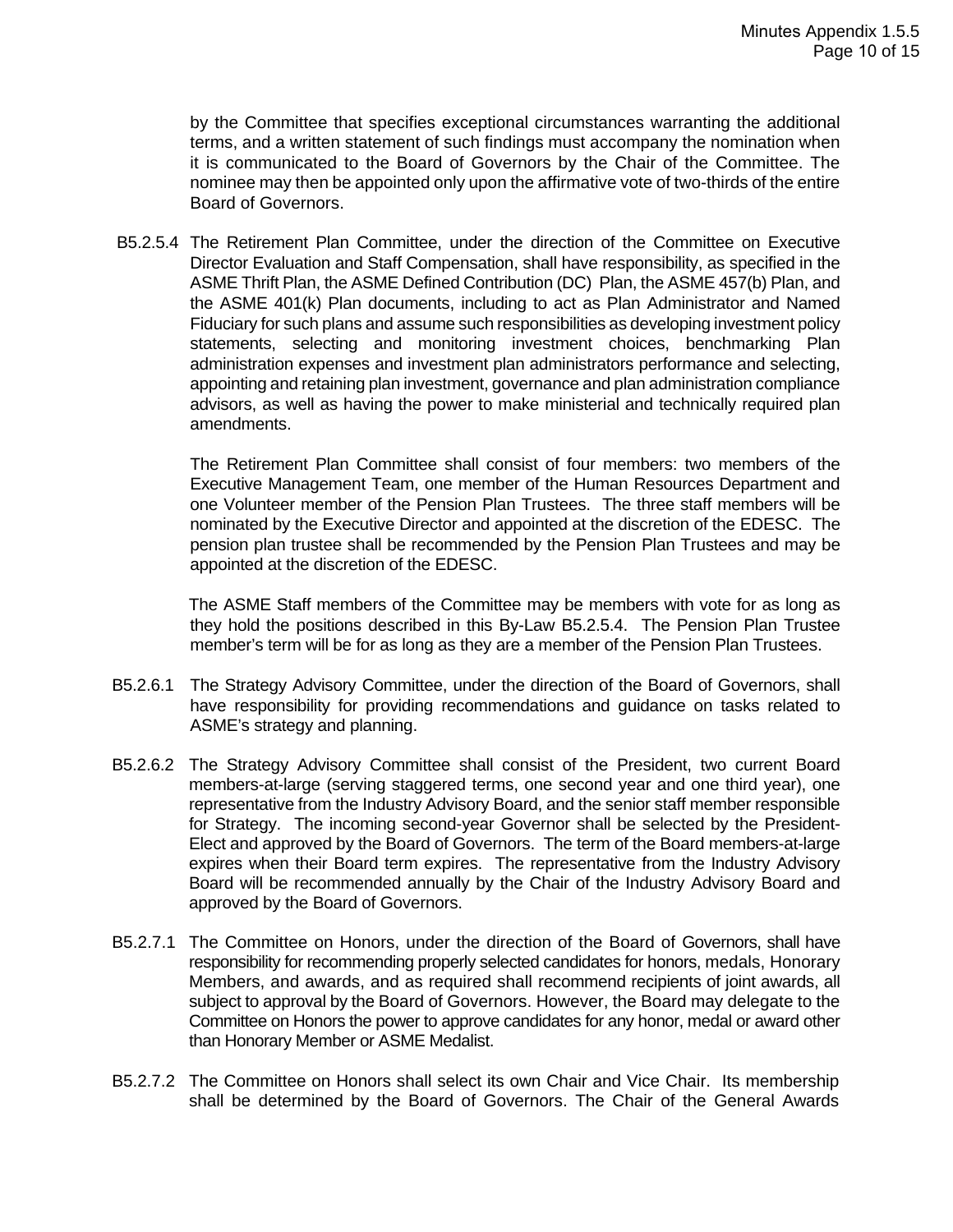Committee shall be an ex officio member with vote. The President-Elect may select a Governor to serve as Liaison to the Committee during their Presidential term.

B5.2.7.3 The General Awards Committee, under the direction of the Committee on Honors, shall seek candidates for all honors and awards except Honorary Members, the ASME Medal, and group-level awards, and shall screen nominations and make recommendations to the Committee on Honors.

> The General Awards Committee shall consist of a Chair, a Vice Chair and a membership as determined by the Committee on Honors.

- B5.2.7.4 Other Society award committees, including special award committees, shall in accordance with the policies and procedures administered by the Committee on Honors, seek nominees for honors in their several areas of interest, shall screen nominations, and make recommendations to the Committee on Honors.
- B5.2.8.1 The Committee of Past Presidents, under the direction of the Board of Governors, shall have responsibility for electing Fellows, overseeing the ethical practice of engineering, and providing guidance on matters where its experience may be useful, upon request by the President, Board of Governors, and other units of the Society.
- B5.2.8.2 The Committee of Past Presidents shall select its own Chair and Vice Chair. Its membership shall consist of all living Past Presidents.
- B5.2.9.1 The Audit Committee, under the direction of the Board of Governors, shall have responsibility for overseeing the accounting and financial reporting process of the Society and the audit of its financial statements and report its activities to the Board. The Committee will be responsible for overseeing the adoption and implementation of, and compliance with, the Society Policies on whistleblowers and conflicts of interest. The Committee will annually consider the performance and independence of the independent auditor and recommend retaining or renewing the retention of the independent auditor to the Board. The Committee will liaise with the independent auditor prior to the commencement of the audit and upon completion of the audit, review and discuss the audit results and any related management letter with the auditor, including:

(a) any material risks and weaknesses in internal controls identified by the auditor;

(b) any restrictions on the scope of the auditor's activities or access to requested information;

- (c) any significant disagreements between the auditor and management; and
- (d) the adequacy of the Corporation's accounting and financial reporting processes.
- B5.2.9.2 The Audit Committee shall consist of three current Board members-at-large (serving staggered terms on the Board) who serve as voting members. The Committee membership is determined by the Board of Governors and consists solely of "independent" members of the Board as defined under Section 102(a) (21) of the New York Not-for-Profit Corporation Law. The Chair shall be the senior Governor and the Vice Chair shall be the second-most senior Governor.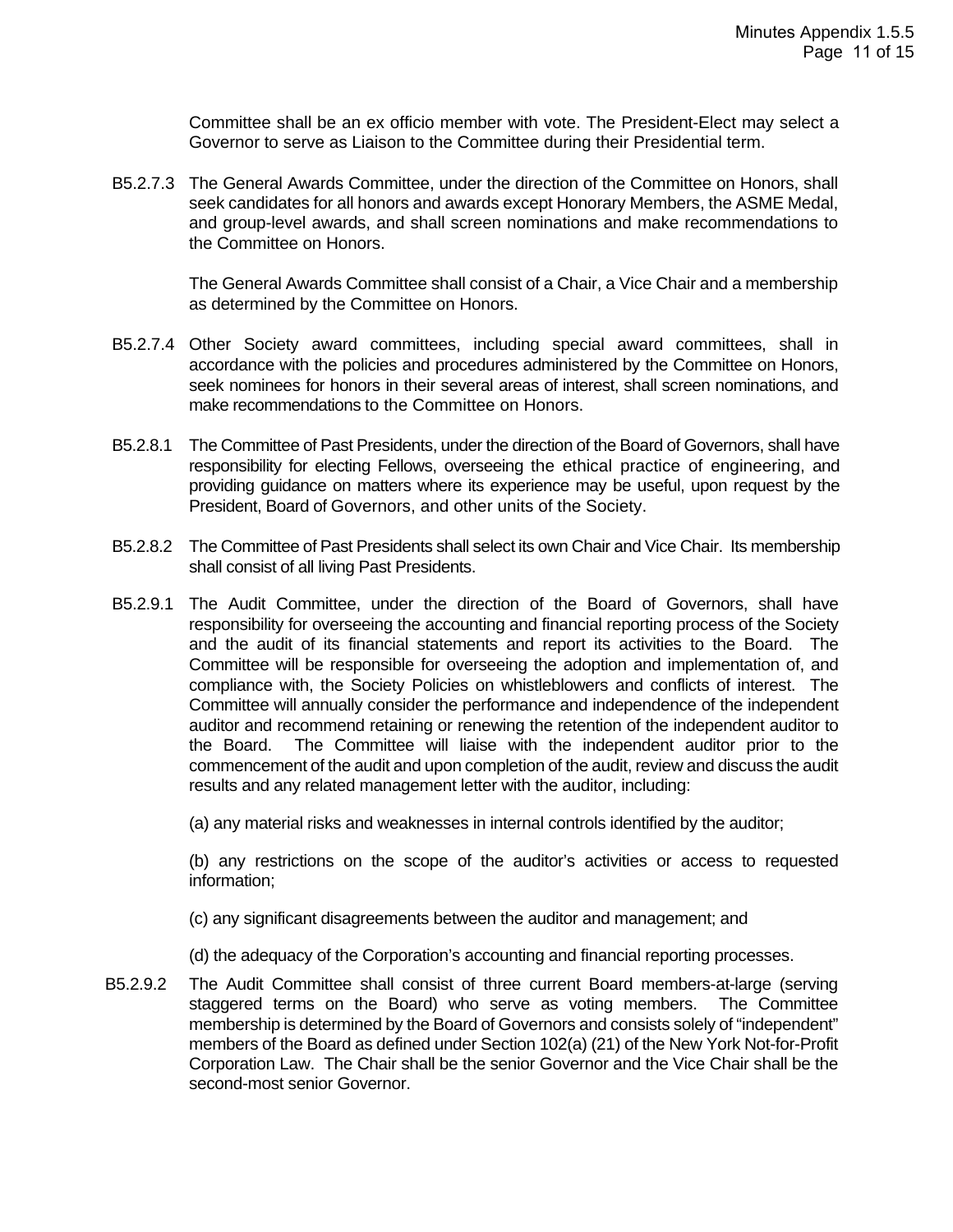The Treasurer shall be an ex officio member of the Committee without vote. The Chief Financial Officer and the Assistant Treasurer shall be ex officio members of the Committee without vote. The President-Elect makes the recommendation on the incoming first-year Board member-at-large. The term of the Board members-at-large expires when their Board term expires.

- B5.2.10.1 The Sector Management Committee, under the direction of the Board of Governors, shall have responsibility for facilitating communication and collaboration among the Sectors. This includes coordination, integration, and facilitation for implementation of the enterprise strategy with the development, maintenance and execution of the Integrated Operating Plan,
- B5.2.10.2 The Sector Management Committee shall consist of the Senior Vice Presidents and the Chair of the Group Engagement Committee, their respective staff counterparts, and the staff member with overall responsibility for operations. The Co-Chairs of the Committee shall be the Senior Vice President in their third year and the staff member with overall responsibility for operations. The President-Nominee/elect will serve as an advisor to the Committee.
- B5.2.11.1 The Philanthropy Committee, under the direction of the Board of Governors, shall have responsibility for advising the Board of Governors and assisting the Society in connection with fundraising activities and philanthropic programs carried out using the Society's name or other resources.
- B5.2.11.2 The Philanthropy Committee shall select its own chair and vice chair. The ASME Executive Director, the ASME Managing Director of Philanthropy and the ASME Managing Director of Programs shall be ex officio members of the Committee without vote. Other members shall be determined by the Board of Governors. The President-Elect may select a Governor to serve as Liaison to the Committee during their Presidential term.
- B5.2.12.1 The Diversity and Inclusion Strategy Committee, under the direction of the Board of Governors, shall have responsibility for providing insight and advice into promoting diversity and inclusion within ASME and mechanical engineering.
- B5.2.12.2 The Diversity and Inclusion Strategy Committee shall select its own Chair and Vice Chair. Its membership shall be determined by the Board of Governors. The President-Elect may select a Governor to serve as Liaison to the Committee during their Presidential term.
- B5.2.13.1 The Industry Advisory Board, under the direction of the Board of Governors, shall have responsibility for providing a voice for industry within ASME through the communication of the needs of engineers that are engaged in industry.
- B5.2.13.2 The Industry Advisory Board shall select its own Chair and Vice Chair. Its membership shall be determined annually by the Board of Governors. The President-Elect may select a Governor to serve as Liaison to the Board during their Presidential term.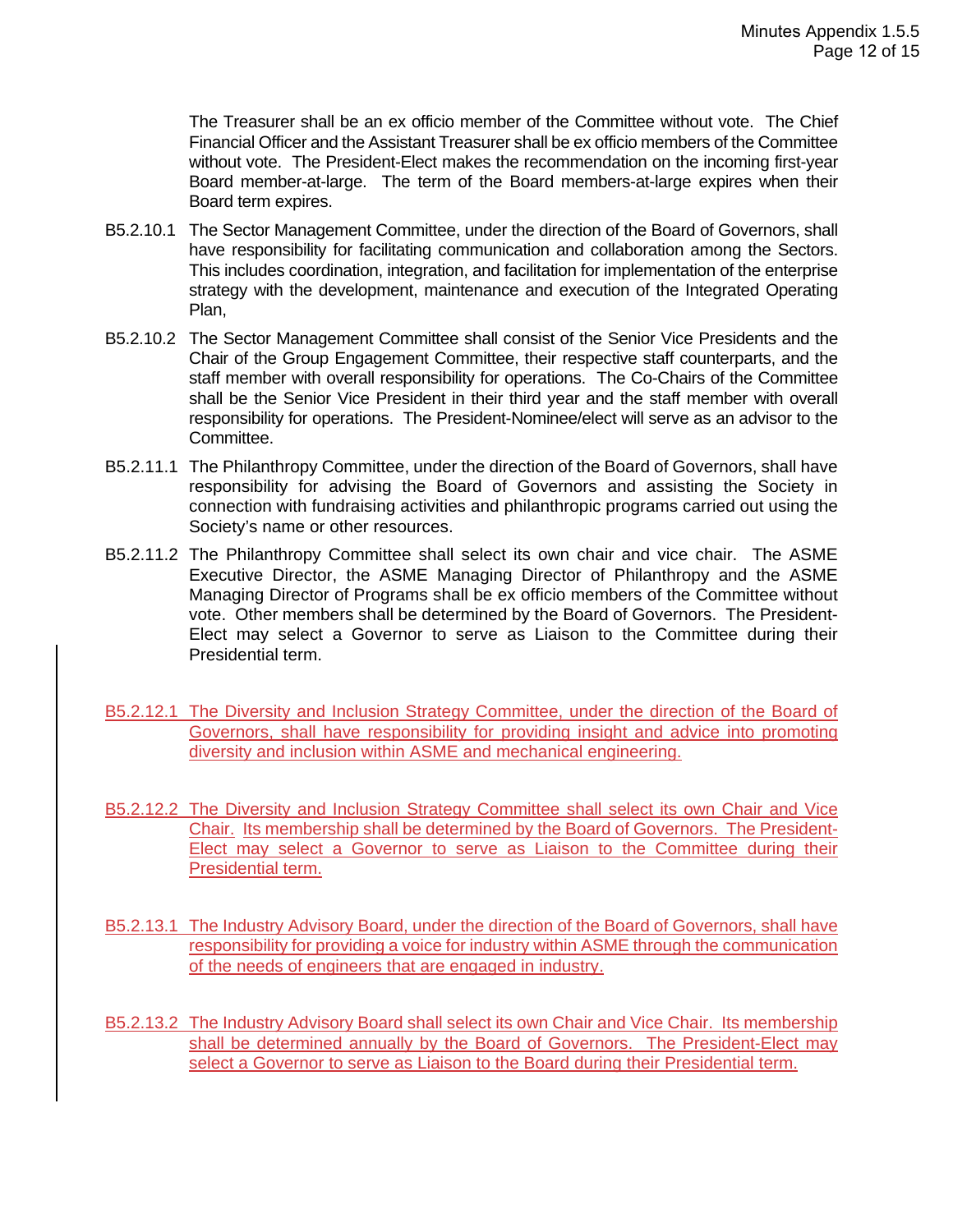- B5.2.14.1 The Volunteer Orientation and Leadership Training Academy, under the direction of the Board of Governors, shall have responsibility for developing ASME's volunteer leadership. VOLT's programmatic offerings extend to volunteers serving throughout the Society at all levels.
- B5.2.14.2 The Volunteer Orientation and Leadership Training Academy shall select its own Chair and Vice Chair. Its membership shall be determined by the Board of Governors. The President-Elect may select a Governor to serve as Liaison to the Academy during their Presidential term.

.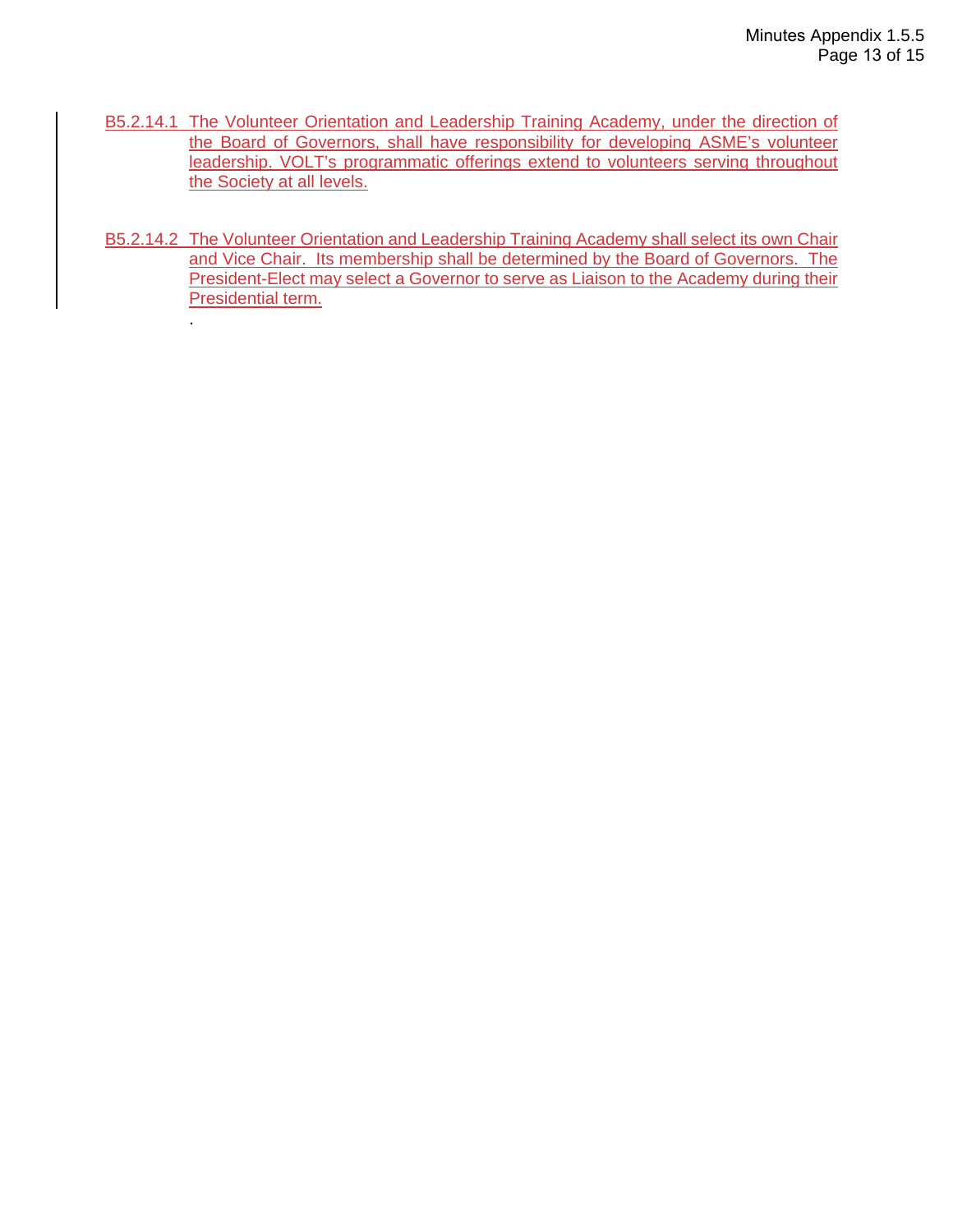#### **B5.3 PUBLIC AFFAIRS AND OUTREACH SECTOR**

- B5.3.1.1 The Public Affairs and Outreach Sector, under the direction of the Board of Governors, is responsible for the coordinated outreach to industry, government, education, and the public. It is responsible for initiatives that address diversity and humanitarian programs. The Public Affairs and Outreach Sector will maintain a current Sector Operation Guide that will contain operational details of the Public Affairs and Outreach Sector that are not in these By-Laws.
- B5.3.1.2 The Public Affairs and Outreach Sector shall be led by a Council that consists of the following voting membership: a Senior Vice President as Chair; three membersat-large; and the Chairs for the following Board and Committees: Engineering Education Committee, Government Relations Committee, Industry Advisory Board, Engineering for Global Development Committee, and Pre-College Education Committee, and Diversity and Inclusion Strategy Committee. The Managing Director, Government Relations and Engineering Education, is a non-voting member.
- B5.3.1.3 The incoming Senior Vice President, Public Affairs and Outreach shall be nominated by the Public Affairs and Outreach Council from among its past or present volunteer members for appointment by the Board of Governors for a term of three years. In the event that a past or present volunteer member is not available from the Public Affairs and Outreach Council, then the Council shall defer to the Board of Governors for the selection. Chairs who have been elected to a term that extends more than one year into a new term of the Senior Vice President of Public Affairs and Outreach are not eligible to become the Senior Vice President.
- B5.3.1.4 The members-at-large shall be appointed by the Board of Governors, as recommended by the Public Affairs and Outreach Council. The term of the membersat-large shall be one year and they may be re-appointed for up to three terms.
- B5.3.2.1 The following Board and Committees will report directly to the Public Affairs and Outreach Council: the Engineering Education Committee, the Government Relations Committee, the Industry Advisory Board, the Engineering for Global Development Committee, and the Pre-College Education Committee, and the Diversity and Inclusion Strategy Committee.
- B5.3.2.2 The Engineering Education Committee, under the direction of the Public Affairs and Outreach Council, is responsible for the activities of the Society that relate to engineering education. The Committee shall consist of a Chair, Engineering Education and a membership as determined by the Public Affairs and Outreach Council.
- B5.3.2.3 The Government Relations Committee, under the direction of the Public Affairs and Outreach Council, is responsible for the development of programs for interaction between the Society and government at all levels. The Committee shall consist of a Chair, Government Relations and a membership as determined by the Public Affairs and Outreach Council. The Government Relations Committee shall recommend policies and procedures, and supervise activities that involve Society interaction with government entities.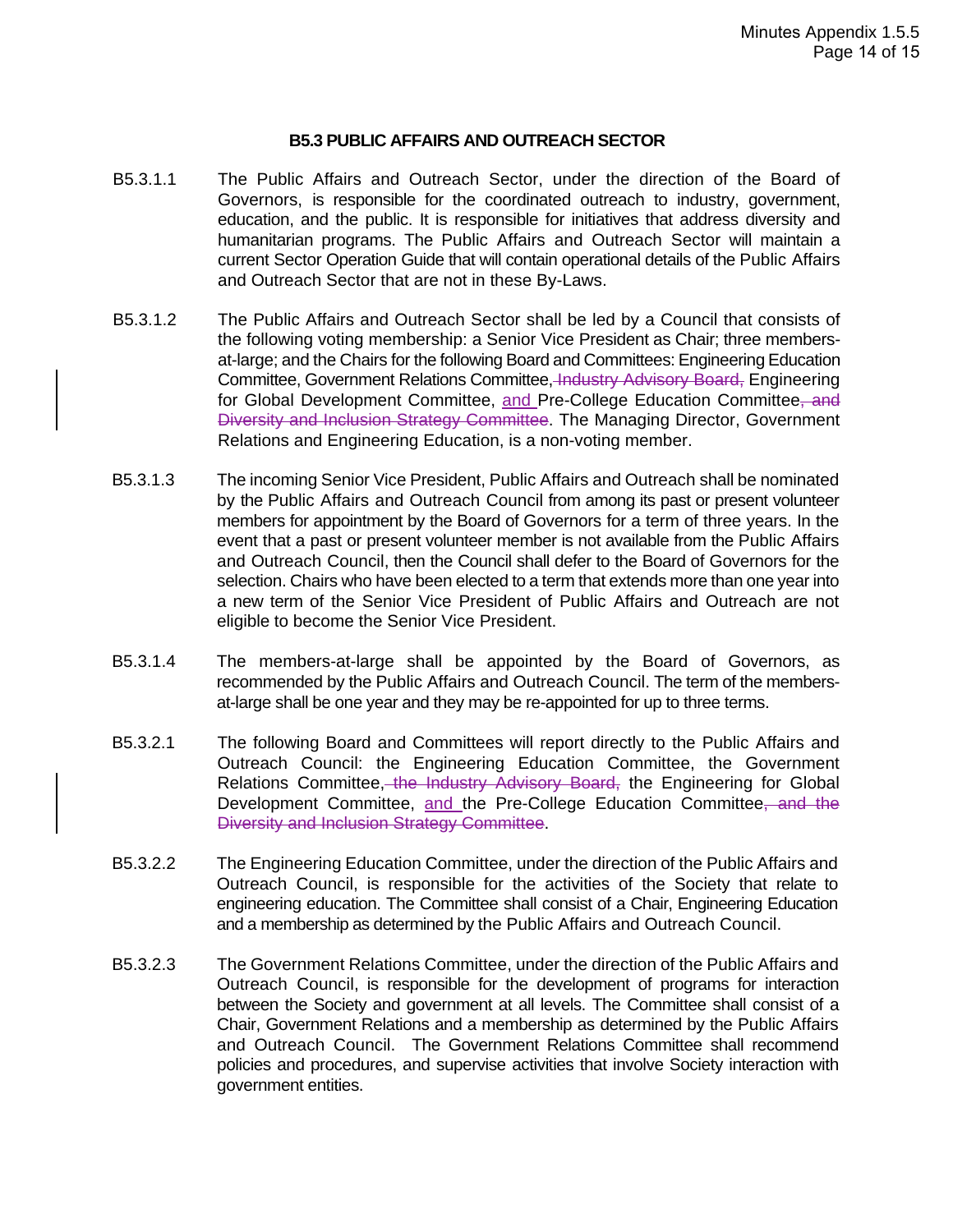- B5.3.2.4 The Industry Advisory Board, under the direction of the Public Affairs and Outreach Council, is responsible for providing a voice for industry within ASME through the communication and advocacy of industry needs. The Industry Advisory Board shall consist of a Chair and Vice Chair, appointed by the Senior Vice President of the Public Affairs and Outreach Council and a membership, as determined by the Public Affairs and Outreach Council.
- B5.3.2.45 The Engineering for Global Development Committee, under the direction of the Public Affairs and Outreach Council, shall be responsible for the collaboration among the engineering and global development stakeholders to create avenues and opportunities within ASME and mechanical engineering around the world to meet the challenges faced by under-served communities. The Committee shall consist of a Chair, appointed by the Senior Vice President, Public Affairs and Outreach, and a membership, as determined by the Public Affairs and Outreach Council.
- B5.3.2.56 The Pre-College Education Committee, under the direction of the Public Affairs and Outreach Council, shall be responsible for educational activities aimed at enhancing pre-college science, technology, engineering, and mathematics education. The Committee shall consist of a Chair, appointed by the Senior Vice President, Public Affairs and Outreach, and a membership, as determined by the Public Affairs and Outreach Council.
- B5.3.2.7 The Diversity and Inclusion Strategy Committee, under the direction of the Public Affairs and Outreach Council, shall provide insight and advice into promoting diversity within ASME and mechanical engineering. The Committee will consist of a Chair, appointed by the Senior Vice President, Public Affairs and Outreach and a membership, as determined by the Public Affairs and Outreach Council.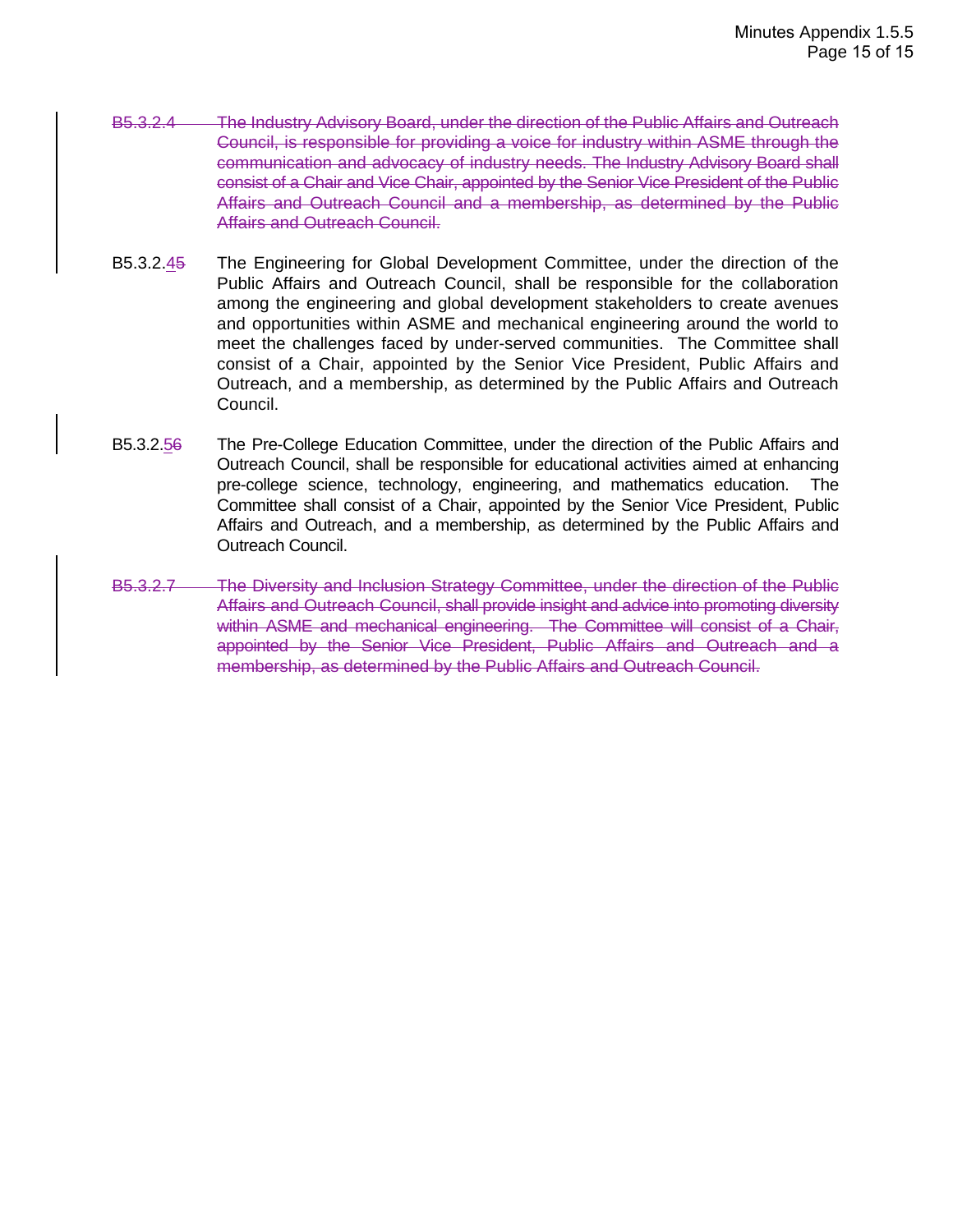### **ASME Board of Governors Agenda Item Cover Memo**

**Date Submitted**: January 6, 2020 **BOG Meeting Date:** January 22, 2020

**To: Board of Governors From: Committee on Finance and Investment Presented by:** William Garofalo **Agenda Title:** ASME Pension Plan Funding

**Agenda Item Executive Summary:** 

**Attached is a motion for the BOG that authorizes the transfer of funds to a 3rd party insurance carrier selected by the Pension Plan Trustees in order to transfer the pension obligation.**

#### **Proposed motion for BOG Action:**

The Board of Governors hereby authorizes the Executive Director/CEO to transfer funds in a range between \$15-20 million dollars to the third-party insurance carrier selected by the Pension Plan Trustees on or before January 28, 2020.

#### **Attachments:**

Pension Plan Funding Motion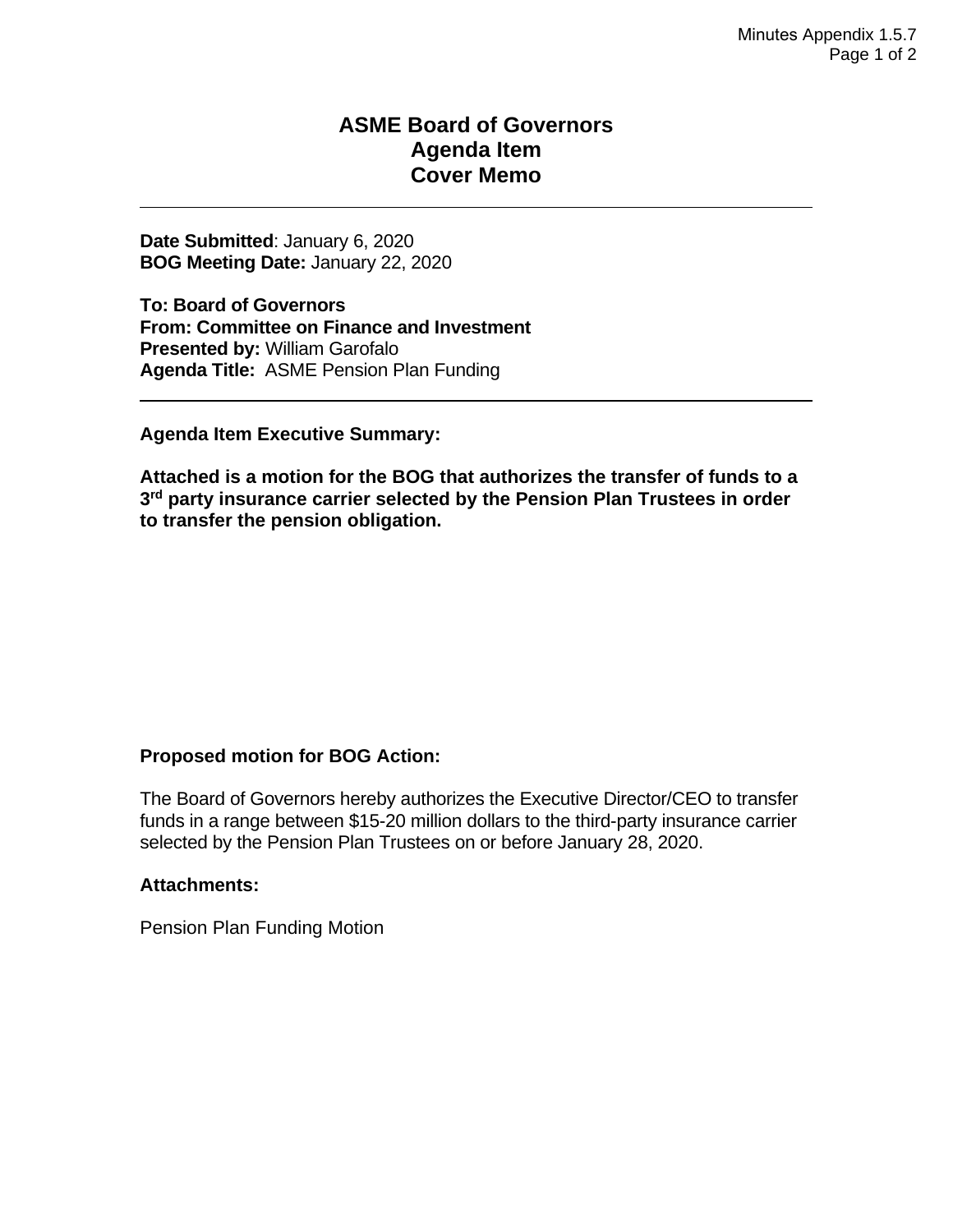# Pension Plan Funding Motion

- Whereas the Board of Governors voted on November 10, 2018 to transfer the ASME Pension Plan obligation to a third-party insurance carrier;
- Whereas it is necessary to liquidate some of the investments of the Society in order to satisfy the Pension Plan Termination Liability;
- Whereas an estimate of the funds necessary to satisfy the Pension Plan Termination Liability will be received by the Pension Plan Trustees on January 13, 2020;
- Whereas the exact amount of funds necessary to fully fund the Pension Plan obligation and to satisfy the expenses attendant to the Pension Plan transfer ("Transfer Costs") cannot be identified by the Pension Plan Trustees until January 23, 2020;
- Whereas it is necessary that COFI liquidate Society investments to satisfy the Transfer Costs prior to January 28, 2020;
- Whereas COFI will liquidate investments in the amount plus a reasonable additional margin of the estimated costs identified on January 13, 2020;

### **Motion for BOG:**

The Board of Governors hereby authorizes the Executive Director/CEO to transfer funds in a range between \$15-20 million dollars to the third-party insurance carrier selected by the Pension Plan Trustees on or before January 28, 2020.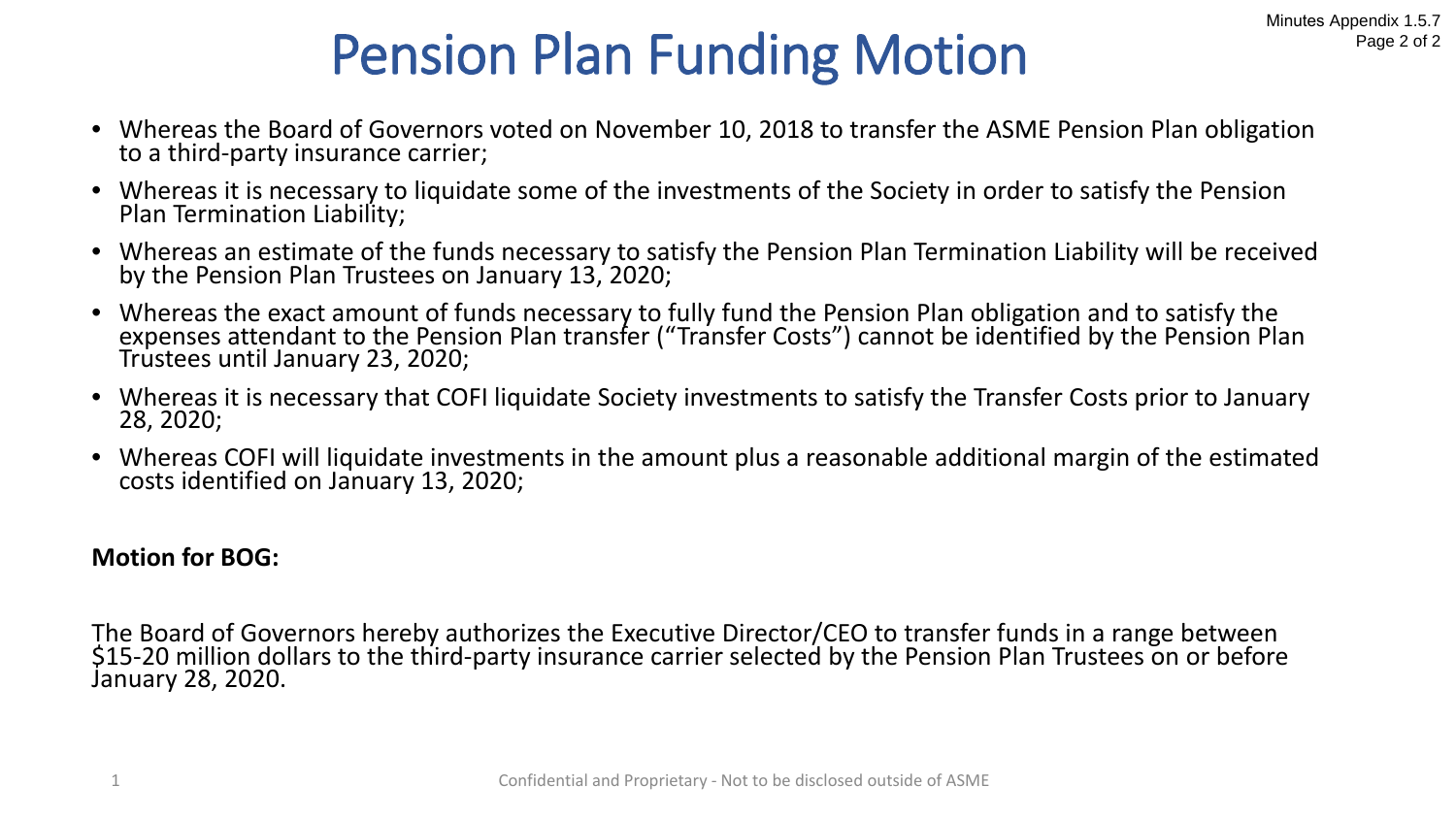### **ASME Board of Governors Agenda Item Cover Memo**

**Date Submitted: January 6, 2020 BOG Meeting Date: January 22, 2020**

**To: Board of Governors From: Committee on Organization and Rules Presented by: Fred Stong Agenda Title: Proposed Appointments** 

**Agenda Item Executive Summary:**

Proposed appointments reviewed by the COR on January 6, 2020.

#### **Proposed motion for BOG Action:**

To approve the attached appointments.

**Attachments:** Document attached.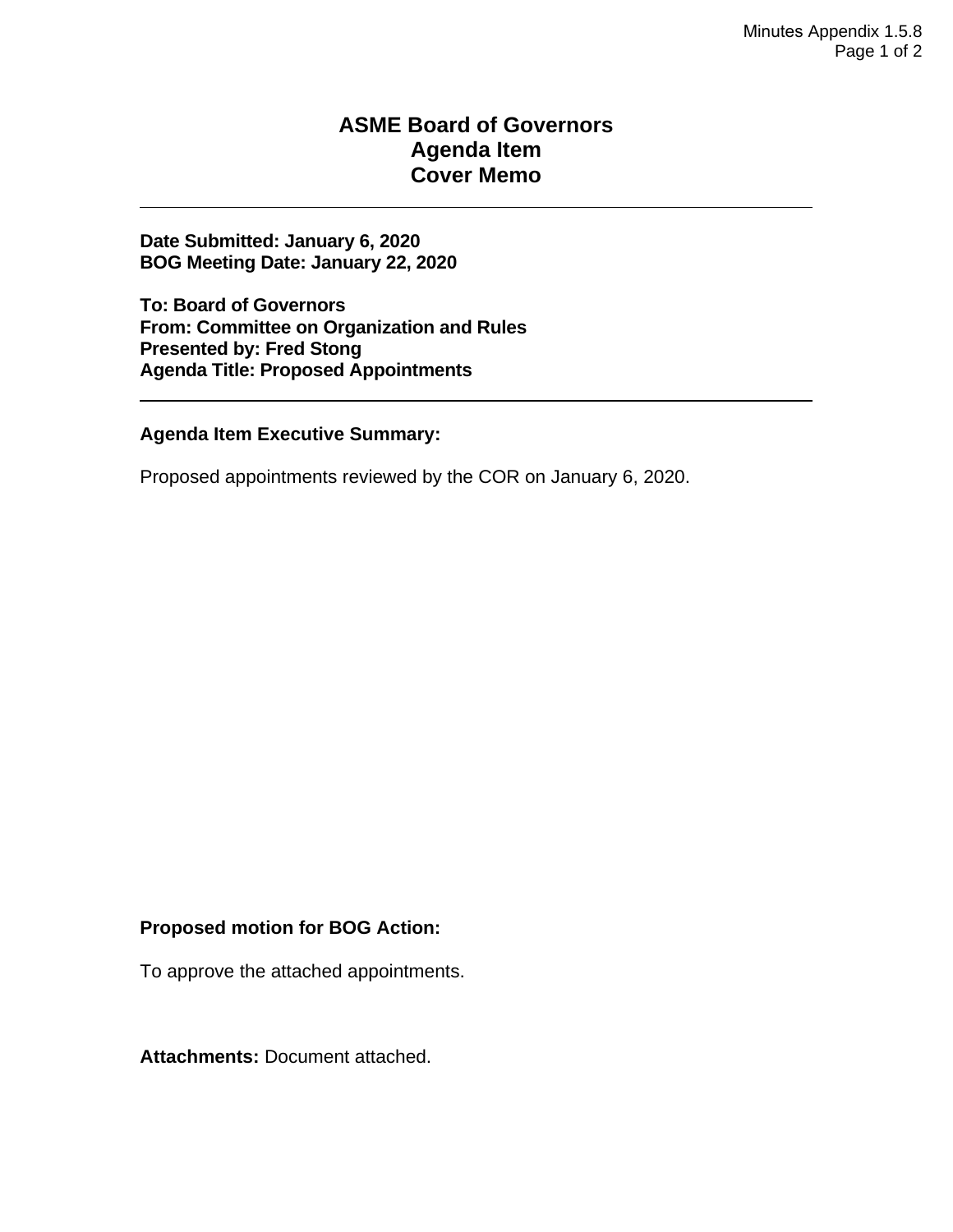#### **JANUARY 2020**

#### **PROPOSED APPOINTMENTS TO EXTERNAL ORGANIZATIONS**

| <b>External Unit</b>                                                          | <b>Nominee</b>      | <b>Appointment</b><br><b>Position/Title</b> | <b>Appointment</b><br><b>Term/Category</b> | <b>Appointment</b><br>Type | <b>History</b>                                                    |
|-------------------------------------------------------------------------------|---------------------|---------------------------------------------|--------------------------------------------|----------------------------|-------------------------------------------------------------------|
| Hoover Board                                                                  | Melissa Nairn       | <b>ASME Alternate</b>                       | January 2020 - December<br>2025            | Initial                    | <b>Metropolitan Section Secretary</b>                             |
| International Pipeline<br><b>Conference Foundation</b><br><b>Board</b>        | <b>Andrew Drake</b> | ASME<br>Representative                      | January 2020 - December<br>2021            | Initial                    | <b>B31 Executive Committee</b>                                    |
| <b>International Pipeline</b><br><b>Conference Foundation</b><br><b>Board</b> | <b>Taylor Shie</b>  | ASME<br>Representative                      | January 2020 - December<br>2021            | Initial                    | <b>Engineering Sources and</b><br><b>Processing Sector Member</b> |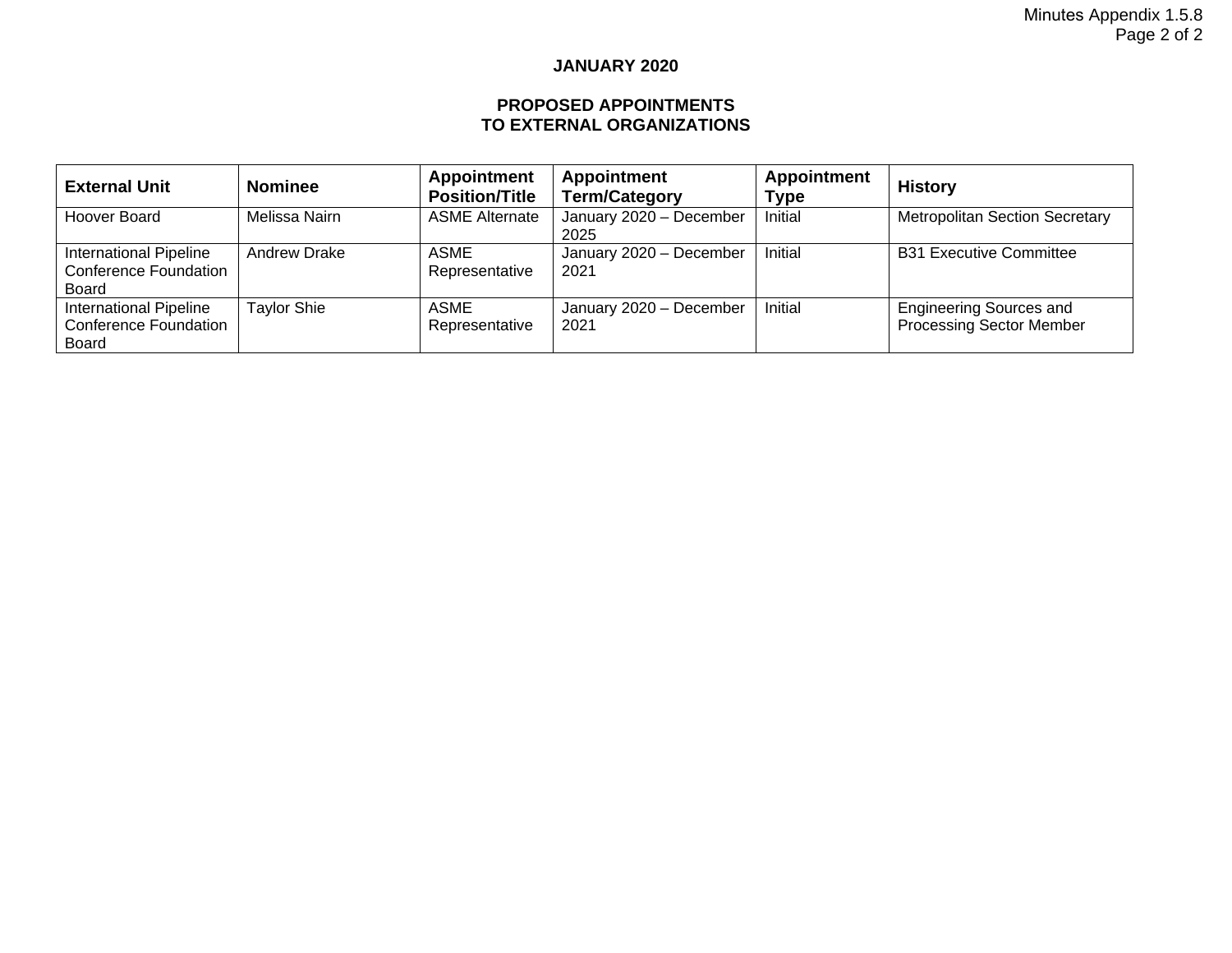

### **Board of Governors Meeting Agenda Item Cover Memo**

| Date Submitted:                                   | January 6, 2020                               |                  |  |
|---------------------------------------------------|-----------------------------------------------|------------------|--|
| <b>BOG Meeting Date:</b>                          |                                               | January 22, 2020 |  |
| To:                                               | <b>Board of Governors</b>                     |                  |  |
| Michael W Johnson Chief Strategy Officer<br>From: |                                               |                  |  |
| Presented by:                                     | Michael W. Johnson                            |                  |  |
| Agenda Title:                                     | <b>Technical Community Engagement Project</b> |                  |  |
|                                                   |                                               |                  |  |

Agenda Item Executive Summary:

Provided a status report to the Board of Governors (Information only)

Proposed motion for BOG Action: Not Applicable

Attachment(s): Presentation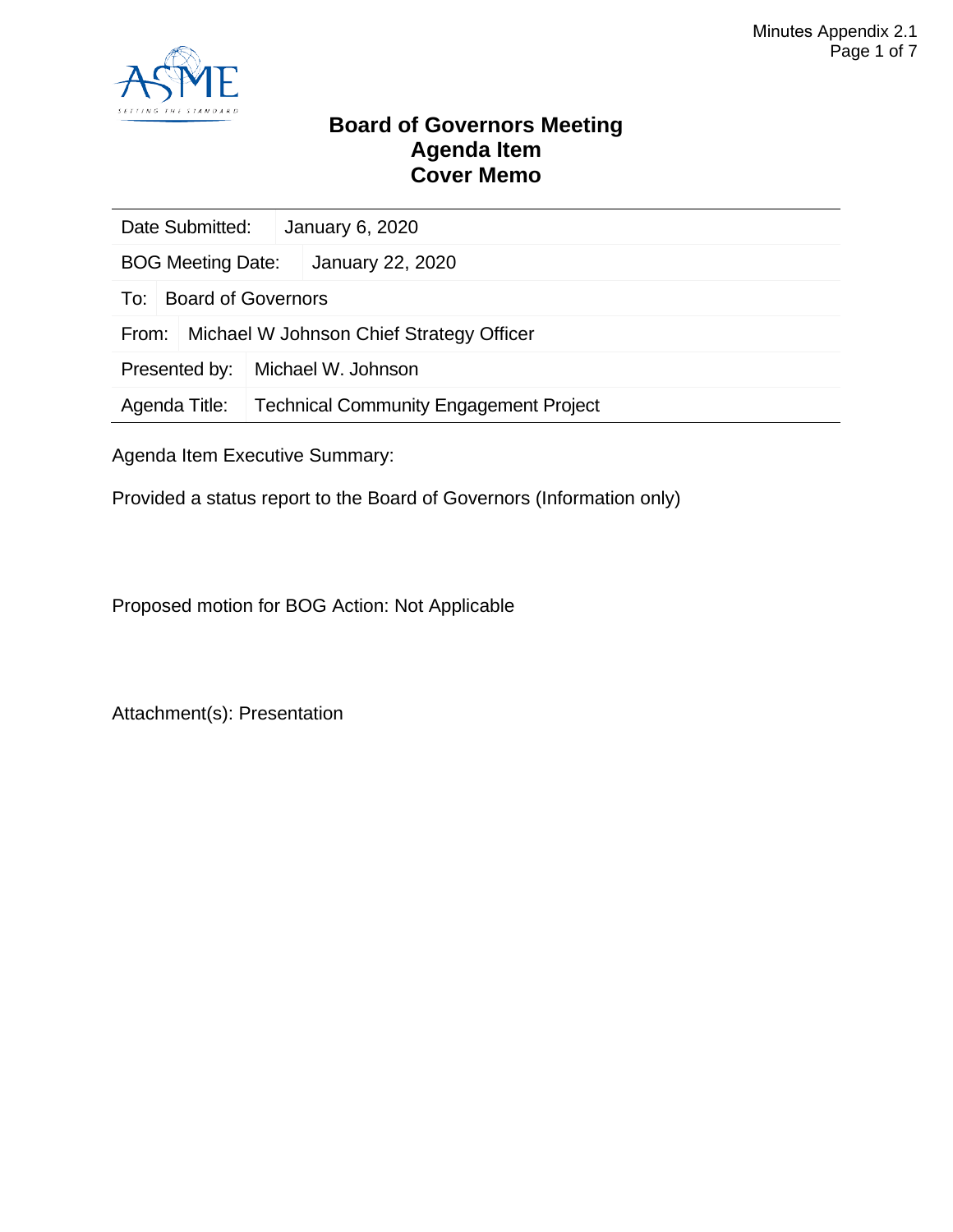# **2019 Technical Community Engagement Project Board of Governors Progress Report** Michael Johnson January 22, 2020

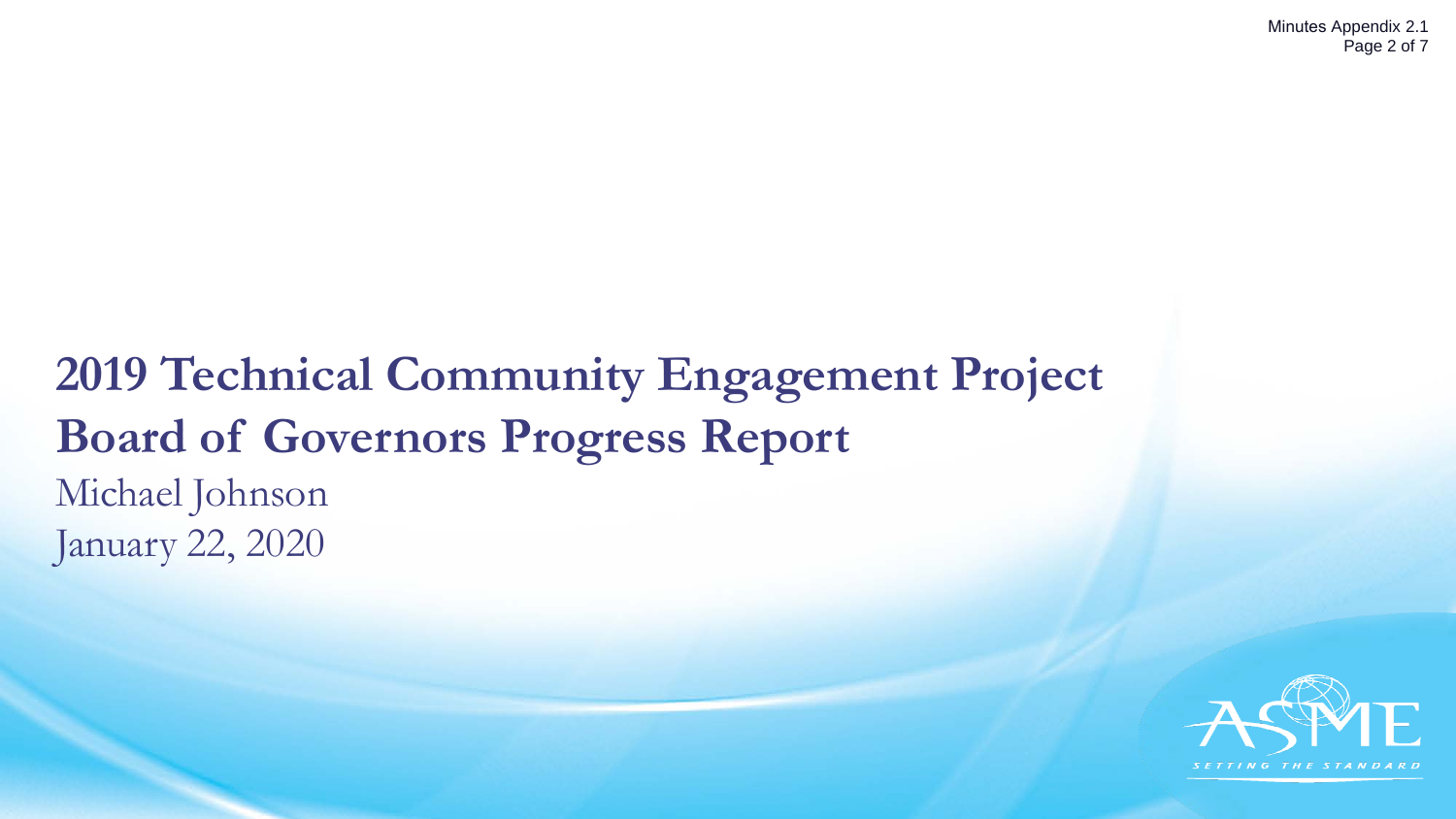# **What to Expect**

- **Description**
	- **Progress report on TEC alignment project**
- **Expectation**
	- **Information only**
- **Questions**
	- **Ask questions during presentation**
- **Duration**
	- **15 minutes**

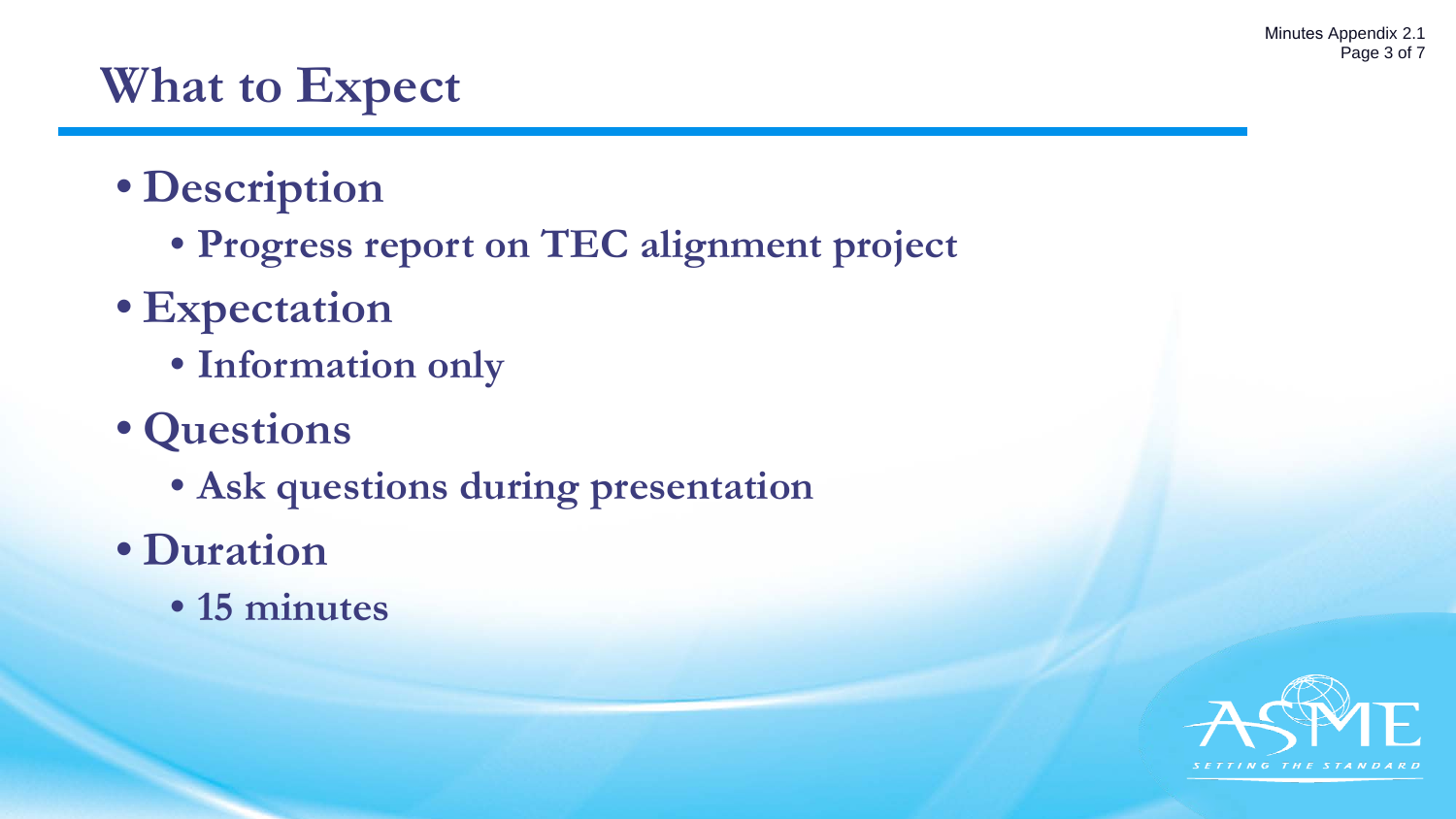# **Recommendations for structural adjustments to the Technical and Engineering Communities**

- Align the current technical divisions based on common centers of excellence, technology content, and the constituents they serve.
- Define a reporting structure that explicitly states whom the Divisions are accountable to for financial performance
- Implement a lean leadership and governance structure
	- Implement a leadership structure that drives accountability across the Division's leadership to foster collaboration and communications within the respective communities
- Secure bottoms up input and concurrence from the Technical Divisions on the proposed technical community alignment outlined in Attachment A by January 30, 2020

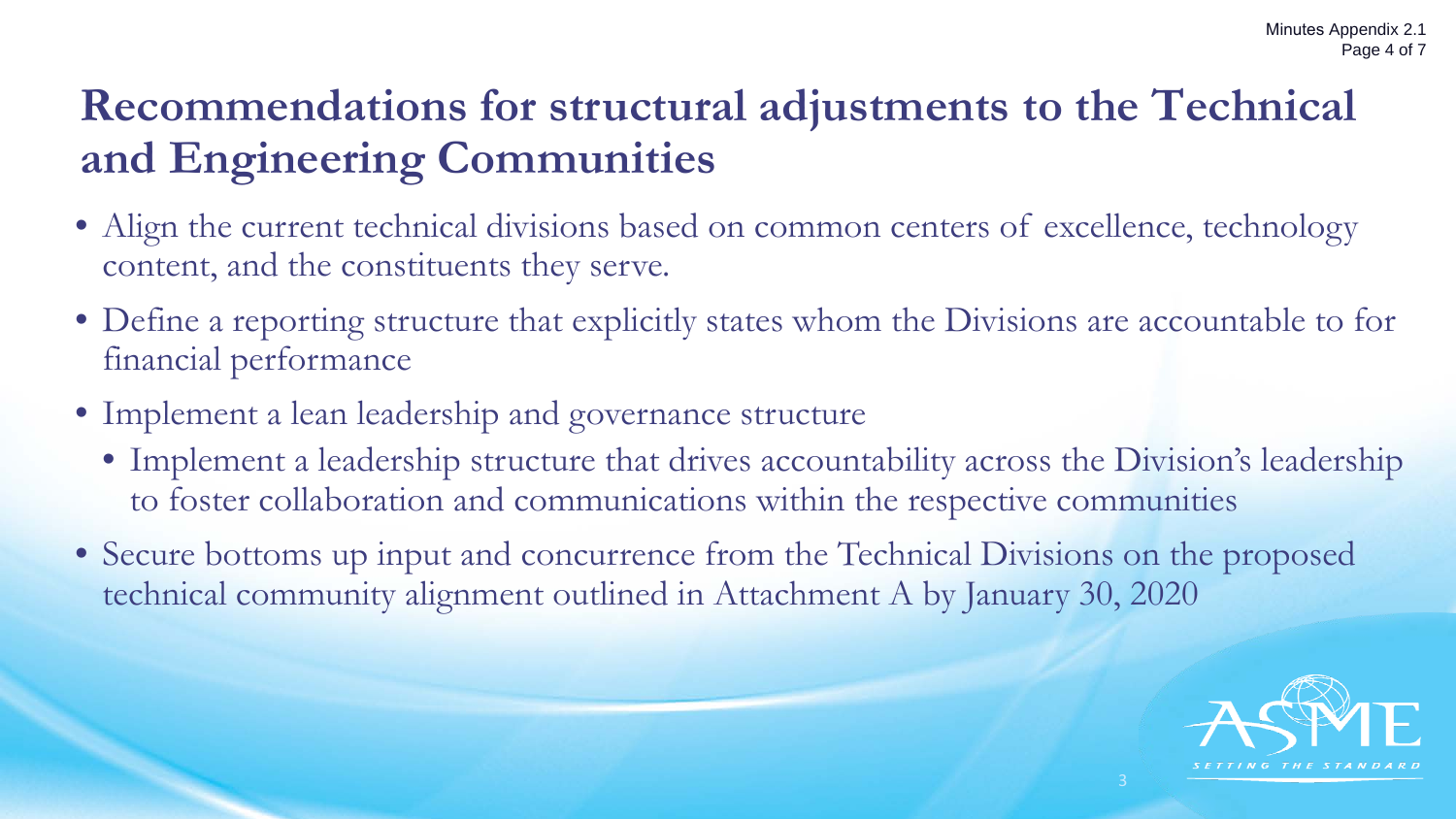# **Technical Divisions serve overlapping constituents, but conferences and events are directed at these Centers of Influence**

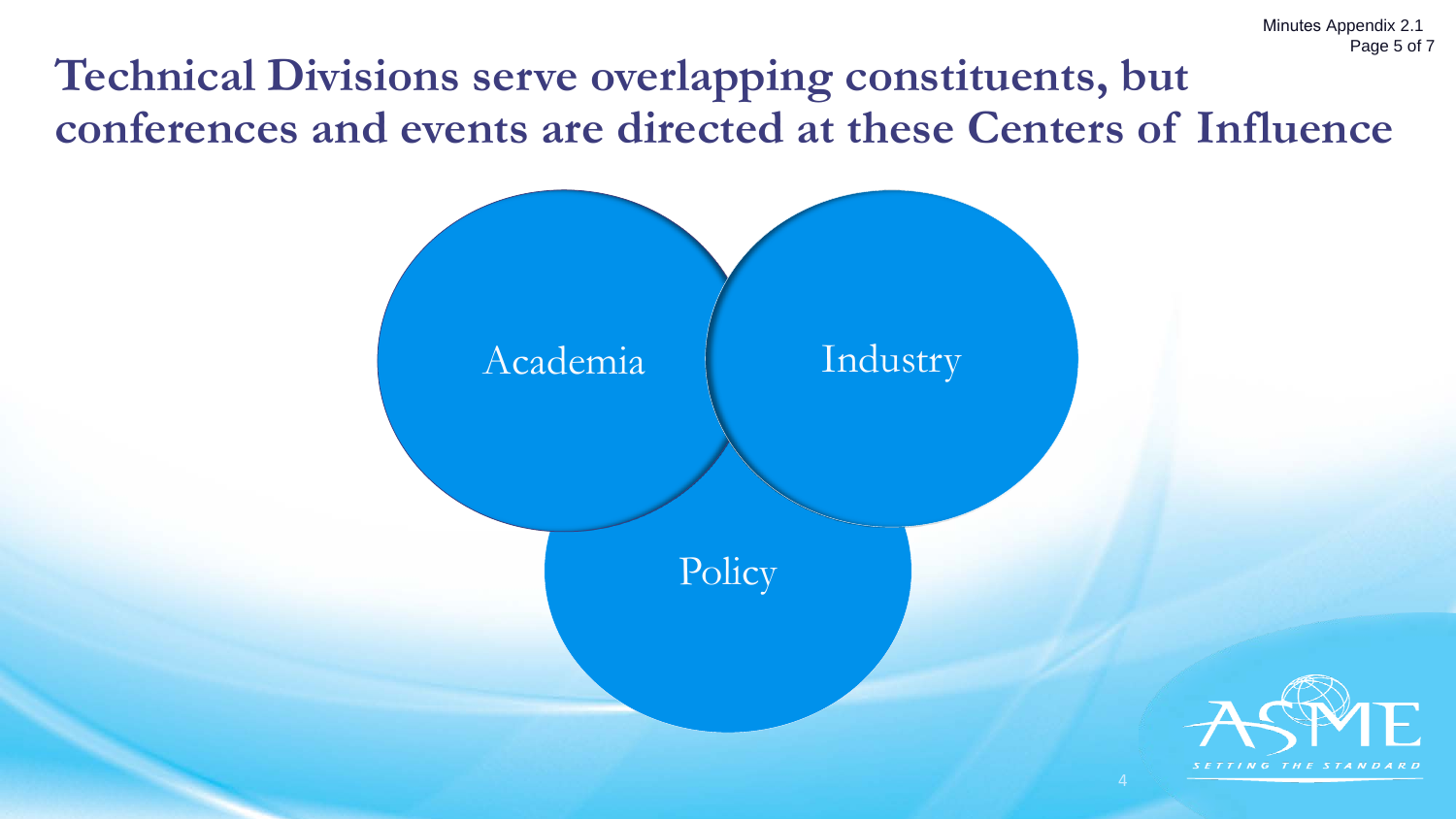# **Attachment A- Proposed Technical Centers of Influence**

## **Energy Generation and Storage**

Materials & Energy Recovery Power Internal Combustion Engines

## **Energy Sources & Processing**

Petroleum Ocean Offshore and Arctic Pressure Vessels and Piping Pipeline Systems

## **Renewable Energy**

Nuclear Energy Solar Energy Wind (New)

## **Gas Turbine**

International Gas Turbine Institute

**\*** Not Assigned

## **Design, Material & Manufacturing**

**Aerospace** Rail Transportation Manufacturing Computers & Information in Engineering Design Engineering Dynamic Systems & Control

## **Engineering Sciences**

Applied Mechanics Advanced Energy Systems Fluids Fluids Engineering Systems & Technology Heat Transfer Noise Control & Acoustics Tribology NDE Evaluation, Diagnostics & Processing Environmental Engineering

## **Emerging Technologies**

Robotics and Automation (New) Bioengineering

### **Cross Sector**

Management Technology & Society Safety Engineering & Risk Analysis

### **Research Committees**

Water & Steam RC Energy Environment and Waste RC

## **In-Progress\***

Electronic, Photonics and Packaging Information Storage systems Nanotechnology Institute

### **Inactive**

Materials Handling Plant Engineering & Maintenance Process Industry



SETTING THE STANDARD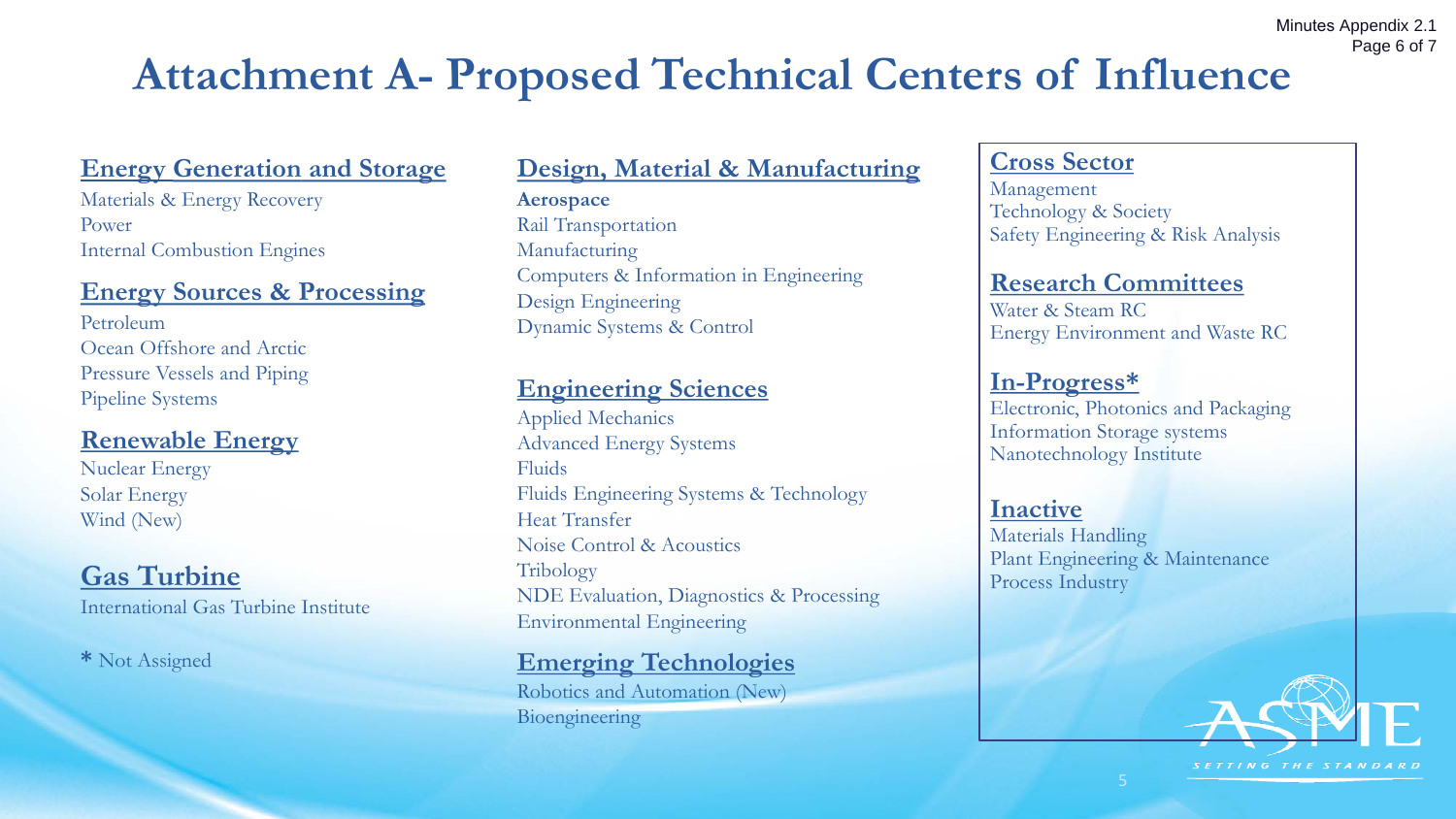# **Progress to-date**

- In-Person Meetings and Conference Calls
	- Power Division
	- Energy Conversion & Storage Segment and Division leadership
	- Environmental Systems
	- Computers & Information in Engineering
- Conference calls– scheduled
	- Pressure Vessels and Piping
- Remaining calls or meetings being scheduled and coordinated by Tim Graves' team

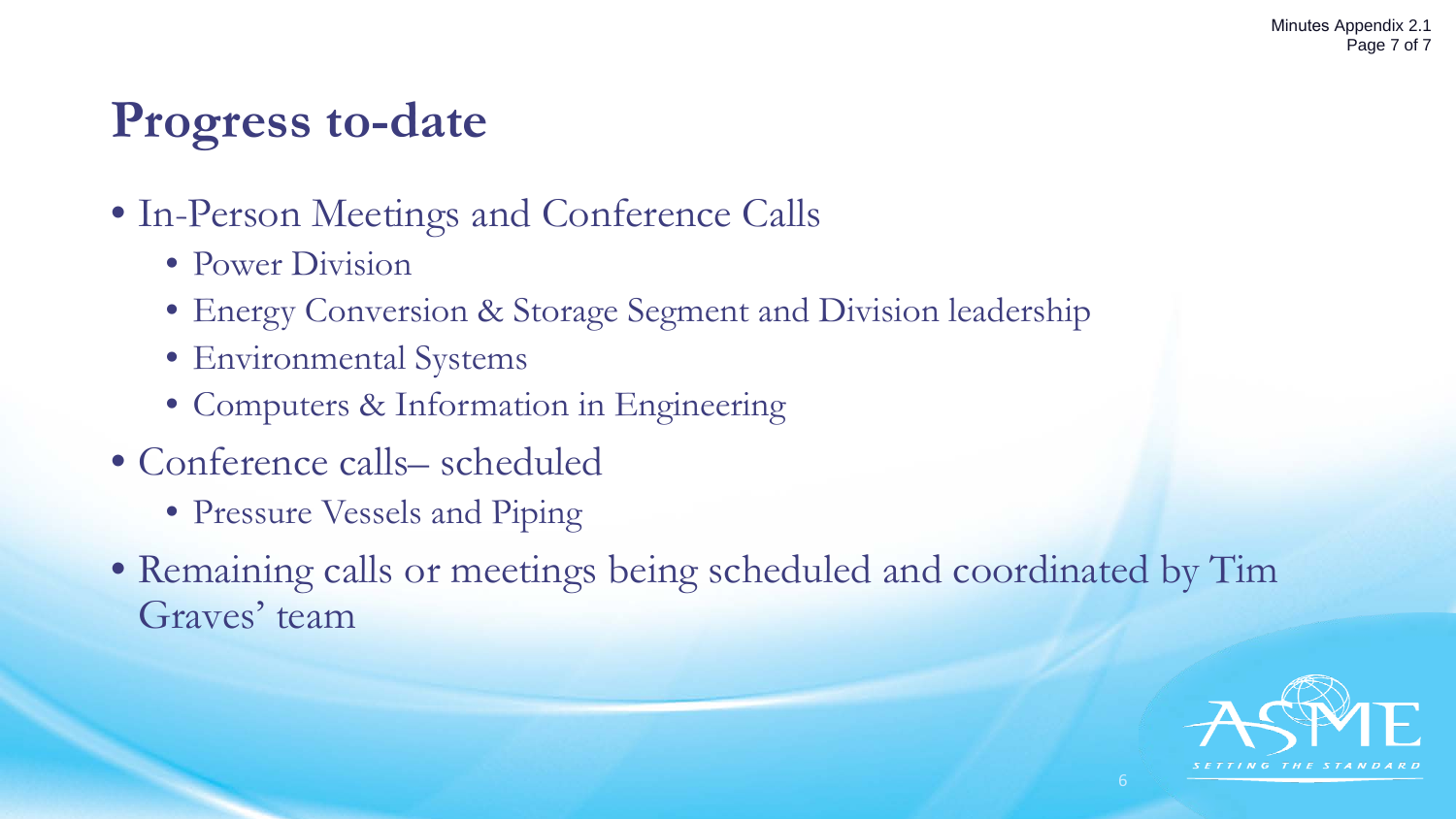### **ASME Board of Governors Agenda Item Cover Memo**

**Date Submitted:** January 6, 2020 **BOG Meeting Date:** January 22, 2020

**To:** Board of Governors (BOG) **From:** Rich Laudenat **Presented By:** Rich Laudenat **Agenda Title:** 2020 Nominating Committee and Governance Changes: Discussion Plan

#### **Agenda Item Executive Summary:**

The Presidential and Executive Director Team (PEDT) received some recommendations from the 2019 Nominating Committee Leadership on changes to be made to the Nominating Committee as well as the Nominating process.

Preliminary discussions have been held; the Board has had the opportunity to ask questions; the responses have been socialized; and the BOG will be able to conduct a more granular discussion to focus on topics of concern.

The Board will have the opportunity to have a discussion and agree on the path forward.

**Proposed motion for BOG Action:** Information and discussion only

**Attachments:** PowerPoint Presentation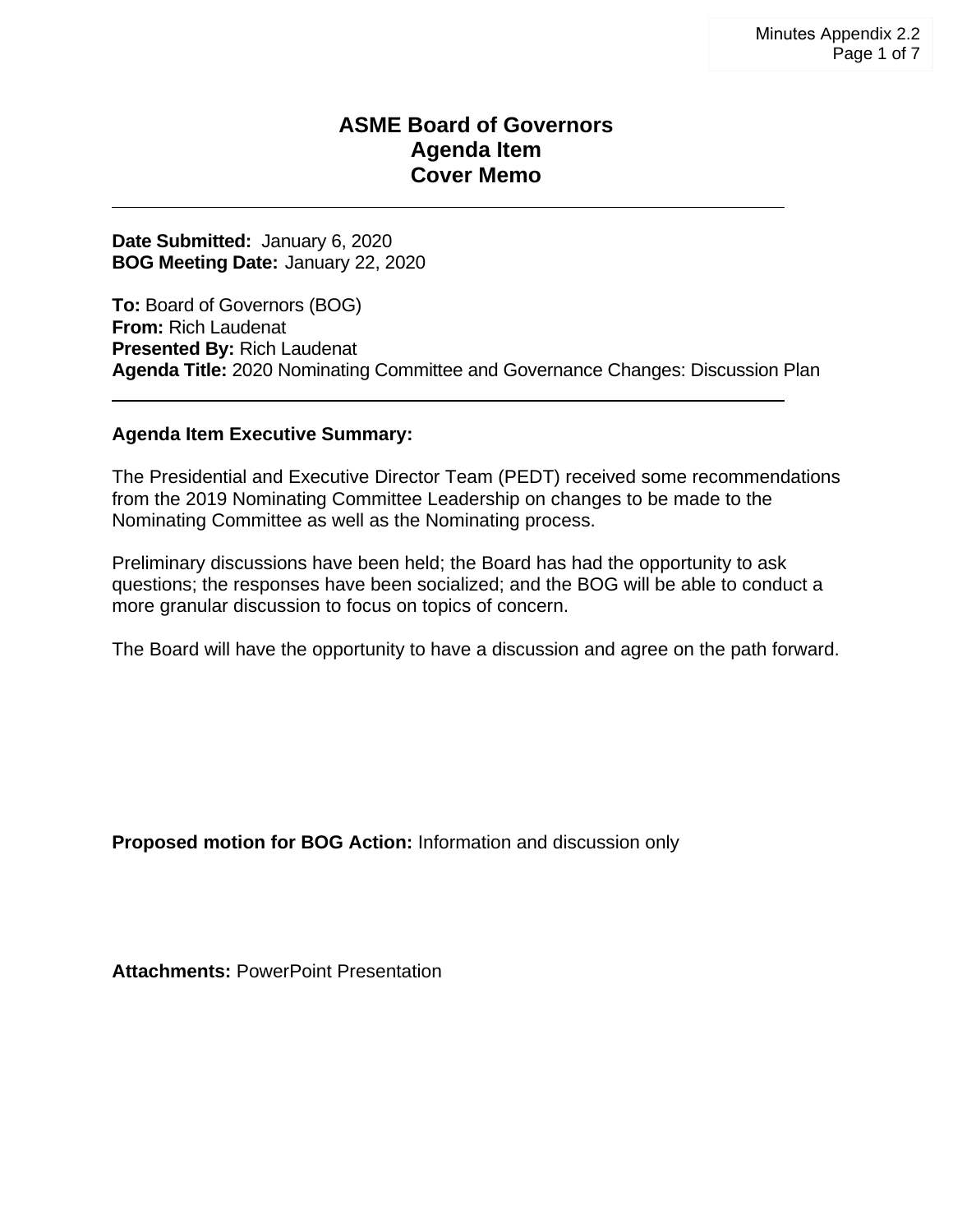Minutes Appendix 2.2 Page 2 of 7

# **2020 Nominating Committee and Governance Changes:** Discussion Plan

January 22, 2020 Board Of Governors Meeting Richard Laudenat

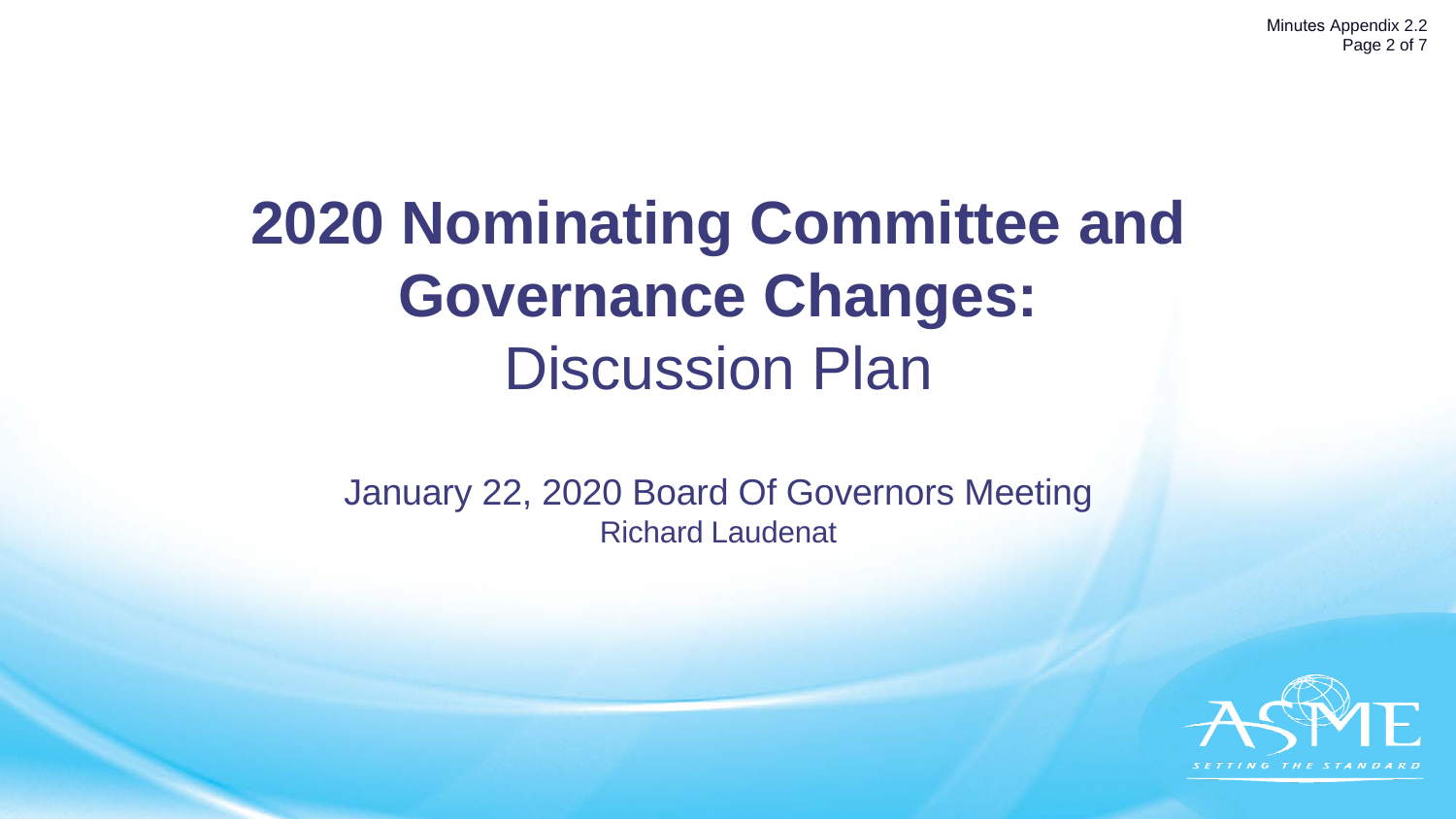# **Expectations for the Conversation …**

- Brief Description The Board Call will provide an opportunity to DISCUSS and SEEK TO REACH CONSENSUS on enhancements to Leadership Selection and Related Governance Changes
- Desired Outcome The Meeting will be for discussion and agreement on the path forward
- Why this Approach –Preliminary discussions have been held, the Board has had the opportunity to ask questions, the responses have been socialized and the BOG will be able to conduct a more granular discussion to focus on topics of concern
- Duration 60 Minutes have been allocated for the presentation and discussion during the Board Call

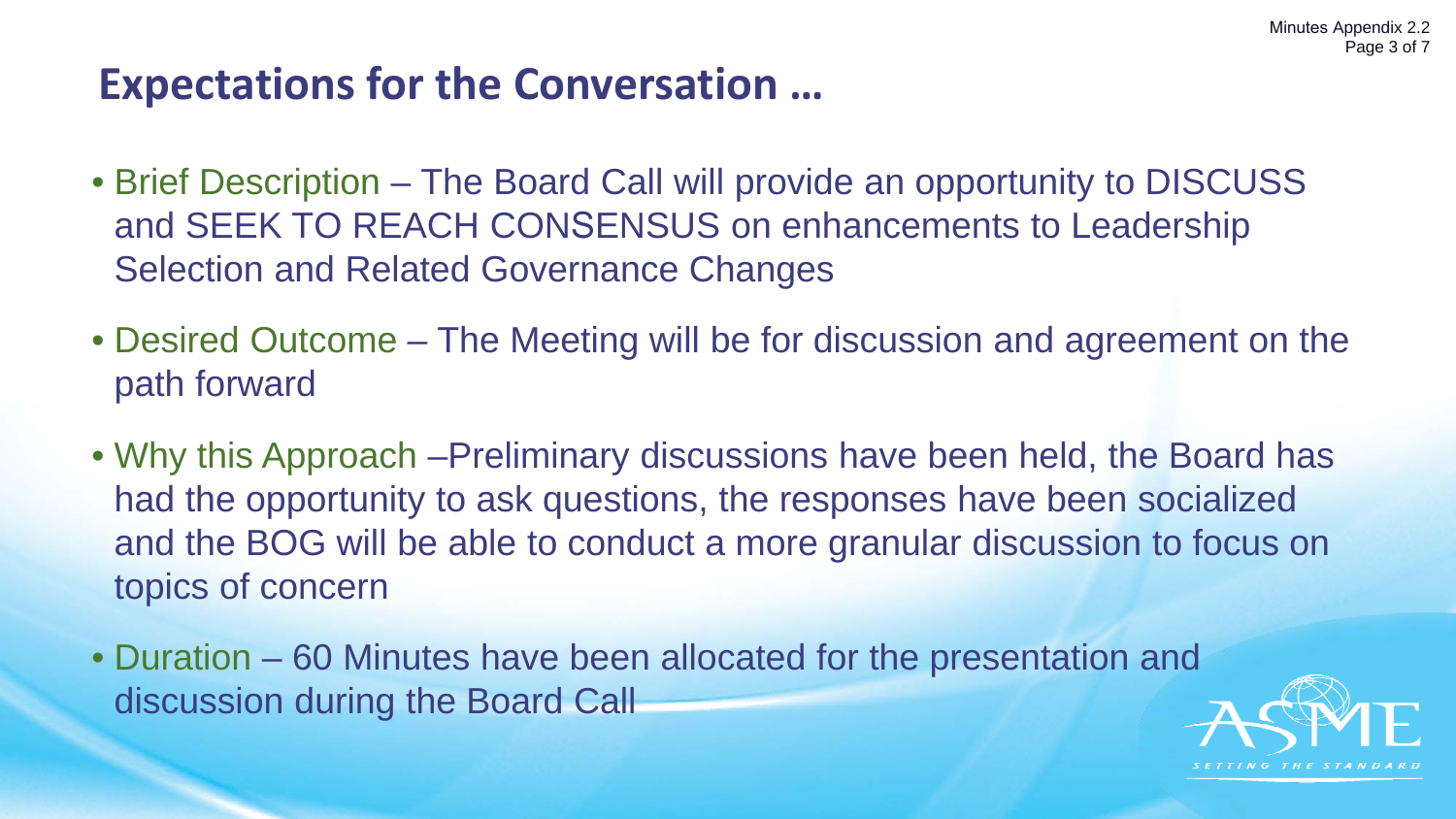# **Why Are These Changes Being Considered…**

- Create a Nomination and Governance Structure that Supports ASME Strategic Objectives:
	- Implement fundamental changes to the way ASME selects Board Leadership which is a "best practice"
	- Endorse the value of an "Executive Committee" to facilitate ASME Operations with a focus on donor issues with an active Capital Campaign in operation
	- Provide our Executive Director/CEO with a meaningful impact in the direction of ASME
	- Provide agility and adaptability to ASME leadership in a new era where volunteerism is declining

… *With the reasoning behind these proposed changes understood and agreed to, the planning and implementation of changes will flow in a logical process* …

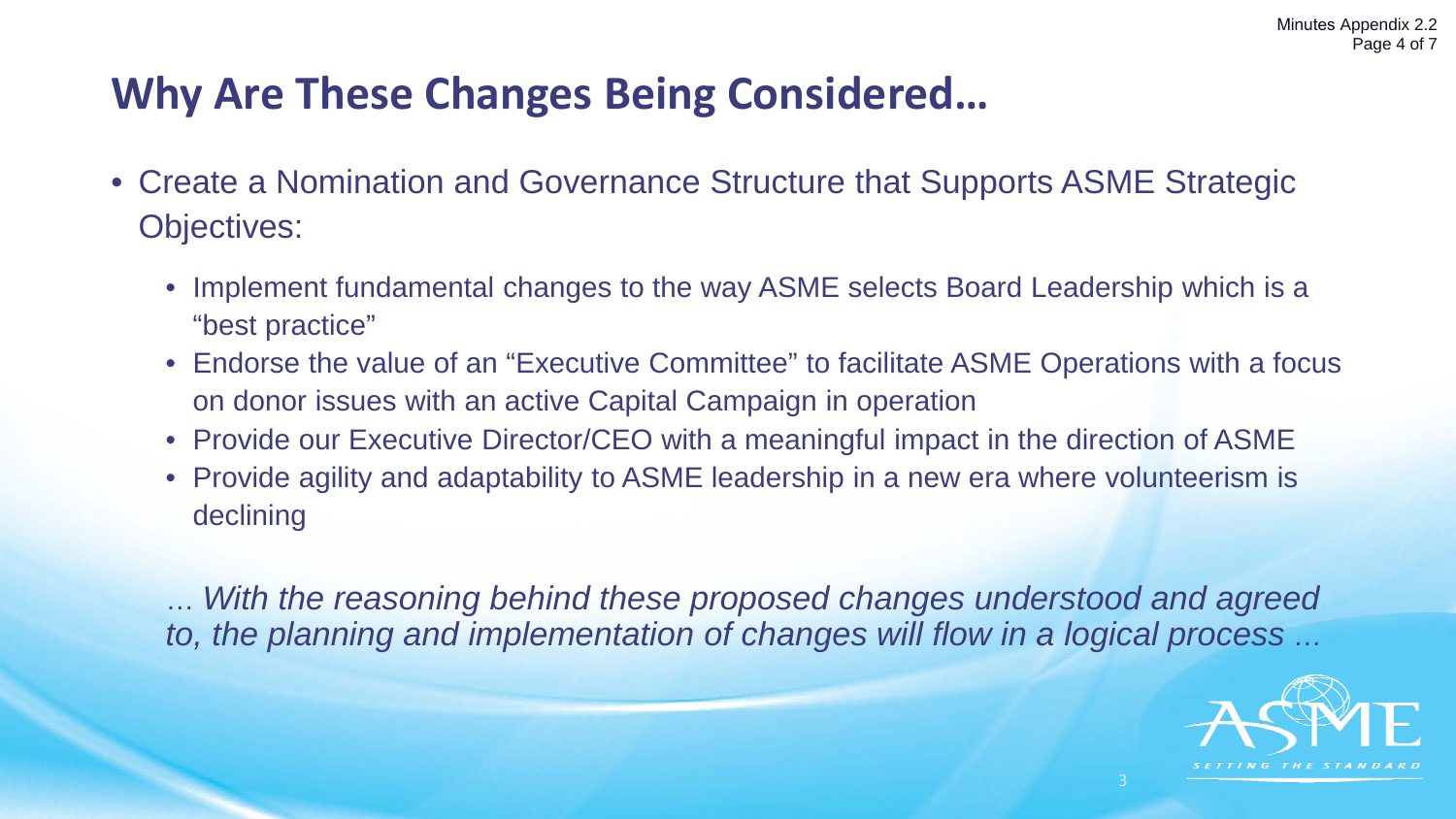# **This is not the Final Conversation on these initiatives …**

- A very deliberate governance review is needed on each of these Proposals
- The Board will have an opportunity to re-visit each as they are developed and presented … one step at a time on these fundamental changes

*… The Board's current view on these Governance initiatives is needed …*

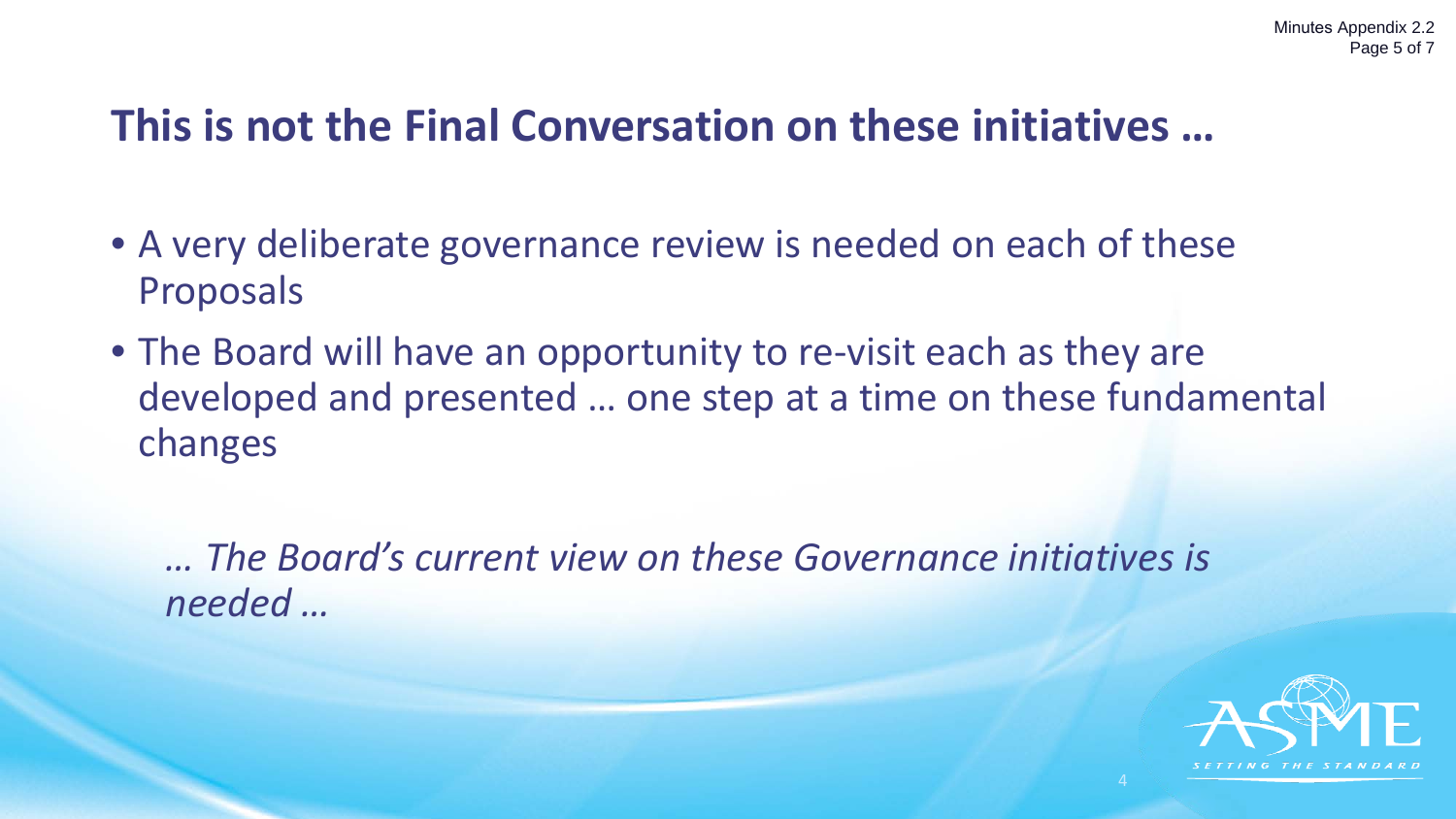## **Discussion Focus Areas (note both Bylaw and Constitution Reviews are required) …**

- President Selection by BOG with option for one (1) additional term
- Option to select Outside Board Member to address Strategic Needs
- Create Executive Committee of the Board (PEDT + Senior BOG Member selected by BOG) with defined financial approval threshold below BOG Approval
- Provide for re-election for Second Consecutive Term for a Governor based on BOG Vote
- Reporting Relationship between ED/CEO and Board.